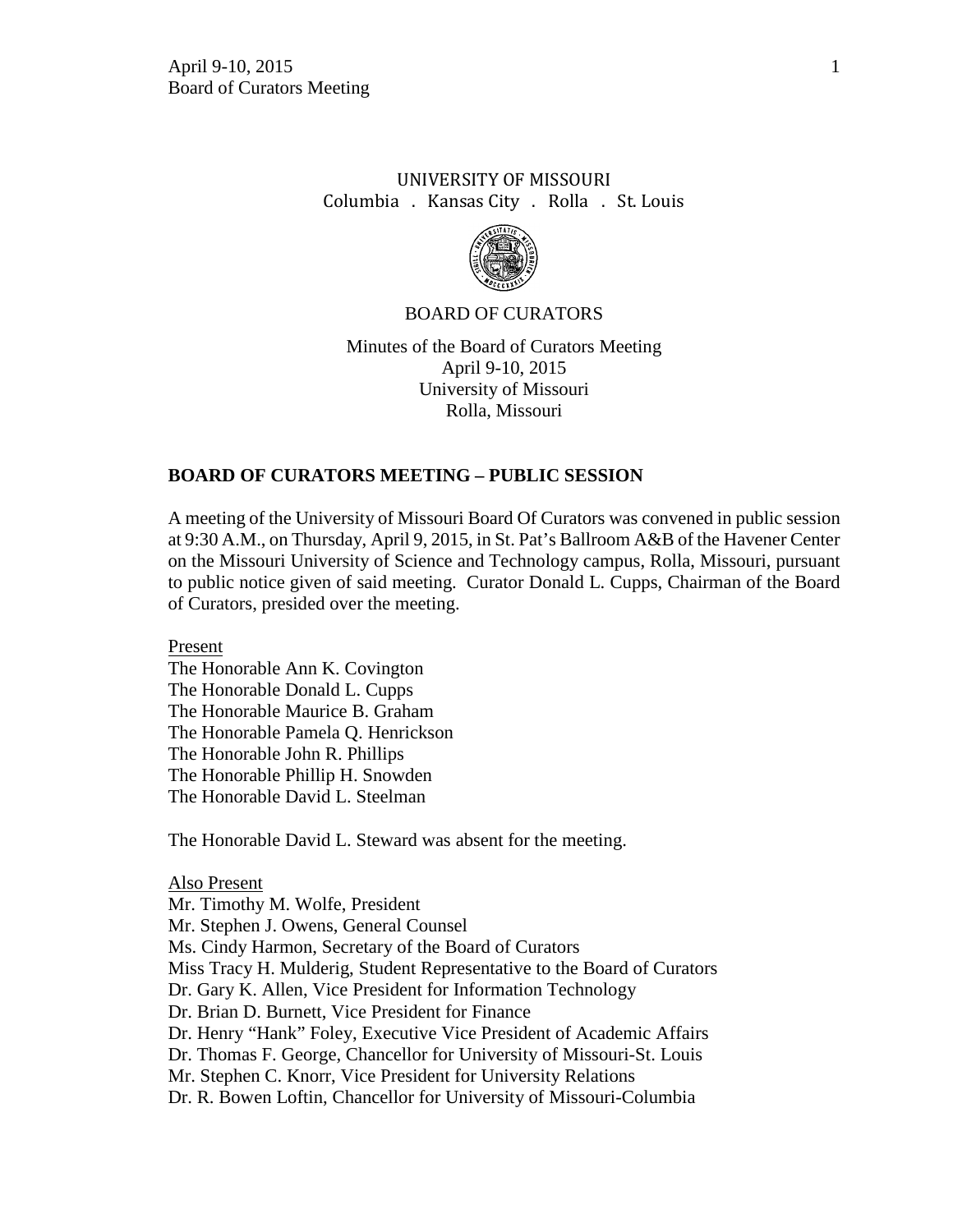Mr. Leo E. Morton, Chancellor for University of Missouri-Kansas City Dr. Betsy Rodriguez, Vice President for Human Resources Dr. Cheryl B. Schrader, Chancellor for Missouri University of Science and Technology Ms. Zora Z. Mulligan, Chief of Staff, UM System Mr. John Fougere, Chief Communications Officer, UM System Media representatives

# **General Business**

#### Resolution for Executive Session of the Board of Curators Meeting

It was moved by Curator Henrickson and seconded by Curator Graham, that there shall be an executive session with a closed record and closed vote of the Board of Curators meeting April 9-10, 2015 for consideration of:

- **Section 610.021(1), RSMo**, relating to matters identified in that provision, which include legal actions, causes of action or litigation, and confidential or privileged communications with counsel; and
- **Section 610.021(2), RSMo,** relating to matters identified in that provision, which include leasing, purchase, or sale of real estate; and
- **Section 610.021(3), RSMo**, relating to matters identified in that provision, which include hiring, firing, disciplining, or promoting of particular employees; and
- **Section 610.021(12), RSMo,** relating to matters identified in that provision, which include sealed bids and related documents and sealed proposals and related documents or documents related to a negotiated contract; and
- **Section 610.021 (13), RSMo**, relating to matters identified in that provision, which include individually identifiable personnel records, performance ratings, or records pertaining to employees or applicants for employment; and
- **Section 610.021 (17), RSMo**, relating to matters identified in that provision, which include confidential or privileged communications between a public governmental body and its auditor.

Roll call vote of the Board:

Curator Covington voted yes. Curator Cupps voted yes. Curator Graham voted yes. Curator Henrickson voted yes.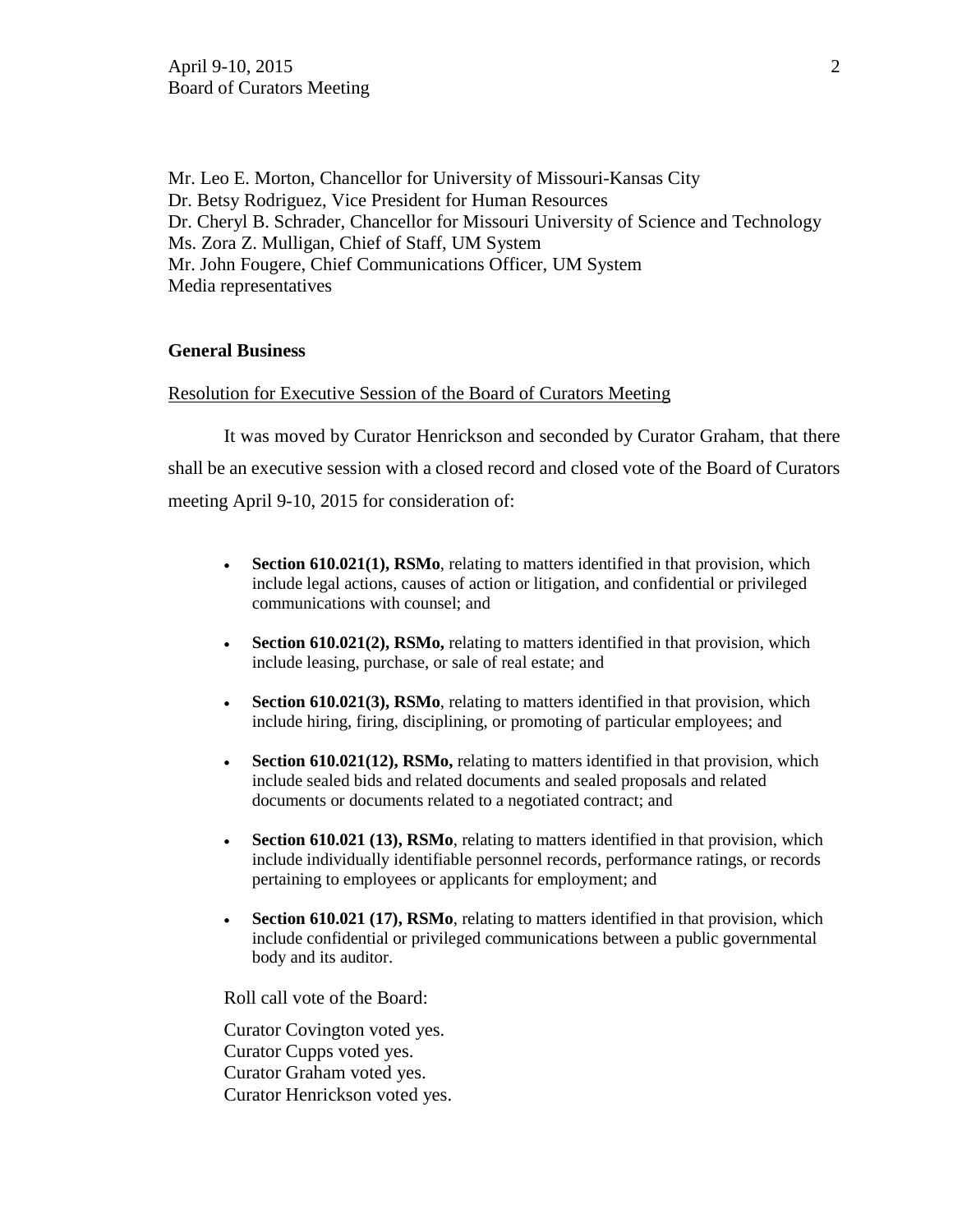Curator Phillips voted yes. Curator Snowden voted yes. Curator Steelman voted yes. Curator Steward was absent.

The motion carried.

A public session of the Finance Committee convened at 9:30 A.M. for an information item, Asset Allocation. The Finance Committee meeting recessed at 11:32 A.M. on Thursday, April 9, 2015.

Chairman Cupps announced that Consent Agenda item number 10, Amendment to Collected Rules and Regulations 320.090, Emeritus Designation, is withdrawn from the agenda.

The public session of the Board of Curators meeting recessed at 11:33 A.M. on Thursday, April 9, 2015.

## **Board of Curators Meeting – Executive Session**

A meeting of the University of Missouri Board of Curators was convened in executive session at 11:55 A.M., on Thursday, April 9, 2015, in the Silver and Gold Room of the Havener Center on the Missouri University of Science and Technology campus, Rolla, Missouri, pursuant to public notice given of said meeting. Curator Donald L. Cupps, Chairman of the Board of Curators, presided over the meeting.

Present The Honorable Ann K. Covington The Honorable Donald L. Cupps The Honorable Maurice B. Graham The Honorable Pamela Q. Henrickson The Honorable John R. Phillips The Honorable Phillip H. Snowden The Honorable David L. Steelman

The Honorable David L. Steward was absent.

Also Present Mr. Timothy M. Wolfe, President Mr. Stephen J. Owens, General Counsel Ms. Cindy S. Harmon, Secretary of the Board of Curators Miss Tracy Mulderig, Student Representative to the Board of Curators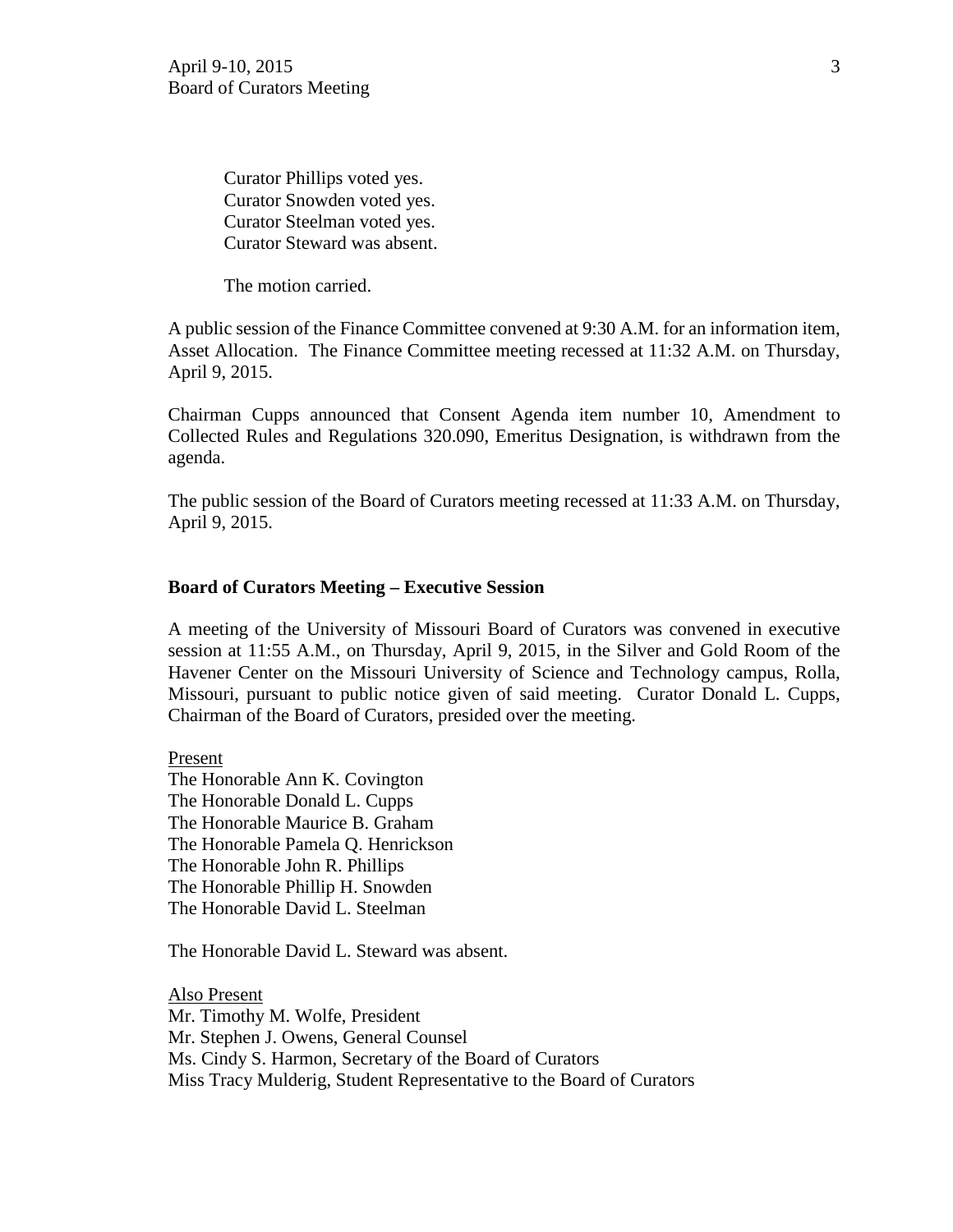#### **General Business**

General Counsel's Report – presented by General Counsel Owens. No action taken by the Board.

The Executive Session of the Board of Curators meeting recessed at 12:47 P.M.

#### **PUBLIC SESSION**

A meeting of the University Of Missouri Board Of Curators was reconvened in public session at 12:50 P.M., on Thursday, April 9, 2015, in St. Pat's Ballroom A&B of the Havener Center on the Missouri University of Science and Technology campus, Rolla, Missouri, pursuant to public notice given of said meeting. Curator Donald L. Cupps, Chairman of the Board of Curators, presided over the meeting.

#### Present

The Honorable Ann K. Covington The Honorable Donald L. Cupps The Honorable Maurice B. Graham The Honorable Pamela Q. Henrickson The Honorable John R. Phillips The Honorable Phillip H. Snowden The Honorable David L. Steelman

The Honorable David L. Steward was absent for the meeting.

#### Also Present

Mr. Timothy M. Wolfe, President Mr. Stephen J. Owens, General Counsel Ms. Cindy Harmon, Secretary of the Board of Curators Miss Tracy H. Mulderig, Student Representative to the Board of Curators Dr. Gary K. Allen, Vice President for Information Technology Dr. Brian D. Burnett, Vice President for Finance Dr. Henry "Hank" Foley, Executive Vice President of Academic Affairs Dr. Thomas F. George, Chancellor for University of Missouri-St. Louis Mr. Stephen C. Knorr, Vice President for University Relations Dr. R. Bowen Loftin, Chancellor for University of Missouri-Columbia Mr. Leo E. Morton, Chancellor for University of Missouri-Kansas City Dr. Betsy Rodriguez, Vice President for Human Resources Dr. Cheryl B. Schrader, Chancellor for Missouri University of Science and Technology Ms. Zora Z. Mulligan, Chief of Staff, UM System Mr. John Fougere, Chief Communications Officer, UM System Media representatives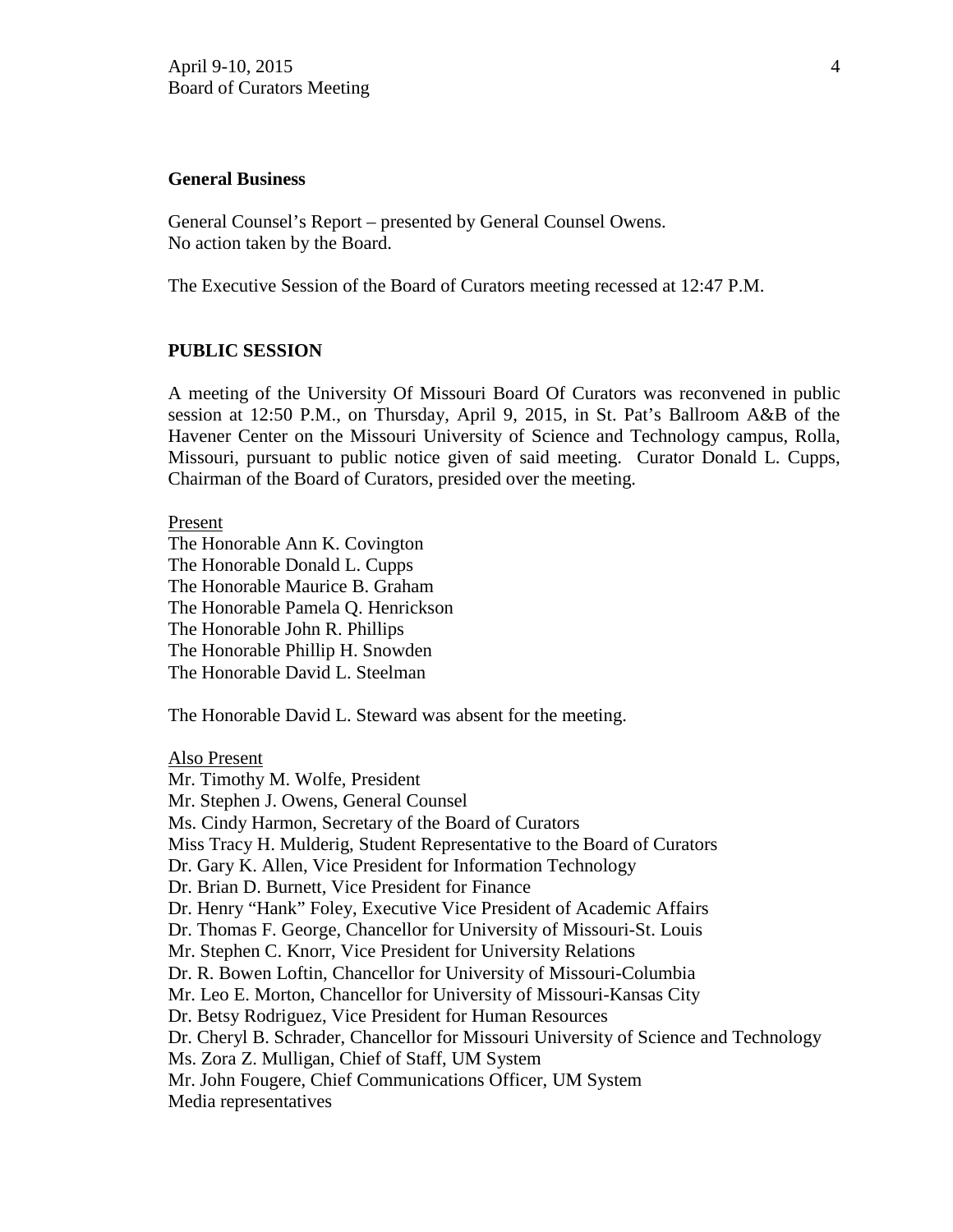Review Consent Agenda – No discussion.

#### Approval, 2016 Board of Curators Meeting Calendar – (information on file)

It was recommended by Chairman Cupps, endorsed by President Wolfe, moved by Curator Graham and seconded by Curator Snowden, that the proposed 2016 Board of

Curators meeting calendar be approved as follows:

# PROPOSED 2016 BOARD OF CURATORS MEETING CALENDAR

| DAYS            | <b>DATES</b>   | <b>LOCATION</b>     |
|-----------------|----------------|---------------------|
| Thursday-Friday | February 11-12 | UM - Columbia       |
| Thursday-Friday | April 14-15    | Missouri S&T        |
| Thursday-Friday | June 16-17     | Columbia, Missouri  |
| Friday          | July 22        | 4 hour TelePresence |
| Thursday-Friday | October 6-7    | $UM - Kansas City$  |
| Thursday-Friday | December 8-9   | $UM - St. Louis$    |

Roll call vote:

Curator Covington was absent for vote. Curator Cupps voted yes. Curator Graham voted yes. Curator Henrickson voted yes. Curator Phillips was absent for vote. Curator Snowden voted yes. Curator Steelman voted yes. Curator Steward was absent for vote.

The motion carried.

Board of Curators standing committee meetings were reconvened at 12:55 P.M. and concluded at 3:37 P.M. on Thursday, April 9, 2015. Committee actions were presented to the full Board for action following each Committee vote.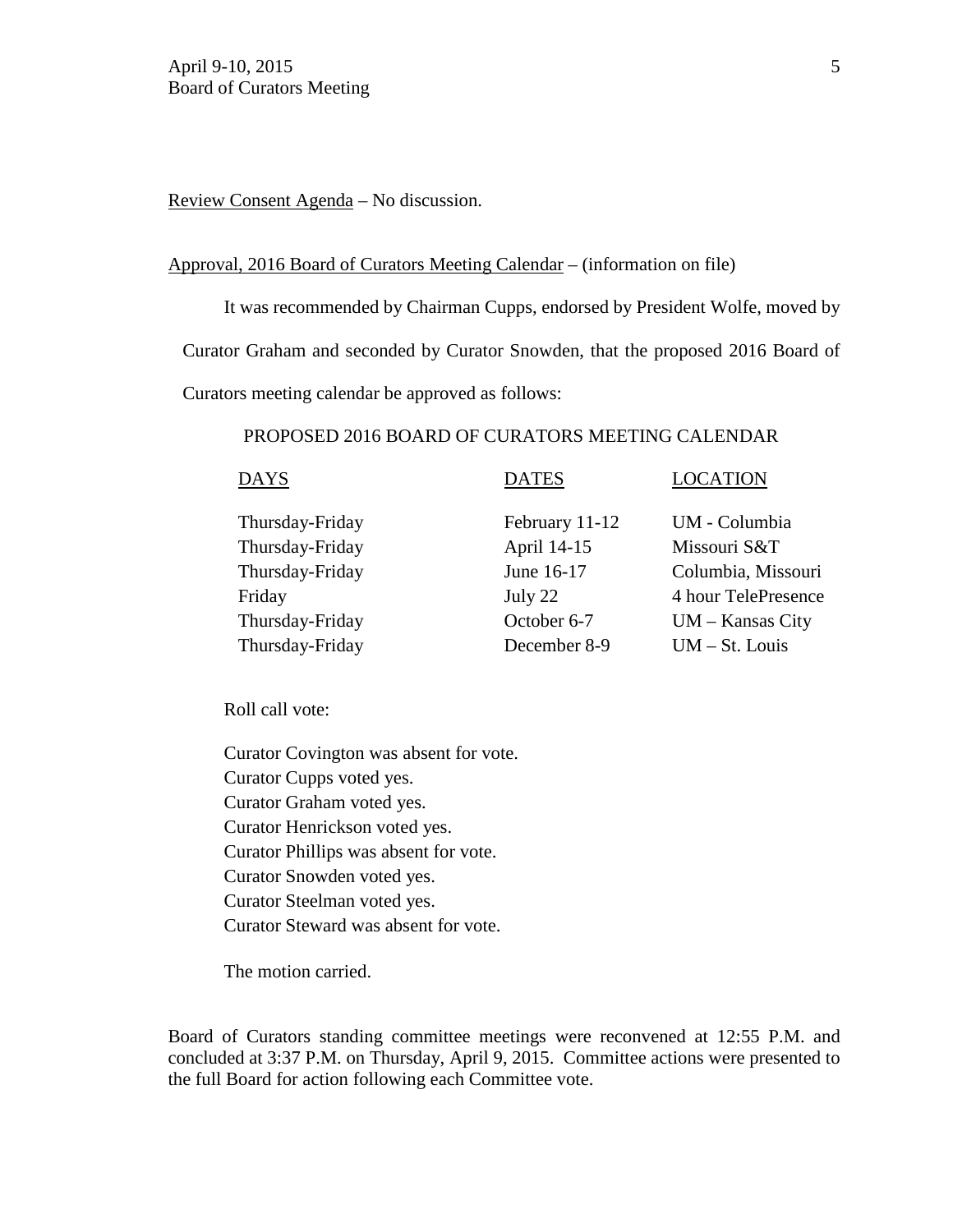### **Compensation and Human Resources Committee**

Curator Phillips provided time for discussion of committee business.

#### Information

1. Annual Retirement Plan Report – presented by Vice President Rodriguez and Mr. Howard Rogg with The Segal Group, Inc. (information on file)

## Action

1. New Section 520.010 Collected Rules and Regulations; Benefit Programs (replacing Collected Rules and Regulations 500.010 Medical Benefits Plan; 510.010 Dental Benefits Plan; 540.010 Long Term Disability Plan; 550.010 Flexible Benefits Plan; 530.030 Employee Retirement Investment Plan; 570.010 401a Supplemental Retirement Plan; 580.010 457b Deferred Compensation Plan; and 590.010 403b Tax Deferred Annuity Plan

#### New Section 520.010 Collected Rules and Regulations; Benefit Programs

After discussion among the Board of Curators,

It was moved by Curator Graham to table the recommendation for new Section 520.010 of the Collected Rules and Regulations until the June meeting of the Board. The motion died for lack of a second.

It was recommended by Vice President Rodriguez, endorsed by President Wolfe, recommended by the Compensation and Human Resources Committee, moved by Curator Cupps and seconded by Curator Steelman, that the following action be approved as amended:

that new Section 520.010 of the Collected Rules and Regulations would replace Collected Rules and Regulations 500.010 Medical Benefits Plan; 510.010 Dental Benefits Plan; 540.010 Long Term Disability Plan; 550.010 Flexible Benefits Plan; 530.030 Employee Retirement Investment Plan; 570.010 401a Supplemental Retirement Plan; 580.010 457b Deferred Compensation Plan; and 590.010 403b Tax Deferred Annuity Plan with the intent of providing a general policy that outlines the authority for the provision of benefits programs to Participants as described in the respective benefit plan documents. The proposed general policy on the following pages delegates to the President of the University the authority for revision of benefits plan documents, but reserves to the Board of Curators the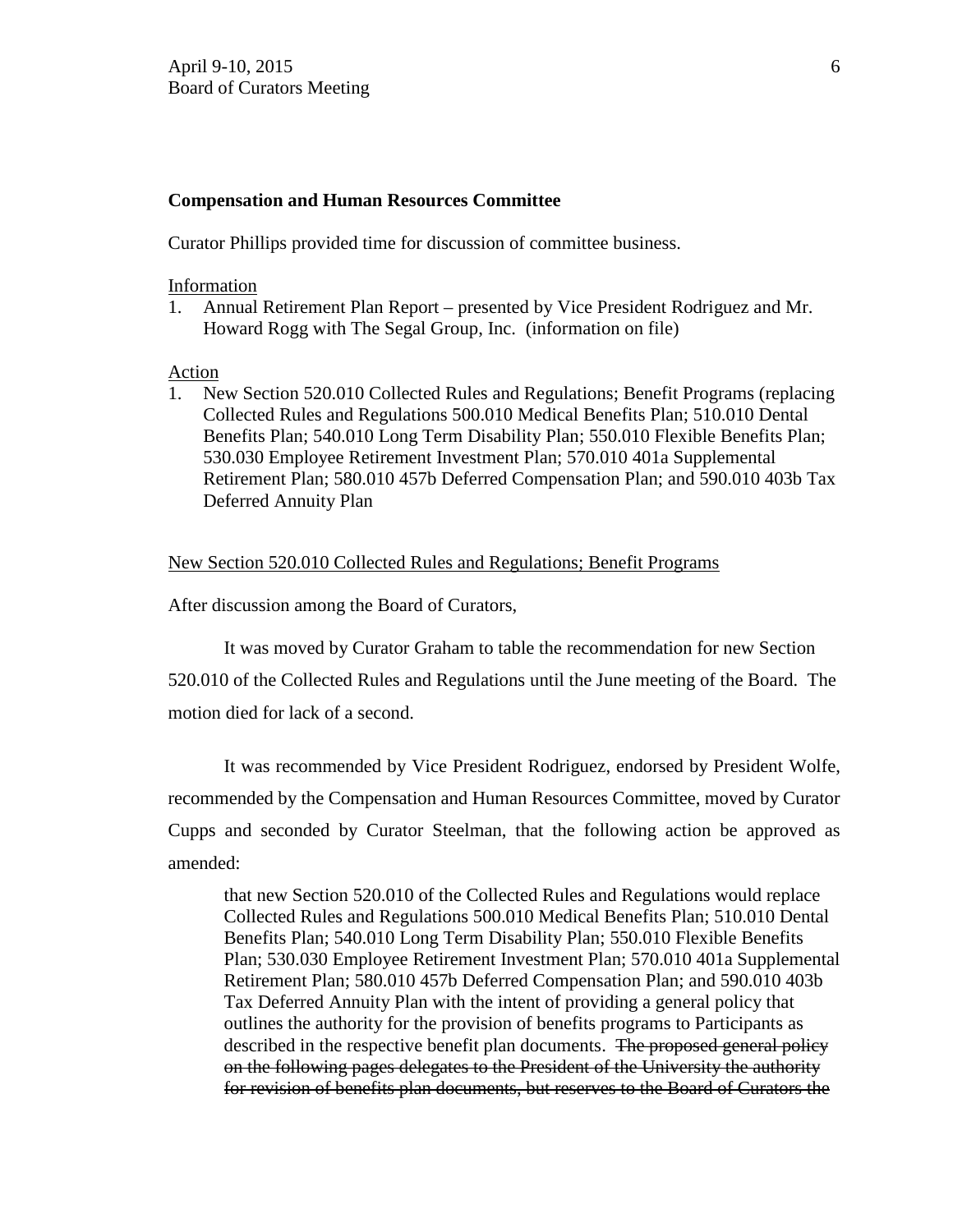# authority and responsibility for major changes to the benefits programs to which the new Section 520.010 would apply.

General Counsel is directed to provide new language for sections two and six of 520.010, which will reflect the President's authority to make changes to the benefits plan documents as required by law. For all other changes to the benefits plan documents, the President must provide notice to the Board of Curators and an opportunity to object to the amendments before they become effective (the original wording for 520.010 is included below and on file with the minutes of this meeting).

Roll call vote of the Board of Curators:

 Curator Covington voted yes. Curator Cupps voted yes. Curator Graham voted yes. Curator Henrickson voted yes. Curator Phillips voted yes. Curator Snowden voted yes. Curator Steelman voted yes. Curator Steward was absent.

The motion carried.

 It was moved by Curator Phillips and seconded by Curator Henrickson, that the following action be approved as amended:

that all other sections of the new Collected Rule and Regulation 520.010, with the exception of sections two and six, be approved as presented.

Roll call vote of the Board of Curators:

 Curator Covington voted yes. Curator Cupps voted yes. Curator Graham voted yes. Curator Henrickson voted yes. Curator Phillips voted yes. Curator Snowden voted yes. Curator Steelman voted yes. Curator Steward was absent.

The motion carried.

# **Collected Rules and Regulations**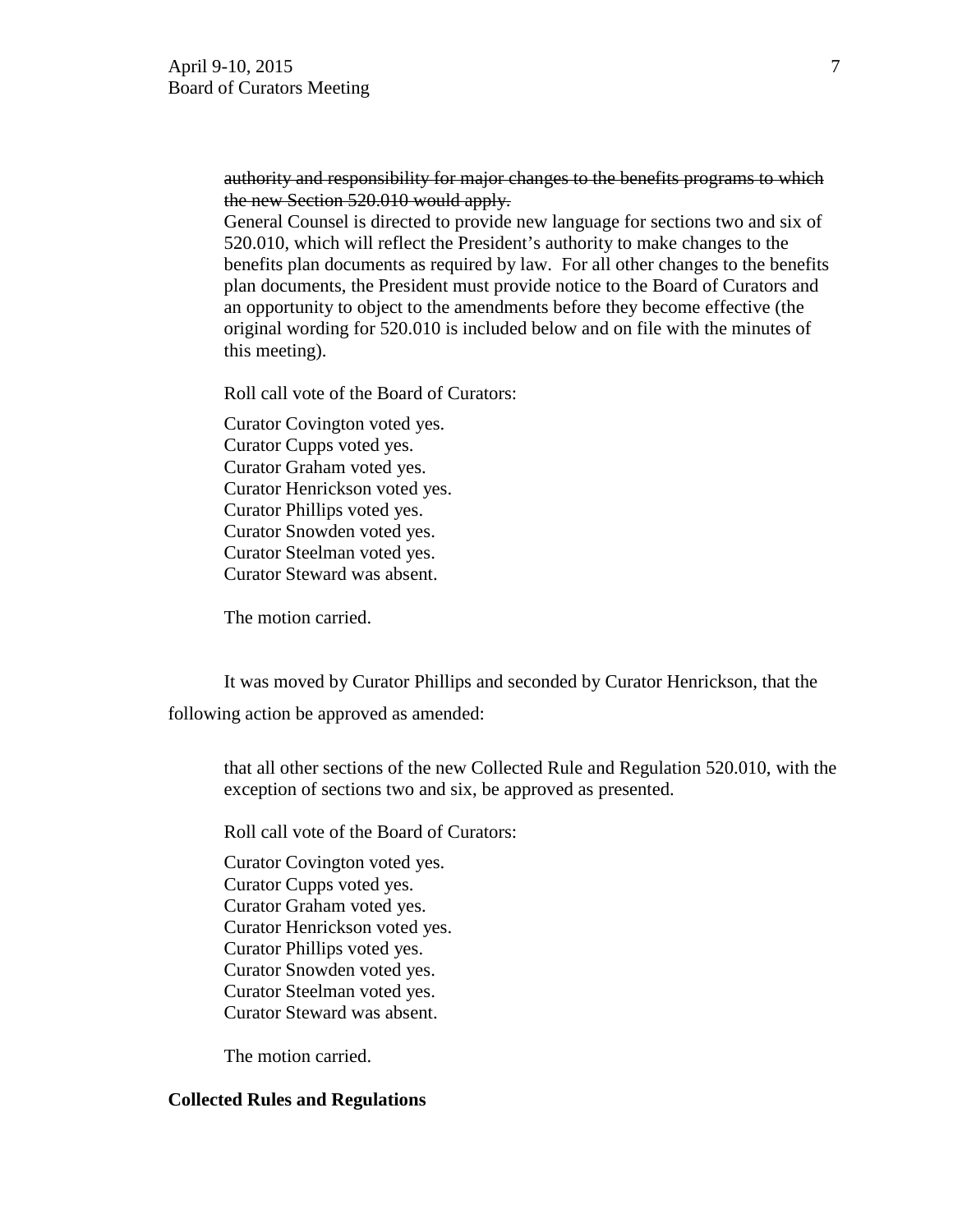### **Chapter 520: Benefit Programs**

#### **520.010 Benefit Programs**

Bd. Min. 4-9-15.

- 1. **Introduction** The University's benefits include the medical, dental, long term disability plans and various other insurance benefits available to faculty and staff, retirees, former employees, and their dependents (hereafter "Participants") as described in the respective benefits plan documents. The following sections of the Collected Rules and Regulations are being replaced by this new policy statement: Sections 500.010, 510.010, 540.010 and 550.010. The voluntary and defined contribution retirement plans previously contained in Sections 530.030, 570.010, 580.010 and 590.010 of the Collected Rules and Regulations are being replaced by this new policy statement. However, the University's Retirement, Disability and Death Benefit Plan contained in Section 530.010 of the Collected Rules and Regulations is not being replaced or otherwise affected by this policy statement. The cost for the covered benefit plans, various other insurance benefits and the covered voluntary and defined contribution retirement plans are funded with contributions by the University and contributions and/or premiums paid by Participants. The University determines the contribution and premium amounts on an annual basis considering the costs required to provide and administer the benefits. The University also provides other benefits programs on a voluntary participation basis including educational assistance, wellness, employee assistance program, and leave benefits to support the work-life balance and other needs of eligible Participants. Together, all of these benefits are considered the Total Rewards offered by the University. This benefits policy provides direction for the provision, selection and administration of the covered benefits programs.
- 2. **Responsibilities and Authorities**  The Board of Curators hereby delegates management of these covered benefits including, without limitation, determination of new or revised benefits programs, overall financial management, cost and administration, plan design, and selection of vendors to the President of the University. The President may further re-delegate all or a portion of these delegated responsibilities at his/her discretion in the manner, and documented in accordance with, applicable University policies. Significant changes in the University's contribution to and Participants' contributions to, eligibility for and/or vesting in the benefit plans will be brought to the Board of Curators for information purposes prior to the effective date of any such changes.
- 3. **Objectives** It is the University's intention to provide competitive benefits programs that are valued by current and prospective faculty and staff. The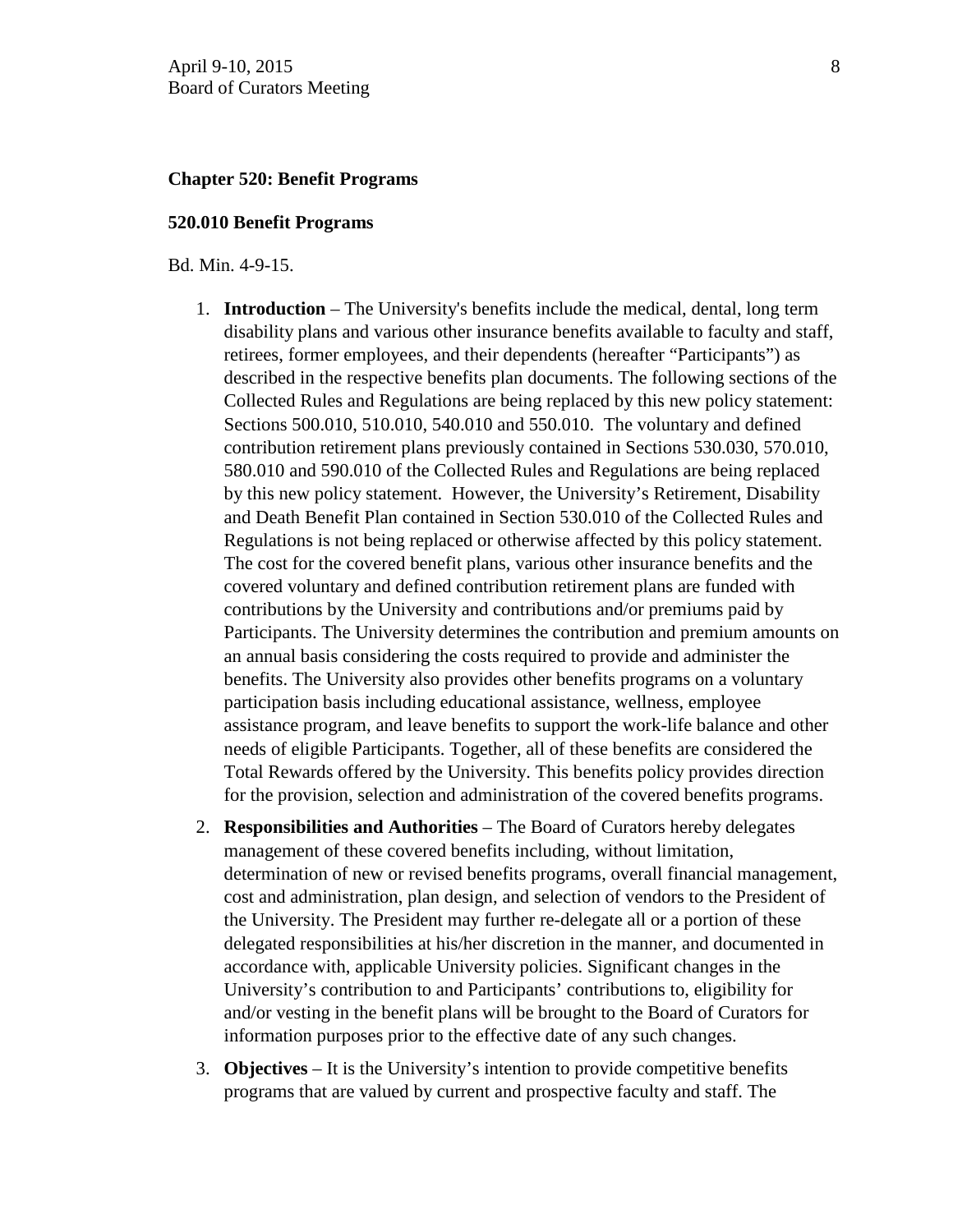definitions pertaining to benefit eligibility are contained in Section 320.050 of the Collected Rules and Regulations or in the respective benefit plan documents.

- 4. **Faculty, Staff and Retiree Involvement –** An advisory committee, appointed by the Vice President of Human Resources ("Vice President"), shall serve in an advisory capacity in matters related to benefits programs and in the treatment of pay and benefits as interrelated parts of the University's overall Total Rewards. The advisory committee shall be comprised of at least 12 members. Committee membership shall consist of a faculty and a staff member from each campus, a hospital representative and a retiree representative appointed by the Vice President from nominations by the campuses, retiree associations and self-nominations. The Vice President may appoint additional at large members and the Committee Chair at his/her discretion. In making the committee appointments the Vice President will strive to appoint members to represent the various University constituencies. The Committee may study, consider and make recommendations to the Vice President regarding proposed revisions to, modifications of, additions to, or deletions from benefits programs covered by this policy statement. This advisory role does not include the selection or management of vendors, plan investments or other administrative responsibilities; however, members may provide input on program design as related to the needs of Participants, provide feedback on communication and education, and advise in other areas.
- 5. **University Financial Support of Benefits Programs** The University will contribute to the cost of the covered benefit programs (medical, dental, disability, and life) as well as covered voluntary and defined contribution retirement plans and leave programs. The University may develop, administer and support other benefits programs that are not contributed to by the University but that provide competitive, affordable and accessible programs valued by faculty and staff.
- 6. **Reporting and Monitoring** The Vice President will provide an annual benefits report to the Board of Curators and will inform the Board of significant plan changes to covered benefits plans prior to the effective date of the change. Information provided in the annual benefits report may include:
	- A. Current trends and developments in the strategic direction of Total Rewards both within higher education and in the market as a whole (market review);
	- B. A comparative peer analysis of the University's benefits;
	- C. The University's strategic direction in regard to ensuring a competitive benefits offering;
	- D. The financial status and projected financial impact of the benefits programs; and other data related to the programs.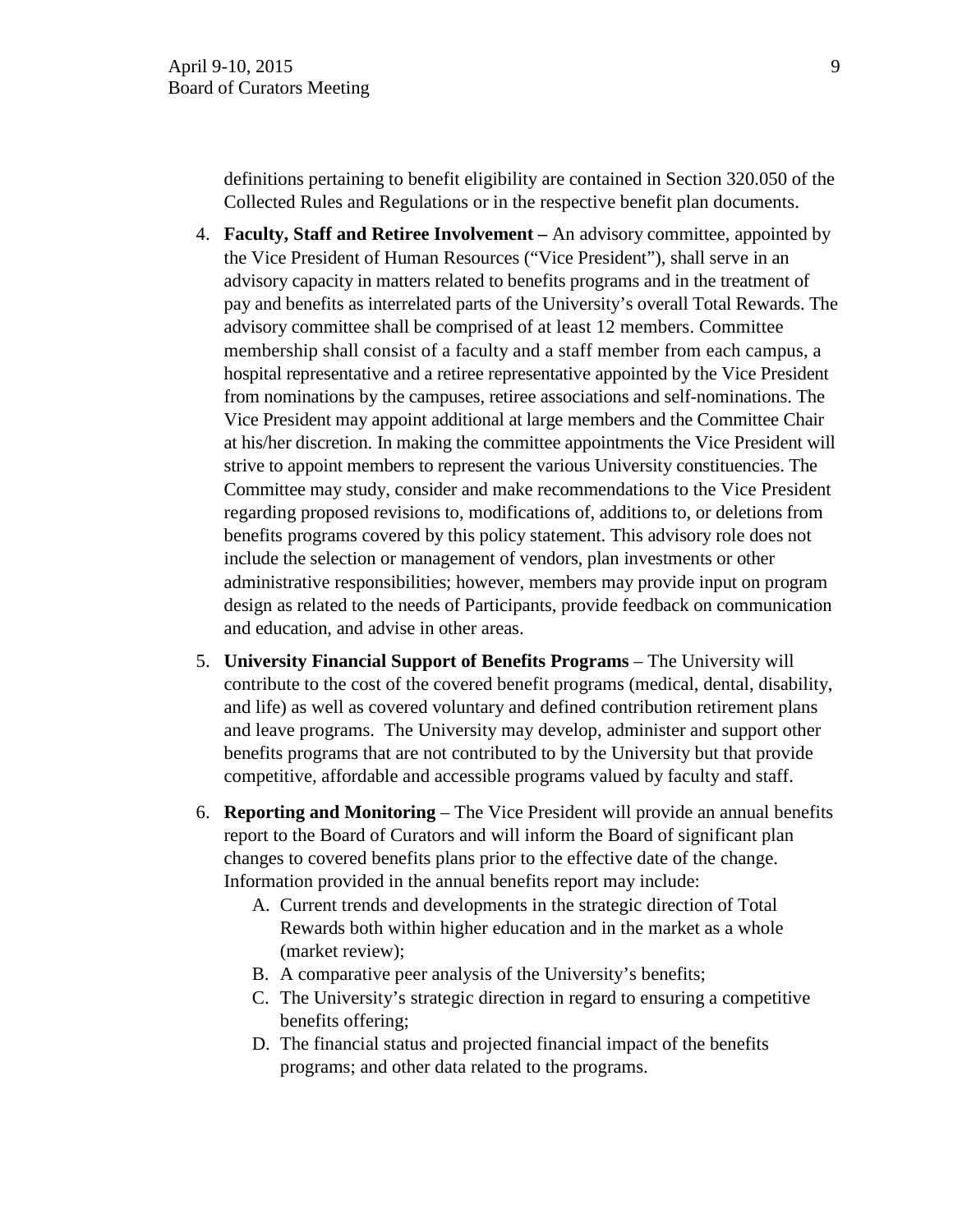7. **Evaluation** – The benefits programs will be audited and/or evaluated as appropriate to ensure efficient and effective administration, service, and pricing.

# **Combined Academic, Student and External Affairs and Compensation and Human Resources Committee**

Chairman Phillips and Curator Covington provided time for discussion of combined committee business.

#### Information

1. Title IX Update – presented by Vice President Rodriguez (slides on file)

## **Academic, Student and External Affairs Committee**

Curator Covington, in Chairman Steward's absence, provided time for discussion of committee business.

#### Information

1. University Relations Report (slides on file)

## Action

1. Amendments, Collected Rules and Regulations Chapter 460 UMKC Dental Faculty Practice Plan including 460.010 Definitions; 460.020 Purposes of the Plan; 460.030 Participants; 460.040 Income; 460.050 Costs of Operation of the Plan; 460.070 Allocation of Net Plan Income and Incentive Income Definitions and 460.080 Administration of the Plan and Rescind Collected Rules and Regulations 460.060 Salary Contract-Base Salary

The original Dental Faculty Practice Plan was approved by the Board in 1983 and was roughly based on the University Physicians Faculty Practice Plan. Revisions were brought forward to the Board to bring the plan into conformity with others in the country.

It was recommended by Chancellor Leo Morton, endorsed by Executive Vice

President Henry C. Foley and President Timothy M. Wolfe, recommended by the

Academic, Student and External Affairs Committee, moved by Curator Covington,

seconded by Curator Henrickson, that the following action by approved:

that the Chapter 460 of the Collected Rules and Regulations including Sections 460.010 Definitions; 460.020 Purposes of the Plan; 460.030 Participants; 460.040 Income; 460.050 Costs of Operation of the Plan; 460.070 Allocation of Net Plan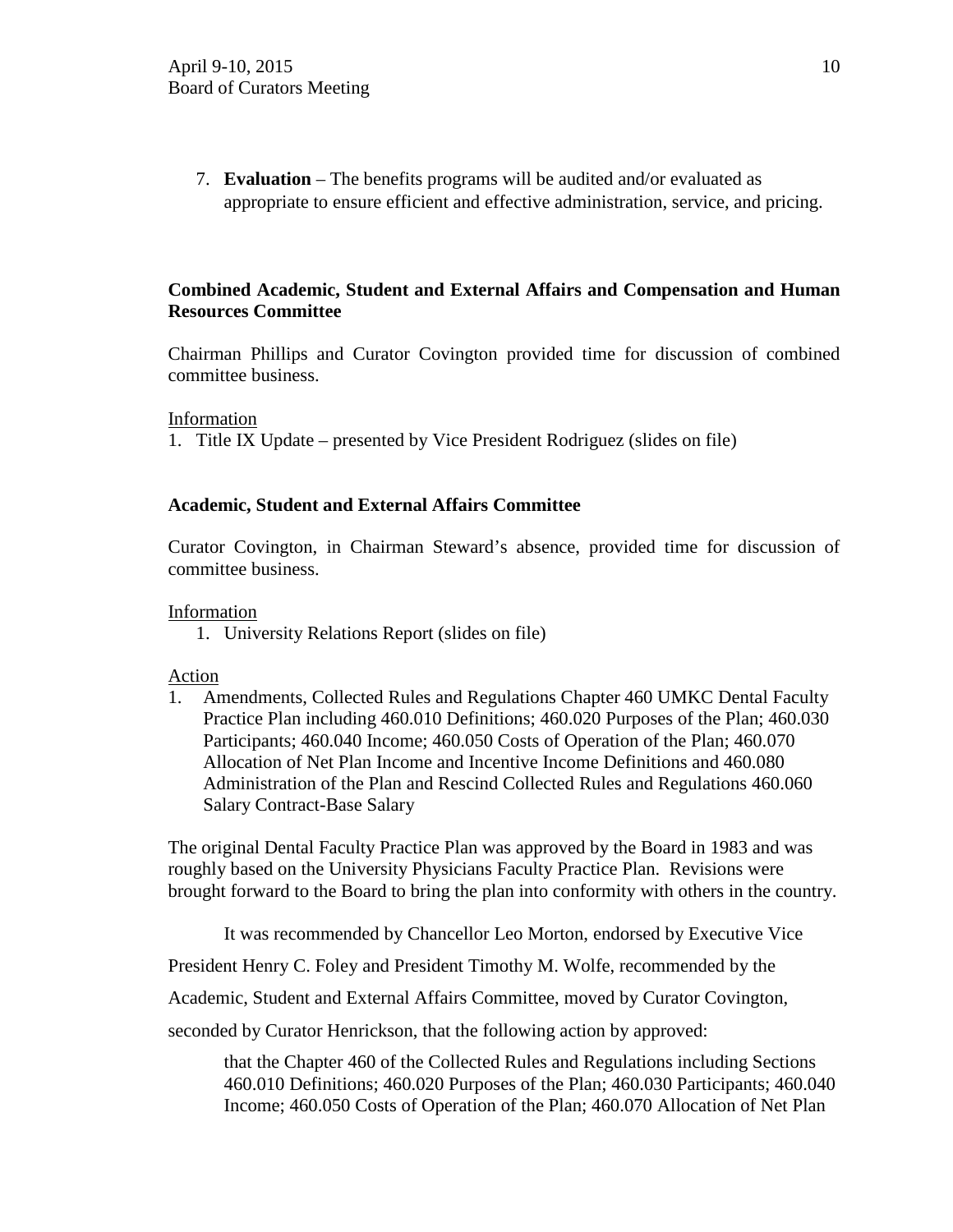Income and Incentive Income Definitions and 460.080 Administration of the Plan and Rescind Collected Rules and Regulations 460.060 Salary Contract-Base Salary be revised as follows (and as on file with the minutes of this meeting).

Roll call vote of the Full Board:

Curator Covington voted yes. Curator Cupps voted yes. Curator Graham voted yes. Curator Henrickson voted yes. Curator Phillips voted yes. Curator Snowden voted yes. Curator Steelman voted yes. Curator Steward was absent.

The motion carried.

# **Collected Rules and Regulations**

# **Medical and Dental Schools and Services**

#### **Chapter 460: UMKC Dental Faculty Practice Plan**

#### **460.010 Definitions**

Bd. Min. 2-11-83; 4-9-15.

- A. **Administrator** The word "administrator" shall refer to the administrative manager (or the then current title that individual has been assigned) of the overall DFP clinic who performs administrative, financial, customer service and management duties in the DFP. He reports to the Director.
- B. **Dental Faculty Practice Plan (or "Plan")** -- The words "dental faculty practice plan," or simply the "plan" shall refere to the rules and regulations approved by the Board of Curators which will govern and regulate the DFP and its practices. This Plan will operate in accordance with all governing rules, regulations and policies of the University of Missouri, to include Equal Opportunity.
- F. **Plan Income** -- The words "plan income" shall be construed to mean all fees for services received by the University by assignment which are derived from patient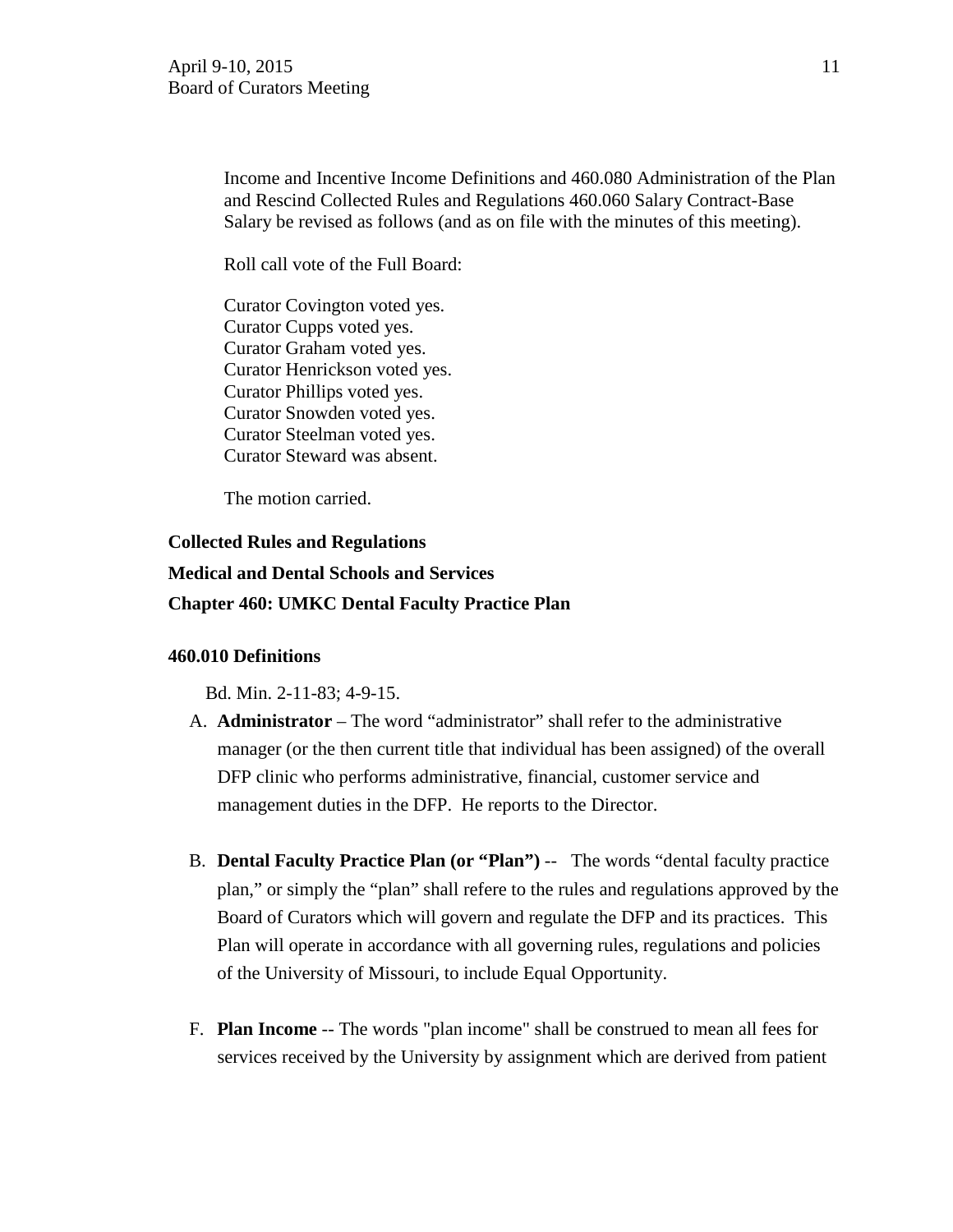care directly delivered by faculty within facilities operated by the Dental Faculty Practice.

- G. **Dental Clinic** -- The words "dental clinic" as used herein shall refer to the Dental Faculty Practice Clinic at the School of Dentistry, University of Missouri-Kansas City.
- H. **Participant** -- The word "participant" as used in these regulations shall refer to a member of the faculty of the School of Dentistry who is a member of the plan.
- I. **Dean** -- The word "Dean" shall refer to the Dean of the School of Dentistry, University of Missouri-Kansas City.
- J. **Chancellor** -- The word "Chancellor" shall refer to the Chancellor of the University of Missouri-Kansas City.
- K. **School of Dentistry (SOD)** -- The words "School of Dentistry" shall refer to the School of Dentistry, University of Missouri-Kansas City.
- L. **University** -- The word "University" shall refer to The Curators of the University of Missouri.
- M. **Participant Body** The words "participant body" shall refer to the total collective participants in the plan.
- N. **Gender** Where the masculine pronoun is used it shall be interpreted as feminine when applicable.
- O. **Curators**  The word "Curators" shall refer to the Board of Curators of the University of Missouri.
- P. **Dean's Administration Allocation** The words "Dean's Administration Allocation" shall refer to a percentage of gross collections to cover certain overhead costs incurred by the UMKC SOD in the operation of the Dental Faculty Practice. The overhead costs include, but are not limited to, administrative support, facilities maintenance, facility usage charge, general liability insurance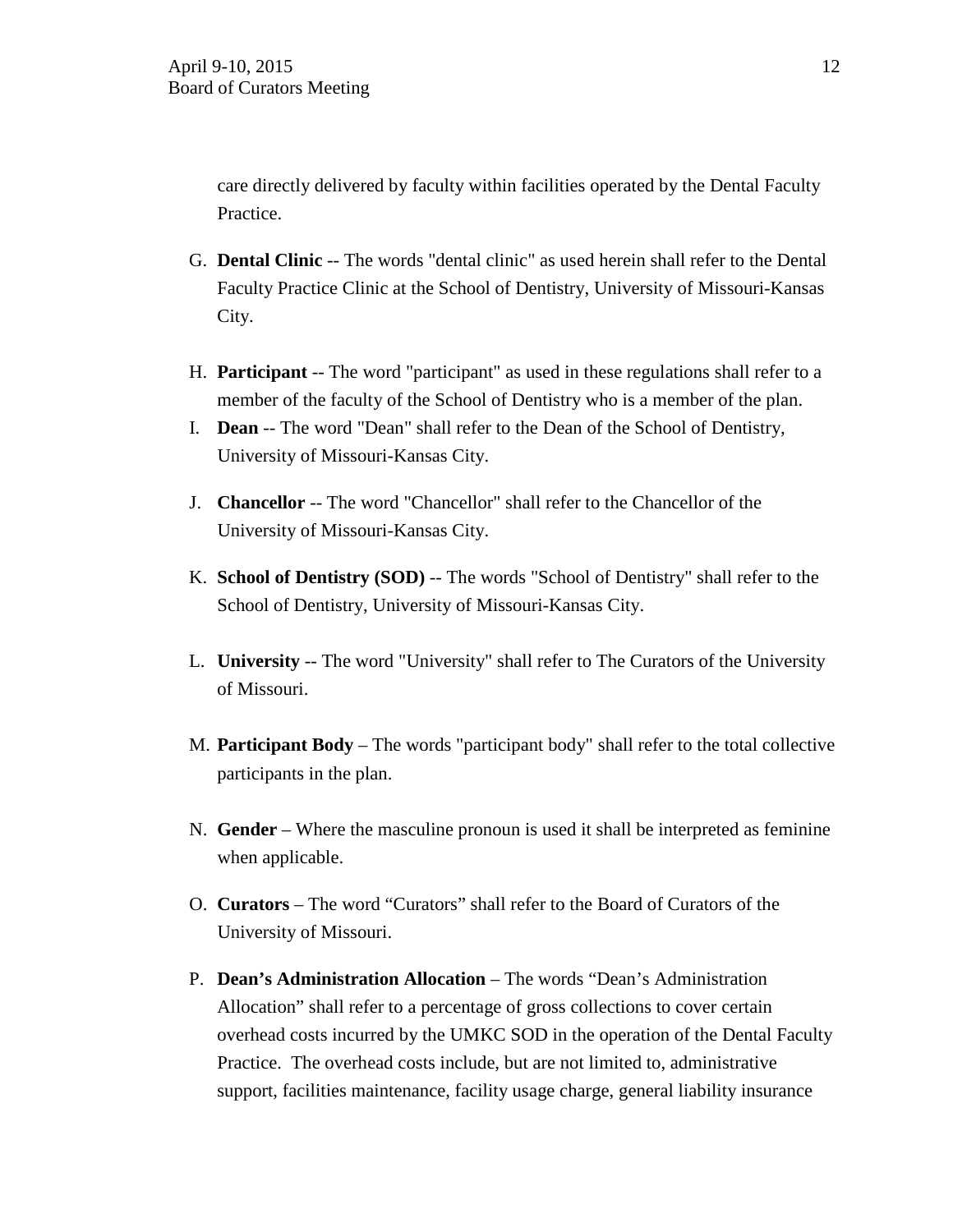and other necessary indirect costs. The allocation percentage shall be determined by the Dean.

- Q. **Dental Faculty Practice (DFP)** The words "dental faculty practice or DFP" shall refer to the actual dental clinic within the SOD in which the Participants practice and participate in the Plan.
- R. **Dental Hygienists (RDH)**  The words "dental hygienists" shall refer to registered dental hygienists working in the DFP and seeing patients of the Participants. They report administratively to the Administrator and clinically to the Participant doctors with whom they work.
- S. **Director**  The word "director" refers to the Director of the Dental Faculty Practice as defined in section 460.080. He reports to the Dean.
- T. **Director of Business Affairs**  The words "Director of Business Affairs" shall refer to the SOD's Business Officer who monitors and advises the DFP.
- U. **Income Sharing**  The words "income sharing" shall be that amount distributed monthly to each doctor Participant in accordance with the formula for determining each doctor's proportional share of the net profit
- V. **Miscellaneous Expense Account**  The words "miscellaneous expense account" shall refer to the account maintained by the administrator for managing expenses that are generally considered overhead in the operation of a dental practice or for necessary teaching expenses incurred by an individual participant and approved by the director. All expenditures will be administered in accordance with University and SOD policies. These expenses would include but are not limited to items such as: personal continuing education costs, association dues, dental licenses, loupes, and similar items.
- W. **Operations and Procedures Manual** The words "operations and procedures" manual" shall refer to the collection of guidelines, systems, and policies that are contained in the manual outlining the day-to-day workings of the DFP. These various protocols are created with collaboration of faculty, staff, and administrators to maximize the effective and efficient running of the dental clinic and to fulfill its mission and vision.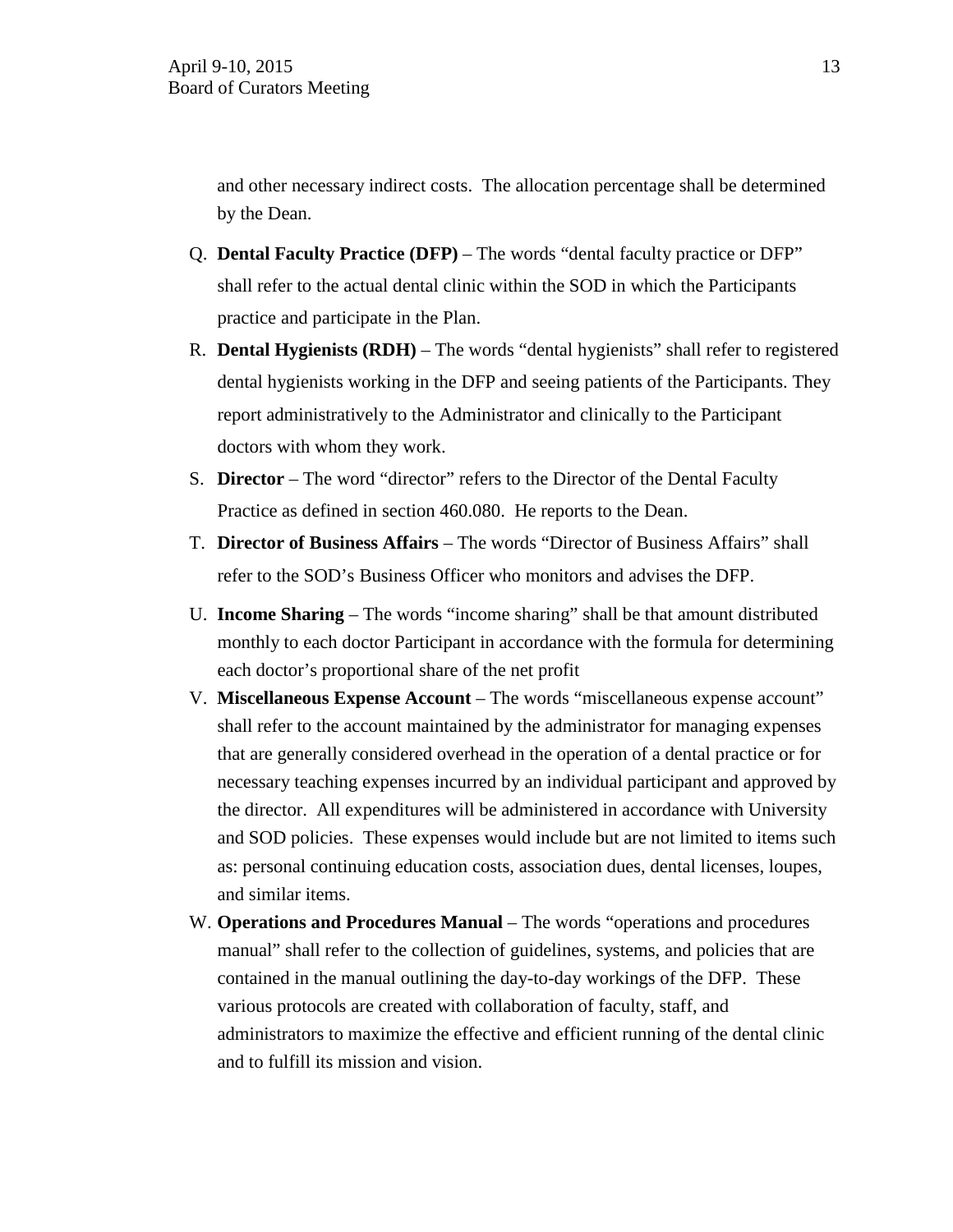- X. **Participation Agreement**  The words "participation agreement" shall refer to the document that is signed annually by all doctor participants outlining their understanding and agreement to abide by the rules and regulations of the DFP and the Plan, and assigning all income from services rendered under the DFP to the University.
- Y. **Plan Overhead**  The words "plan overhead" shall refer to all the costs of operating the plan which may include laboratory fees, billing and collection costs, support personnel compensation  $\&$  benefits, supplies, marketing, administrative services, reserve fund contributions, debt/deficit reduction, UMKC full costing charges, the Dean's Administrative Allocation, and other expenses.
- Z. **Staff**  The word "Staff" refers to the non-faculty personnel who carry out the administrative, clerical and clinical duties for the clinic. They report to the supervisors.
- AA. **Supervisors**  The word "Supervisor" shall refer to individuals who manage either the administrative or clinical staff of the DFP. They report to the Administrator.
- BB. **UMKC Full Costing**  The words "UMKC full costing" shall refer to the charge levied by the University that is allocated proportionally among non-educational entities on campus for central administrative service costs provided by the university. These would include, but are not limited to, the following: campus accounting services, banking functions, credit card services, central payroll office and HR, financial systems, and administrative software.

#### **Collected Rules and Regulations**

**Medical and Dental Schools and Services**

### **Chapter 460: UMKC Dental Faculty Practice Plan**

## **460.020 Purposes of the Plan**

Bd. Min. 2-11-83; 4-9-15.

A. Faculty members of the UMKC School of Dentistry may be engaged in one or more of the following employment duties: teaching, research and patient care. Patient care is an integral part of the educational mission of the school for it provides to the instructor and the dental student the clinical laboratory experience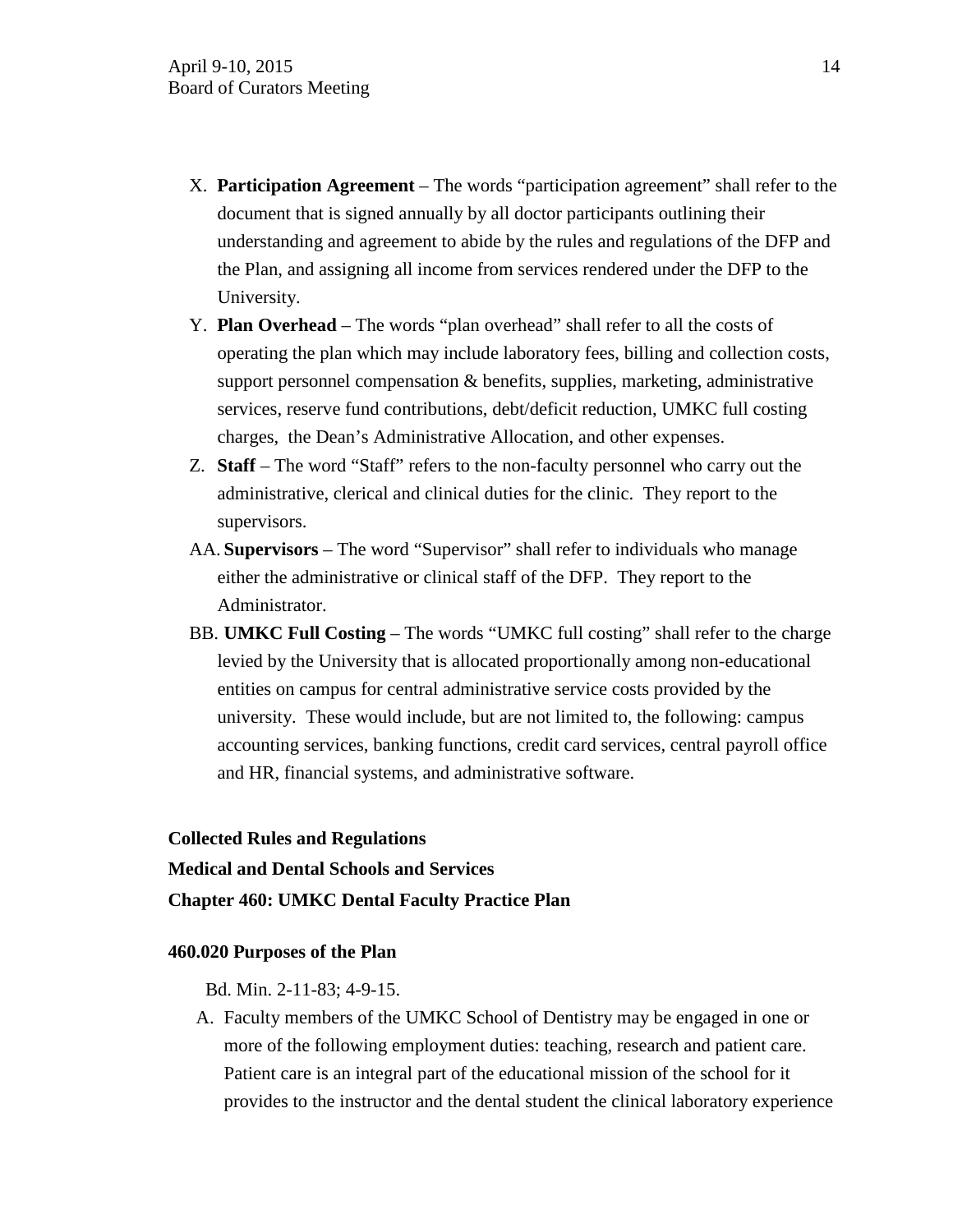essential to dental education.

 This plan has been created to provide a means for additional compensation beyond their base salary. All payments to plan participants made pursuant to the provisions of this plan constitute supplemental compensation paid by the employer to the plan participants and is subject to all of the rules and regulations of the University of Missouri. All plan income referred to in this section shall be irrevocably assigned to the University by the plan participants. No plan participants shall have any right, title or interest in any such plan income; and the University shall have the unrestricted right to such income and complete control over its disposition. Provisions in this plan for accounting for plan income and expenses and for recommendations from plan participants are not intended to and shall not be construed to confer on plan participants any right, title or interest in plan income, any right to control the disposition of plan income and expenses, or any right to determine salaries.

In addition to a Participation Agreement, each participant will sign a Non-Solicitation Agreement as a requirement of their participation in the Plan. These documents are a part of the Operations & Procedures Manual.

The plan is created to achieve the following purposes:

- A. To provide a system by which eligible faculty are provided an opportunity to achieve fulfillment of their commitment to high quality patient care;
- B. To recognize that high quality patient care is not only related to faculty participation in teaching and research, but also that high quality clinical teaching is dependent upon the faculty being engaged in active dental practice, as well;
- C. To establish a financial incentive mechanism for faculty compensation which enhances the attainment of the School of Dentistry goals of patient care, teaching and research;
- D. To inhibit the loss of highly qualified faculty to other academic health institutions and private practice because of differences in compensation, and to attract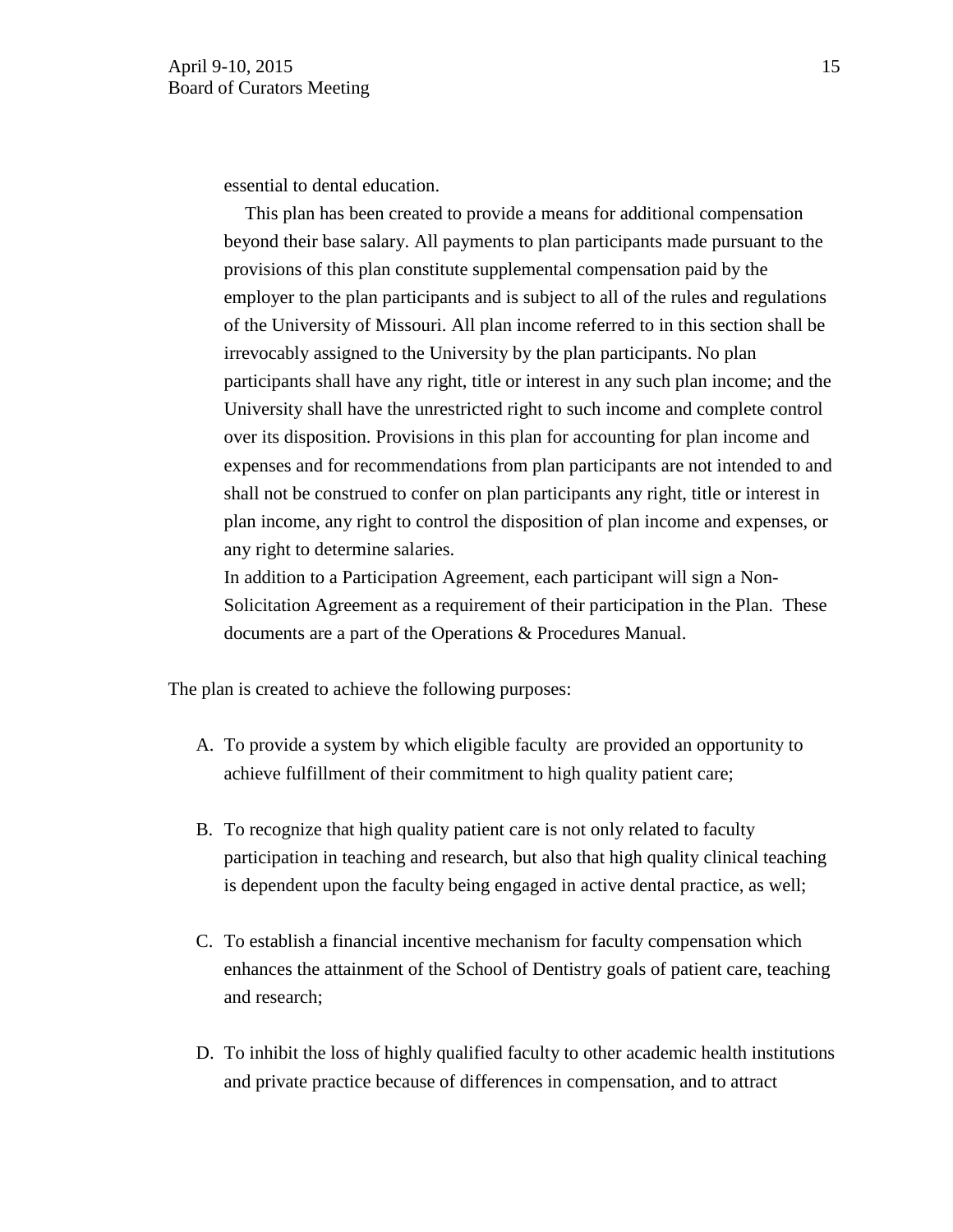qualified faculty for the same reason;

E. To establish a venue for professional fee generation, compensation, and utilization to accomplish the above purposes.

# **Collected Rules and Regulations**

# **Medical and Dental Schools and Services Chapter 460: UMKC Dental Faculty Practice Plan**

# **460.030 Participants**

Bd. Min. 2-11-83; 4-9-15.

# **A. Eligibility**

Faculty members are eligible to become participants in the DFP in accordance with the policy set forth in Section VII of the SOD Faculty Handbook. This policy states the following:

*Intramural or extramural faculty practice options may be available for practitioners holding a current license (Missouri license required to practice intramurally). These options are available to non-tenure track as well as tenure track and tenured faculty. The opportunity to work in the SOD Faculty Practice is dependent upon a number of factors and requires the approval of Dean. Faculty or faculty applicants who are interested in faculty practice should work with their department chair, the Dean of the school as well as the Faculty Practice Director. For each faculty participant in the Faculty Practice, a written participation agreement will be executed annually and filed in the Office of the Dean.*

Plan participants will abide by all provisions of the Plan, the DFP Operations  $\&$ Procedures Manual, the UMKC policies and the University of Missouri Collected Rules and Regulations. In addition, each Participant will also practice in accordance and must comply with the following:

- 1. The Code of Ethics of the American Dental Association;
- 2. The laws governing the practice of dentistry in the State of Missouri as defined by the Missouri Dental Board; and
- 3. The general rules, by-laws and policies of the SOD.

# **The Dean of the School of Dentistry is not eligible to be a participant in the Plan.**

# **B. Membership**

All Members of the DFP must be members of the faculty of the UMKC School of Dentistry. To become a Participant in the DFP, an application provided by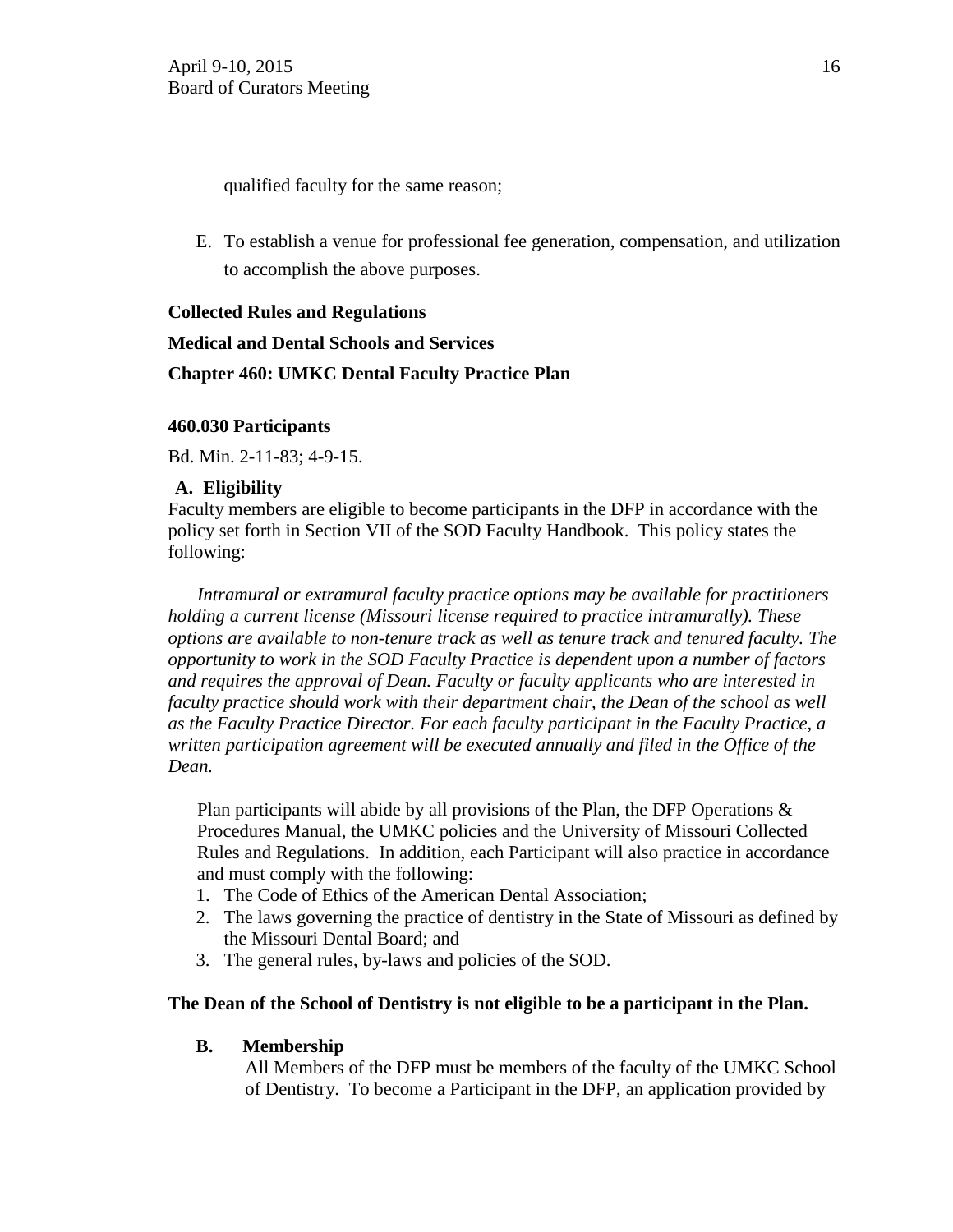the DFP must be submitted to the Director. The Director will make an initial determination of the available resources and review the faculty member's credentials. A recommendation will then be made and forwarded to the Dean for final approval.

Subject to University regulations, retired faculty participants who are eligible to work for the University and have practiced for at least three years in the DFP may be allowed to continue to practice following their retirement from the SOD with the approval of the Dean. Such approval will be reviewed and approved by the Dean annually.

## **C. Termination from the DFP**

Participants may be terminated from the DFP for violating any of the abovementioned governing rules and regulations. Maintaining the privilege to practice as a participant in the DFP is dependent upon fulfilling the obligations of eligibility as outlined in section 460.030(A) and in the DFP Operations and Procedures Manual.

## **Collected Rules and Regulations**

## **Medical and Dental Schools and Services**

# **Chapter 460: UMKC Dental Faculty Practice Plan**

# **460.040 Income**

Bd. Min. 2-11-83; 4-9-15.

Within the framework of the plan, plan income shall be derived from the following sources:

- 1. All professional fee for service income derived from faculty patient care in the Dental Faculty Practice shall be plan income.
- 2. All other income derived from faculty patient care related services in the Dental Faculty Practice shall be plan income.
- 3. Income of participants not related to patient care shall not be plan income.
- 4. Fees for services rendered to patients by Dental Hygienists shall not be plan income, but can be used to pay general overhead or other general expenses of the Plan.

Governmental payers will not be billed for services under the Plan, with the exception of services provided by oral pathologists participating in the Plan.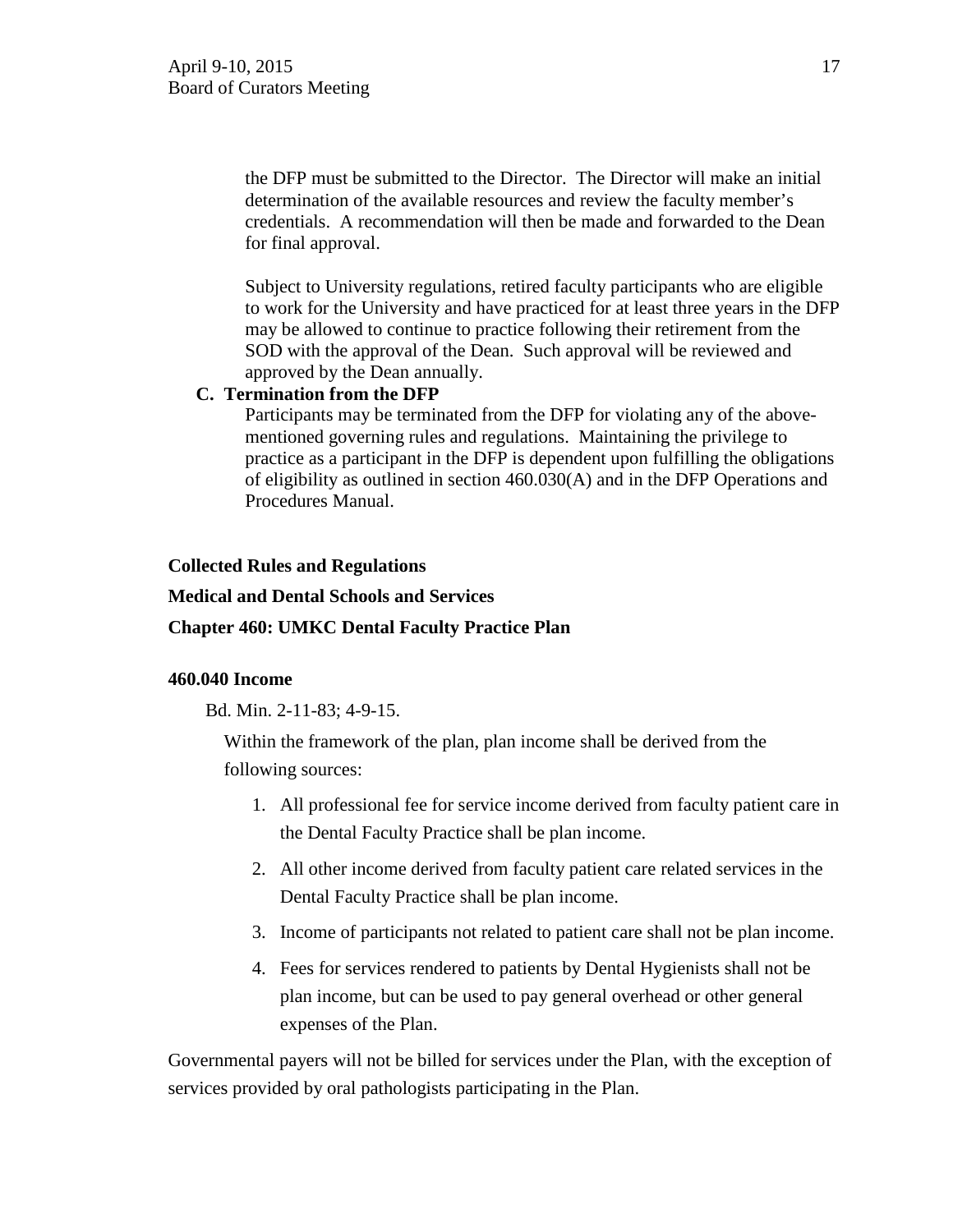# **Collected Rules and Regulations Medical and Dental Schools and Services Chapter 460: UMKC Dental Faculty Practice Plan**

# **460.050 Costs of Operation of the Plan (Plan Overhead)**

Bd. Min. 2-11-83; 4-9-15.

- 1. The DFP is expected to operate, to the extent possible, as a self-sufficient operation within the physical confines of the SOD. Plan overhead shall be paid from Plan Income and shall be paid first before any participant compensation is allocated. The rate of Plan overhead charged will be at the discretion of the Dean of the SOD with the approval of the Chancellor. Plan overhead expenses include, but are not limited to:
	- 1. Billing and collections
	- 2. Administrative costs, supplies and operating expenses
	- 3. Support personnel compensation and benefits
	- 4. Marketing and promotional expenses
	- 5. UMKC full costing
	- 6. Dean's Administrative Allocation
	- 7. Facility charges
	- 8. Dental supplies
	- 9. Reserve /capital improvements fund
- 2. Other individual overhead expenses such as laboratory costs and the Miscellaneous Expense Fund shall be deducted from the individual Participant's net collections.
- 3. The Director of Business Affairs shall review and audit periodic reports provided by the Administrator of the DFP concerning accounting and financial practices of the DFP.
- 4. The Director of the DFP shall periodically communicate with the Participants regarding the business affairs of the practice at least monthly. The Director shall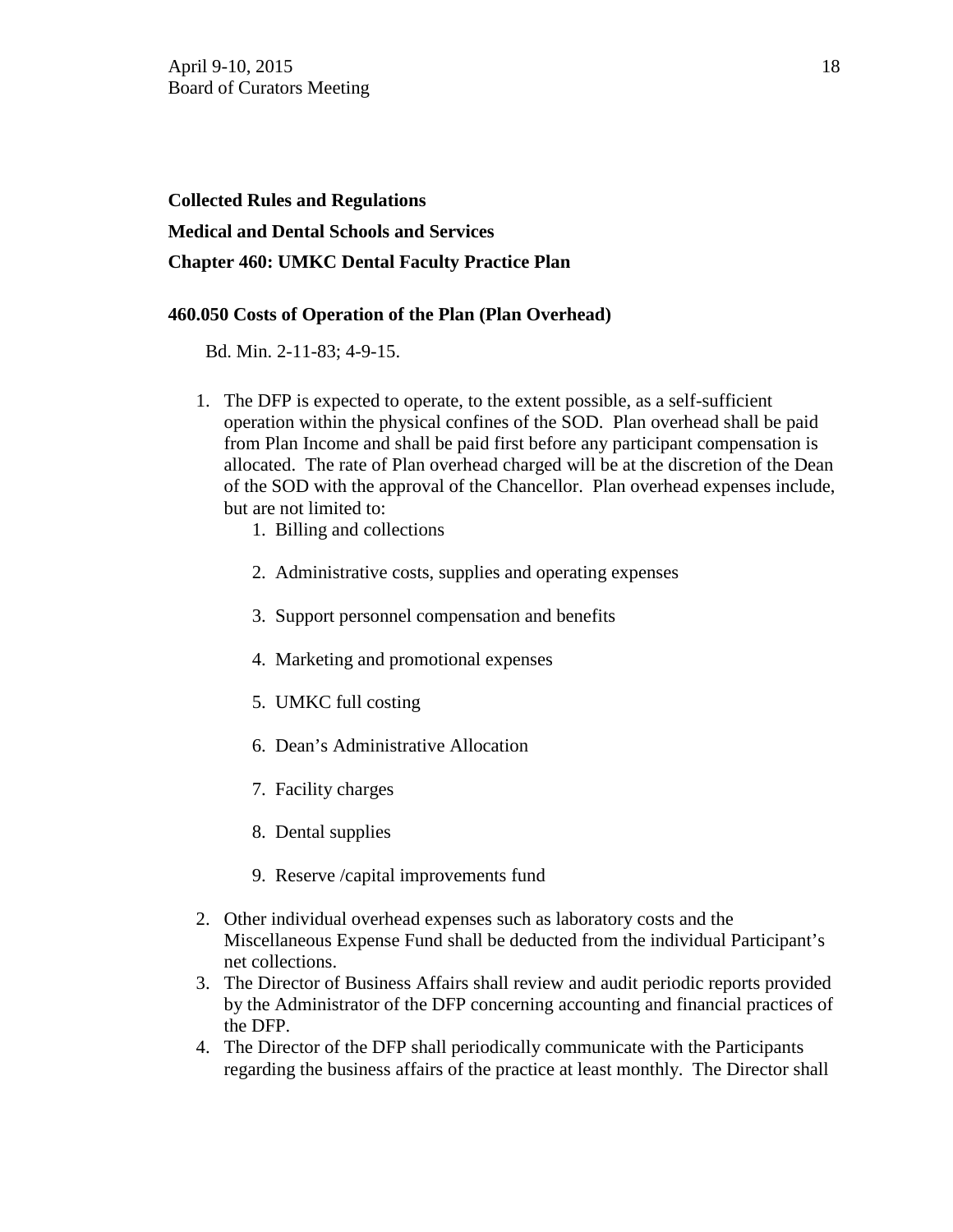solicit input from the plan Participants in an effort to minimize practice overhead and maximize profits.

- 5. The Director and the Administrator of the DFP are responsible for reviewing the DFP financials with the Dean on an ongoing basis at least quarterly.
- 6. The Dean shall report to the Chancellor as needed, but no less than annually, regarding all aspects of Plan operations, including fiscal and quality concerns.
- 7. From time to time, good accounting practice and effective fiscal management may well indicate a need to revise, expand, contract or otherwise modify the accounting system relative to the plan. Nothing in this plan shall be interpreted as preventing such accounting revision, expansion, modification or contraction so long as they adhere to commonly accepted accounting practices and University policy.

# **Collected Rules and Regulations Medical and Dental Schools and Services Chapter 460: UMKC Dental Faculty Practice Plan**

**460.060 Salary Contract – Base Salary** 

# **RESCINDED**

**Collected Rules and Regulations** 

**Medical and Dental Schools and Services**

# **Chapter 460: UMKC Dental Faculty Practice Plan**

# **460.070 Allocation of Plan Income**

Bd. Min. 2-11-83; 4-9-15.

# **Plan Income**

Plan income shall be all monies collected for services rendered or products sold (collections) by the participants in the DFP during a given period of time. This would be the total production for that same period less any deductions, discounts, write-offs and/or accounts receivable.

# **Deductions from Plan Income**

From the total plan income, all plan overhead attributed to the DFP shall be paid first from the revenues (collections) of the practice leaving a difference called net plan income.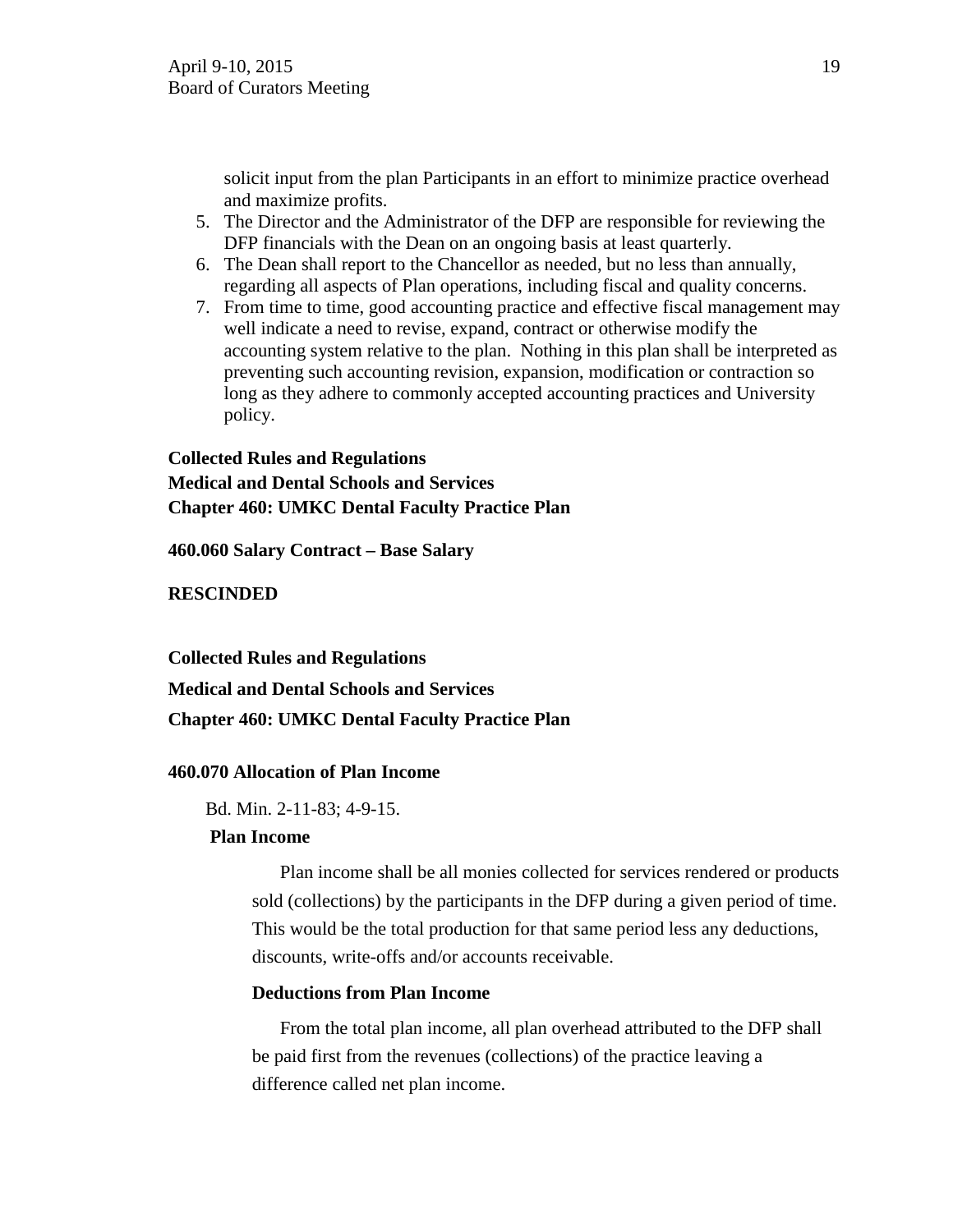#### **Net Plan Income**

The balance remaining after deducting all Plan Overhead from the DFP Plan Income is the amount available for Participant compensation or net plan income. All or part of this amount may be distributed to the participants as supplemental compensation for participating in the DFP. The Administrator and the Director will review and make a recommendation to the Dean on the amount of net plan income that is available for distribution.

#### **Minimum monthly collection amounts**

 It is understood that all Participants should be responsible for covering the direct overhead costs incurred on their behalf while participating in the DFP.

To ensure that each Participant in the Plan is covering a reasonable share of the general ongoing overhead of the DFP, the plan may institute a minimum monthly collection, which would be decided by a simple majority of the Participant members. Specifics regarding covering direct overhead costs and minimum monthly collection shall be addressed in the Operations & Procedures Manual.

#### **Miscellaneous expense account (8% account)**

 A separate account is available to each participant on a voluntary basis that would be managed by the DFP administrator. Known as the miscellaneous expense account, this account is specifically for managing expenses that are generally considered to be overhead in the operation of a dental practice or, as approved by the Director of the DFP. Guidelines for the expense account are outlined in the DFP Operations & Procedures Manual.

All expenditures from the miscellaneous expense account will be administered in accordance with University, SOD, and DFP Plan policies. In general, a portion of a participant's monthly income sharing (subject to a percentage limit of 8% up to a maximum of \$5000.00) can be voluntarily transferred to this account which will be held separately on behalf of the individual participating doctor. The participant can then direct the administrator of the DFP to pay for certain qualifying expenses out of this account.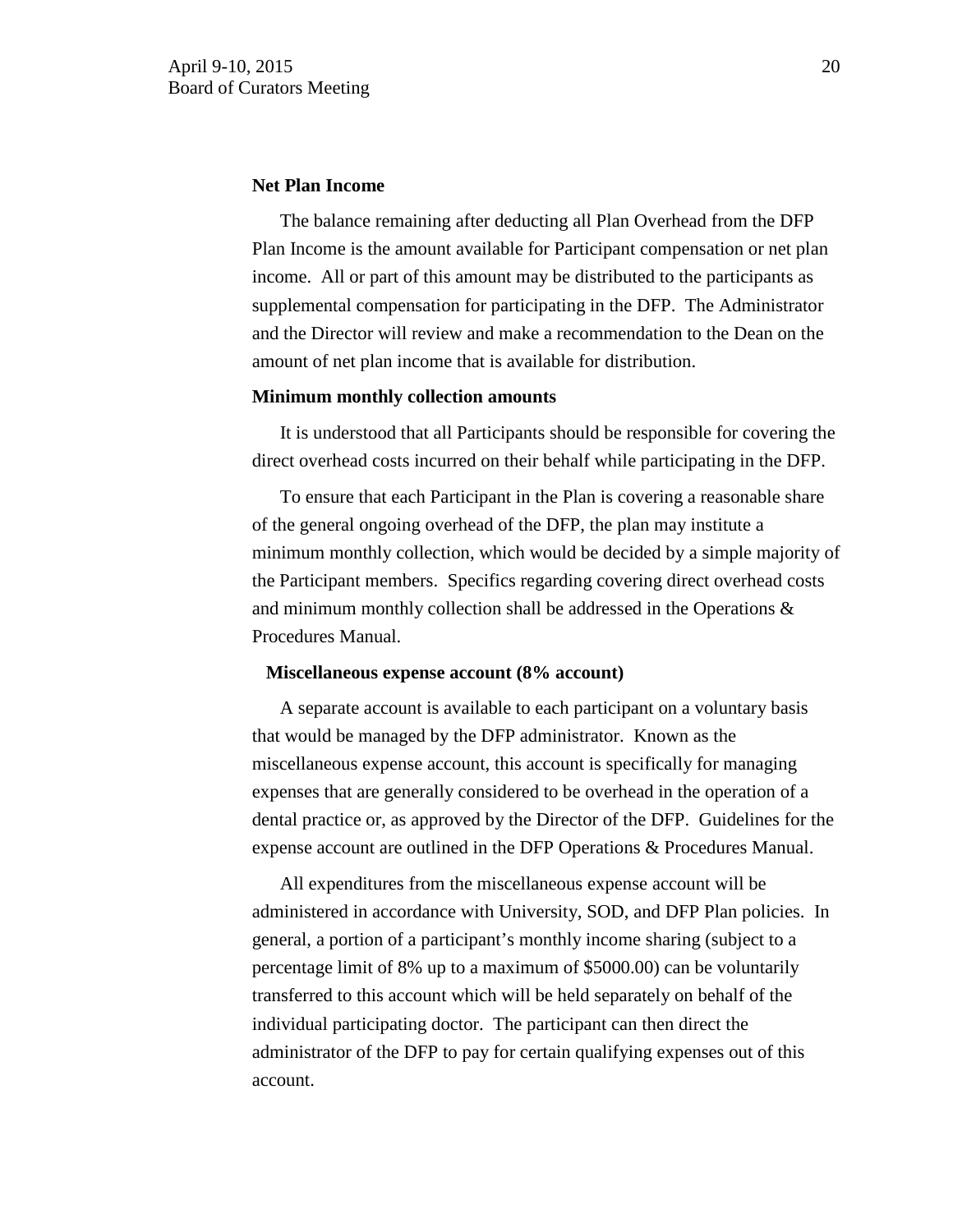The monies transferred into the miscellaneous expense account are before tax dollars. Similar to a flexible spending account, monies transferred into this account can only be used to pay for qualifying expense items as outlined in the DFP Operations Manual.

### **Separation from the Practice Plan**

 When a participant is no longer a member of the Plan, the following will occur:

1) A Plan participant (or his/her estate if the participant dies) shall be entitled to receive his or her net collections (as determined by the standard income sharing formula) from accounts receivable for six (6) months after the effective date of the separation. After six (6) months, any additional accounts receivable that are collected on behalf of the separated participant will not be distributed to the participant but shall remain with the DFP and be placed in the general operating fund of the DFP

2) If any monies remain in the participant's miscellaneous expense account at the time of the separation from the DFP Plan, that remaining balance is forfeited to the University and will no longer be available to the participant.

#### **Collected Rules and Regulations**

# **Medical and Dental Schools and Services Chapter 460: UMKC Dental Faculty Practice Plan**

#### **460.080 Administration of the Plan**

Bd. Min. 2-11-83; 4-9-15.

#### **The DFP Plan**

The DFP Plan is the document approved by the Board of Curators that outlines the broad operational goals and structure of the DFP. The specific, day to day tactical procedures and policy guidelines are set forth in the DFP Operations & Procedures Manual. This manual shall include all aspects of the DFP and defines the individual desired outcomes; provides measurements to assure the effectiveness of each outcome; and outlines specific steps to accomplish every outcome; this manual also contains relevant policies and procedures of the DFP.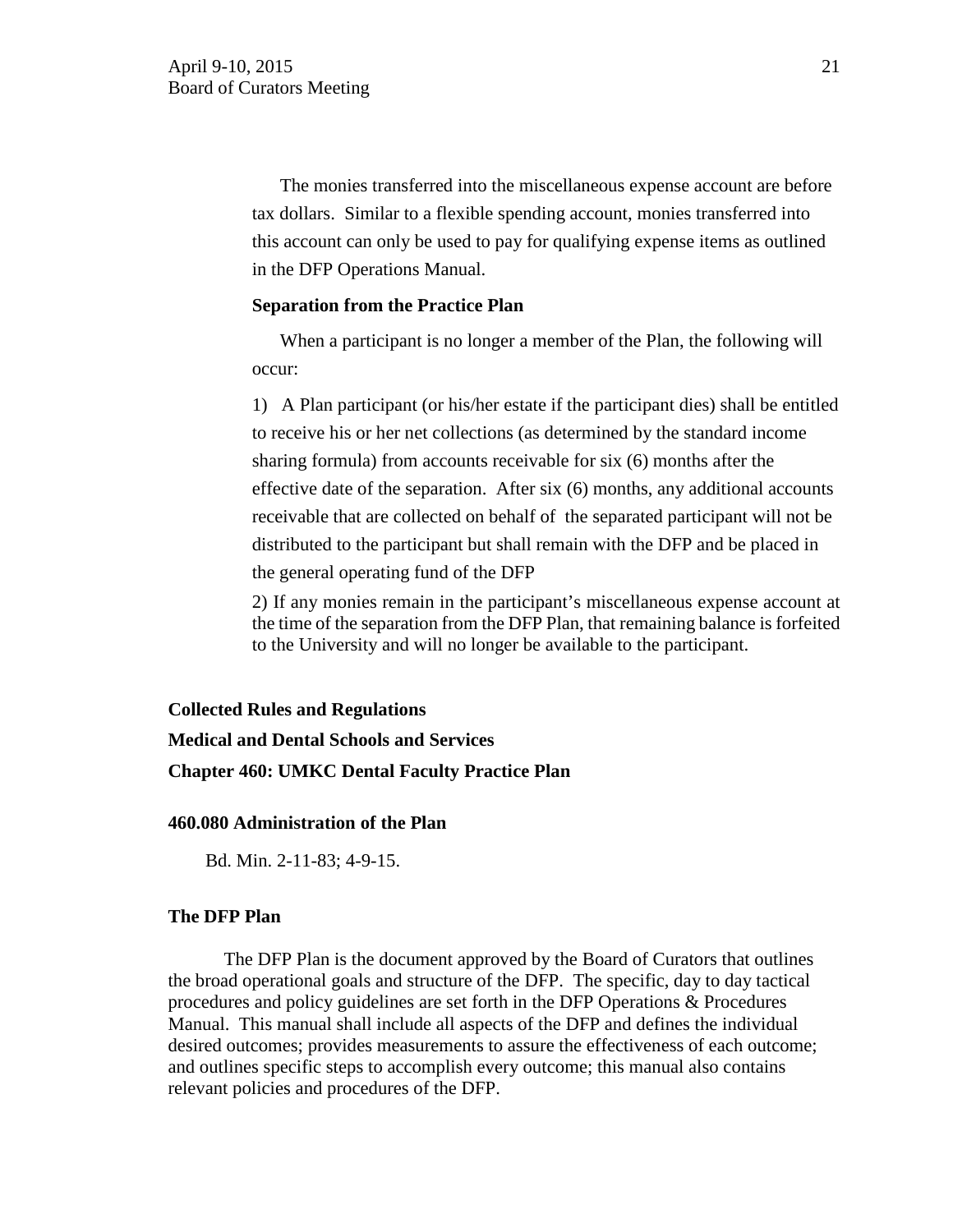# **Director of the Dental Faculty Practice**

The Director shall be a full time faculty member, and will report directly to the Dean of the SOD. This position is appointed by and serves at the discretion of the Dean. Selection of a Director shall involve consultation with the DFP participants but the final decision shall be determined by the Dean. The responsibilities of the director shall include:

- 1. Assuring that the overall operation of the DFP is compliant with the UM Collected Rules and Regulations and the DFP Plan; and all applicable laws, rules and regulations.
- 2. Overseeing the management of the DFP, delegating responsibilities to the appropriate staff & practitioners;
- 3. The fiscal management of the DFP, bringing best practice efficiencies into place such that the practice maintains an appropriate mix of practitioners, volume of patients (marketing) and fiscal feasibility and responsibility;
- 4. Reviewing the general operating budget on a quarterly basis with the chief fiscal officer of the Plan;
- 5. To the extent possible, assuring that the DFP is self-sufficient as a business entity and operates fiscally independent of the SOD operations;
- 6. Developing relevant benchmarking tools to track progress (trending) of the practice in: a) patient growth, b) expenditures, c) revenues and productivity, and/or d) other appropriate indices;
- 7. Developing and maintaining a current long-term strategic plan for the DFP;
- 8. Assuring that appropriately trained staff is available for quality, efficient operation of the DFP;
- 9. The development and periodic upgrading of the DFP Plan that is approved by the University of Missouri Board Curators;
- 10. The development and periodic upgrading of the DFP Operations & Procedures Manual with consensus of the DFP staff and participants, where appropriate;
- 11. Implementing and having Participants sign annual Participation Agreement to practice in the DFP; and
- 12. Assuring that appropriate quality improvement measures are in place, and that quality reviews are undertaken as necessary.

#### **Additional Monitoring of the Plan**

- **1. Chancellor: The Dean shall meet at least annually with the Chancellor to report on all Plan operations.**
- **2. Dean-** All modifications to the Plan shall be at the discretion of the Dean, who will forward those recommendations to the Chancellor and Board of Curators for final approval.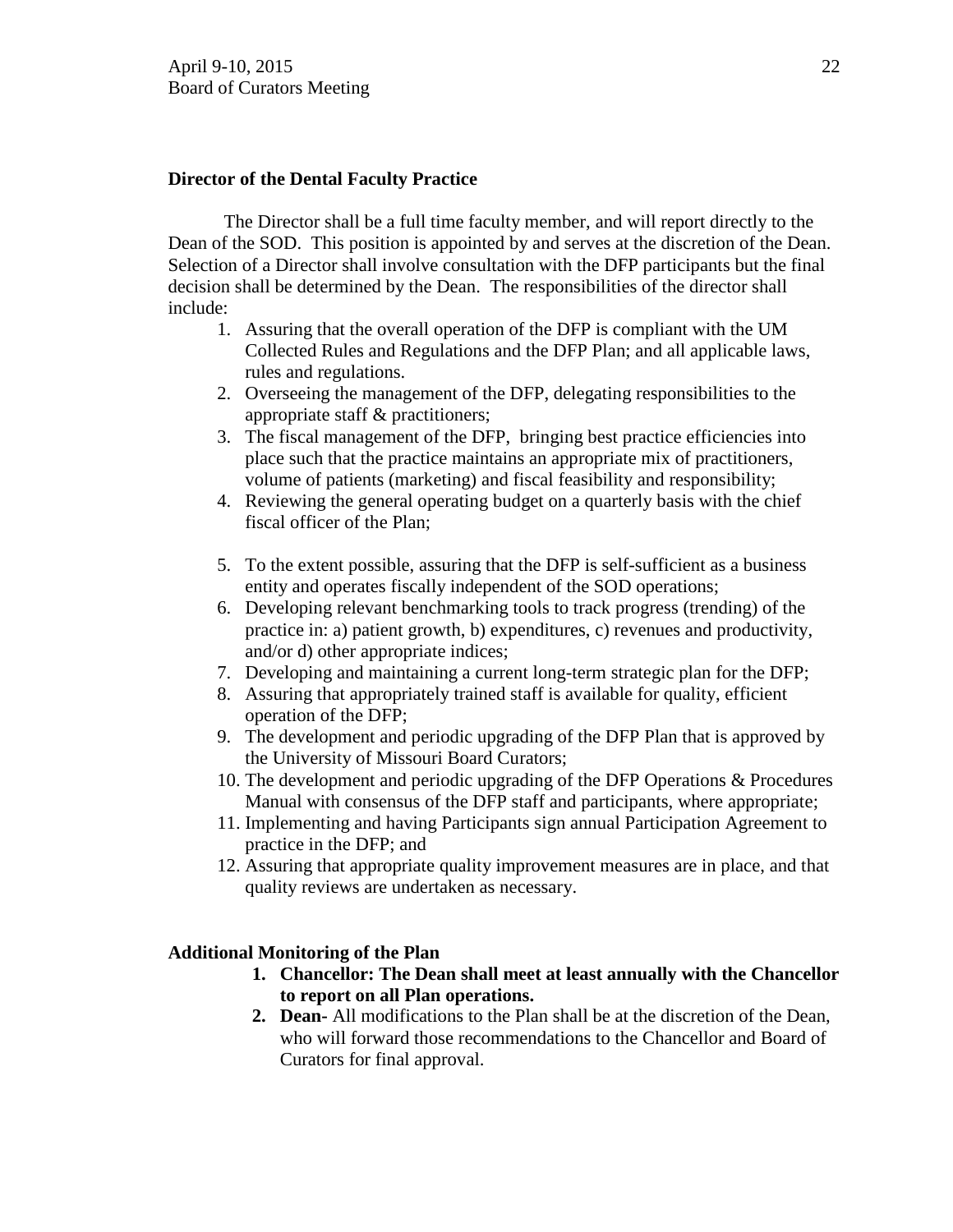- **3. Director of Business Affairs-** On a periodic basis, but no less than monthly, he will meet with the Director and Administrator to review the business and financial health of the DFP.
- **4. Director-** On a monthly basis, the Director will meet with or inform the Dean of the most recent operating and financial information from the DFP.
- **5. Administrator-** The chief responsibility of the Administrator is to collect and analyze monthly indicators, manage data that describe the operational health of the DFP, oversee and manage clinic supervisors, and to make recommendations on changes or additions to the Director.
- **6. Supervisors-** The administrative and clinical supervisors monitor and manage the staff personnel that operate within the DFP and report to the Administrator on an ongoing basis.

# **DFP Participant Meetings**

On a periodic basis but no less than annually, a meeting will be held to discuss the operations and finances of the DFP. Appropriate financial and operational information will be shared with the parties present. All DFP Plan participants, the administrator, the director, the Director of Business Affairs, and the Dean, SOD will be invited to attend. The purpose of such meetings is to improve communications between faculty and administration, improve the overall work environment, and to update all parties with the then current status of the DFP.

# **Finance Committee**

Information

- 2. Fiscal Year 2016 Budget Status, UM (slides and information on file)
- 3. Project Design for New Residential Housing Project, Missouri S&T (information on file)
- 4. Project Design, Oak Street West Development Phase III, UMKC (information on file)

# Action

1. Project Approval for the University of Missouri Teaching Hospital – Patient Care Tower, Fit Out of 3<sup>rd</sup> and 4<sup>th</sup> Floor Shell Space Project, MU

Project Approval for the University of Missouri Teaching Hospital – Patient Care Tower, Fit Out of  $3^{rd}$  and  $4^{th}$  Floor Shell Space Project, MU – presented by Vice President Burnett (information on file)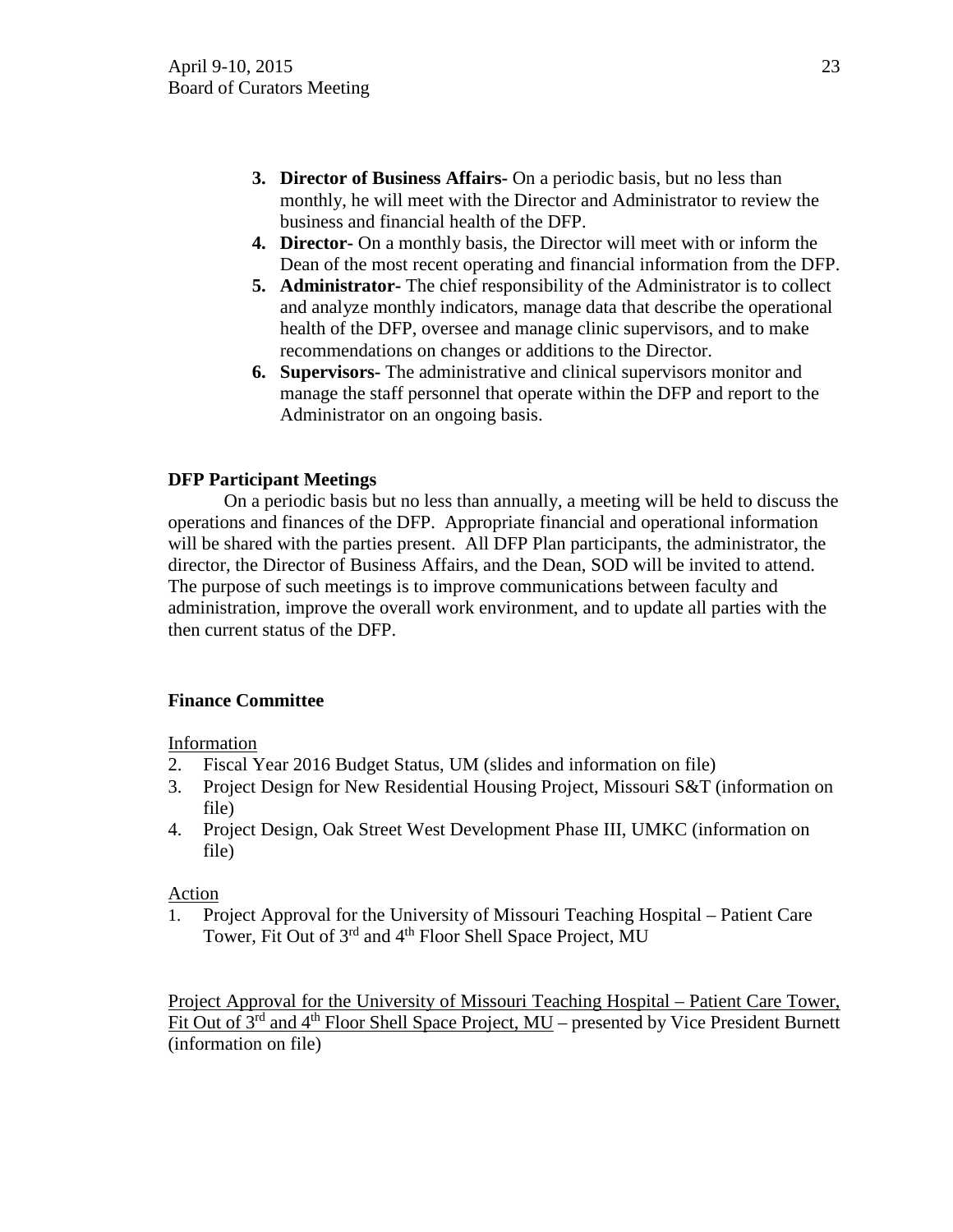It was recommended by Chancellor Loftin, endorsed by President Wolfe, recommended by the Finance Committee, moved by Curator Covington and seconded by Curator Henrickson, that the following action be approved:

> the project approval for the University of Missouri Teaching Hospital – Patient Care Tower – Fit Out of  $3<sup>rd</sup>$  and  $4<sup>th</sup>$  Floor Shell Space Project for the University of Missouri-Columbia.

> Funding of the project budget is from: UMHC General Operating Fund Balance \$11,287,715

Roll call vote Full Board:

Curator Covington voted yes.

Curator Cupps voted yes.

Curator Graham voted yes.

Curator Henrickson voted yes.

Curator Phillips was absent for vote.

Curator Snowden voted yes.

Curator Steelman voted yes.

Curator Steward voted yes.

The motion carried.

# **Audit Committee**

Chairwoman Henrickson provided time for discussion of committee business.

#### Information

- 1. Fiscal Year 2014 A-133 Audit Report and NCAA Agreed Upon Procedures Reports, UM (slides and information on file)
- 2. Fiscal Year 2015 External Audit Scope, UM (slides and information on file)
- 3. Internal Audit Quarterly Report and Follow-up Reports, UM (slides and information on file)

#### Action

1. Resolution, Executive Session of Audit Committee Meeting

The public session of the Board of Curators meeting recessed at 3:37 P.M.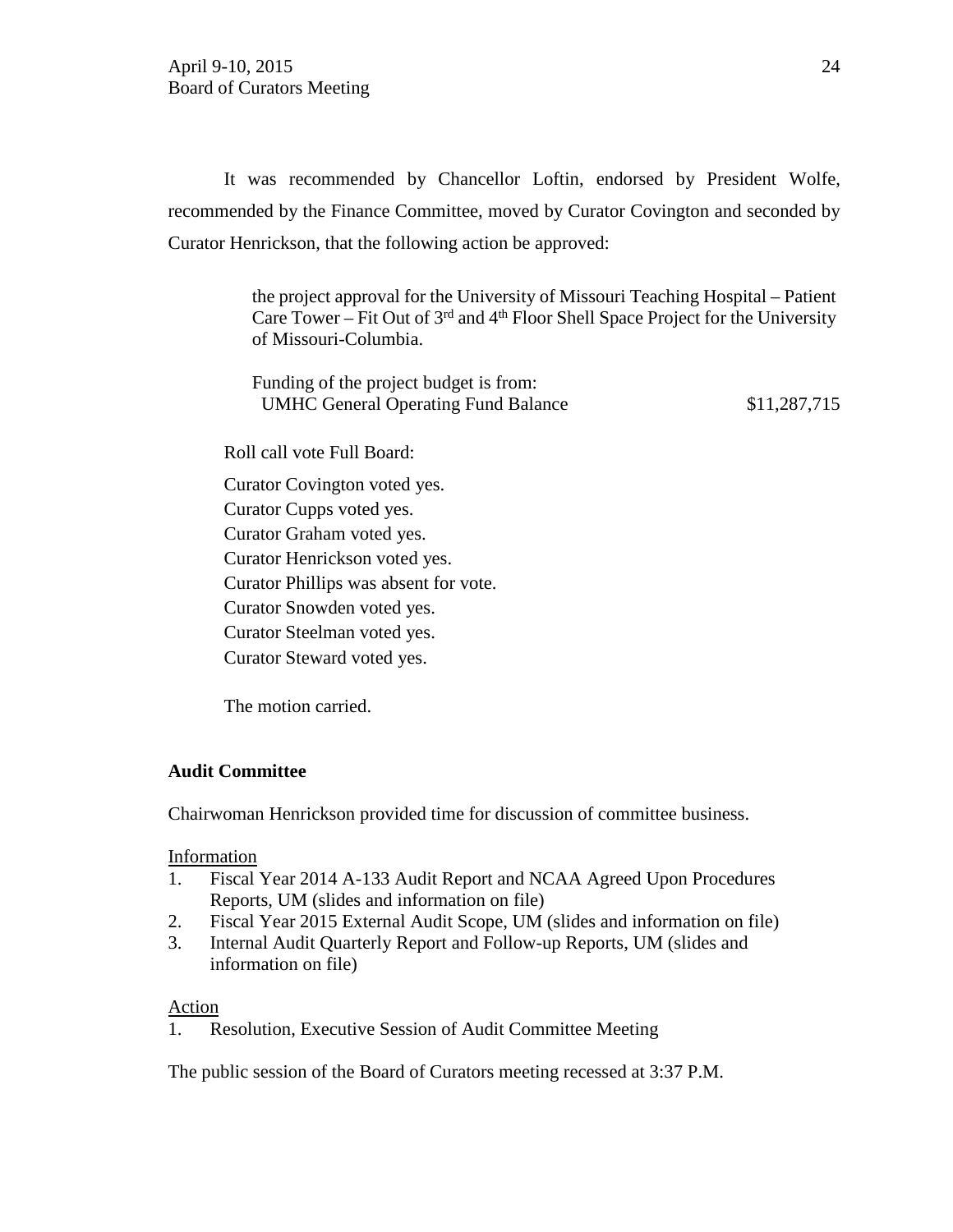### **Board of Curators Meeting – Executive Session**

A meeting of the University of Missouri Board of Curators was reconvened in executive session at 3:45 P.M., on Thursday, April 9, 2015, in the Silver and Gold Room of the Havener Center on the Missouri University of Science and Technology campus, Rolla, Missouri, pursuant to public notice given of said meeting. Curator Donald L. Cupps, Chairman of the Board of Curators, presided over the meeting.

Present

The Honorable Donald L. Cupps The Honorable Maurice B. Graham The Honorable Pamela Q. Henrickson The Honorable John R. Phillips The Honorable Phillip H. Snowden The Honorable David L. Steelman

The Honorable Ann K. Covington and David L. Steward were absent.

Also Present Mr. Timothy M. Wolfe, President Mr. Stephen J. Owens, General Counsel Ms. Cindy S. Harmon, Secretary of the Board of Curators Miss Tracy Mulderig, Student Representative to the Board of Curators Dr. R. Bowen Loftin, Chancellor, University of Missouri Dr. Brian D. Burnett, Vice President of Finance

#### **General Business**

Mr. Mitch Wasden and Mr. Robert Hess joined the meeting.

President's Report on Contracts – presented by President Wolfe.

No action taken by the Board.

Mr. Wasden and Mr. Hess excused themselves from the meeting.

Approve Term Sheet for University of Missouri Head Football Coach, Gary Pinkel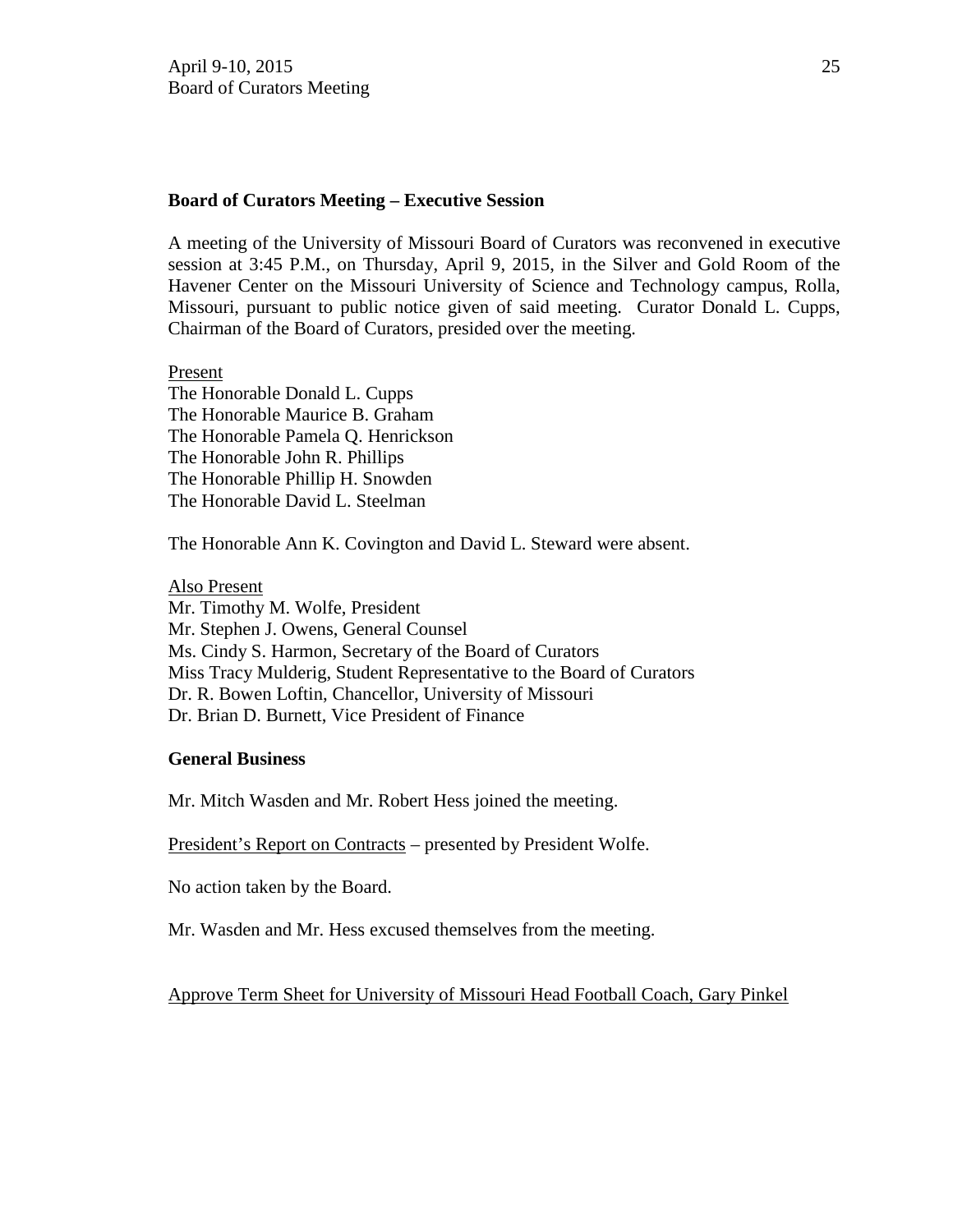It was recommended by Chancellor Loftin, endorsed by President Wolfe, moved by Curator Graham and seconded by Curator Henrickson, that the following recommendation be approved:

that President Wolfe and Chancellor Loftin are authorized to enter into a Fourth Amendment to the Restated Contract for Employment with University of Missouri Head Football Coach Gary Pinkel under the same or substantially similar terms as provided to the members of the Board of Curators by General Counsel Owens at the April 9-10, 2015 Board of Curators meeting. The amendment is subject to approval of General Counsel as to legal form.

Roll call vote:

Curator Covington was absent for vote. Curator Cupps voted yes. Curator Graham voted yes. Curator Henrickson voted yes. Curator Phillips voted yes. Curator Snowden voted yes. Curator Steelman was absent for vote. Curator Steward was absent.

The motion carried.

Chancellor Loftin excused himself from the meeting.

## **Audit Committee – Executive Session**

Ryan Rapp joined the meeting.

#### Appointment, Chief Audit Executive for the University of Missouri System

It was recommended by Vice President Burnett and President Wolfe, endorsed by the Audit Committee, moved by Curator Henrickson and seconded by Curator Graham, that the following action be approved as amended:

that the Board of Curators appoint Ryan Rapp as Chief Audit Executive of the University of Missouri System to perform all duties and responsibilities of the Chief Audit Executive as prescribed in all applicable rules, regulations, policies and actions of the University adopted by the Board of Curators previously or hereafter, and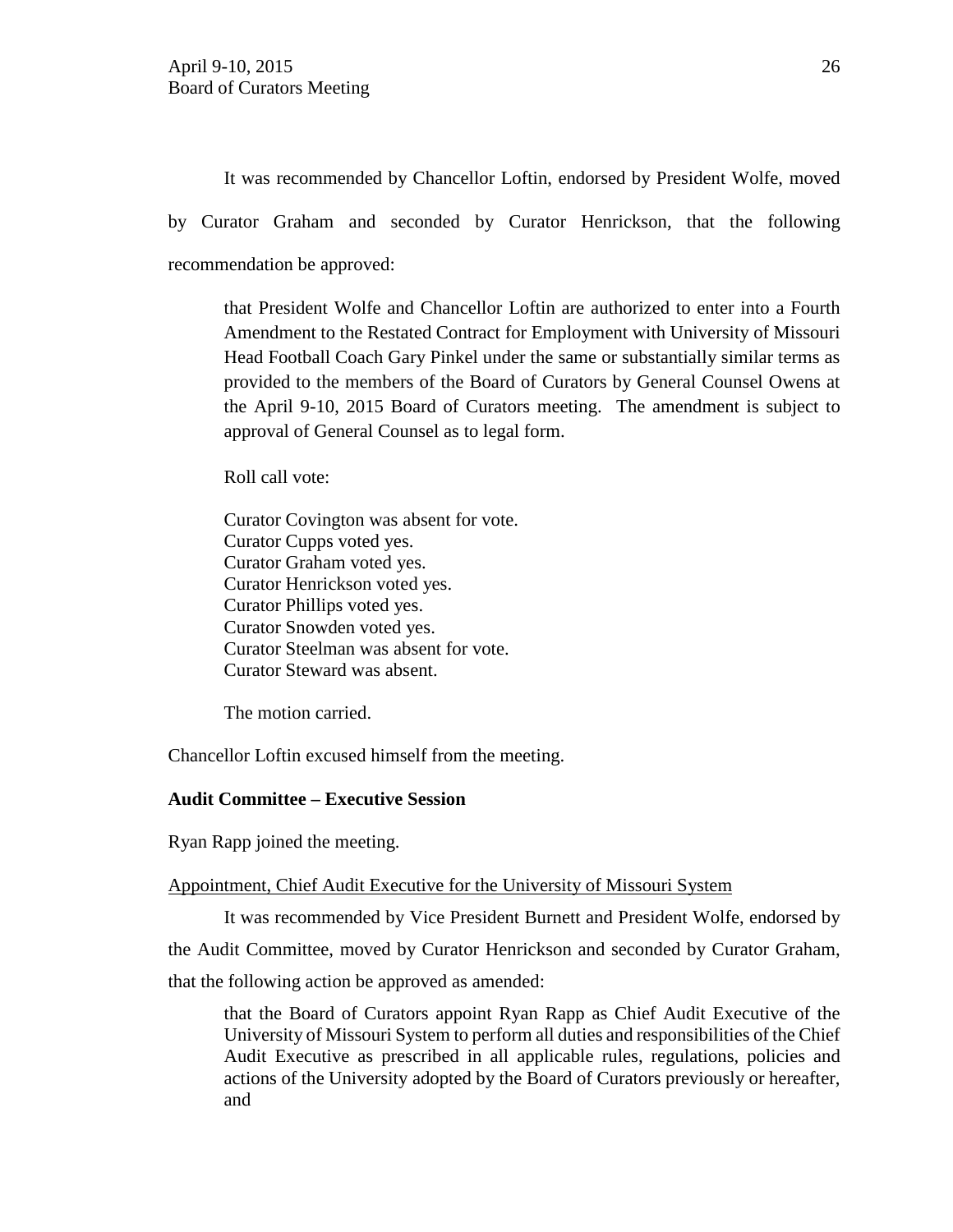that Audit Chairwoman Pamela Henrickson, President Wolfe and Vice President Burnett are authorized to enter into an employment agreement with Ryan Rapp for the position of Chief Audit Executive for the University of Missouri System under the same or substantially similar terms as provided to the members of the Board of Curators at the April 9-10, 2015 Board meeting (as amended). The contract is subject to approval of General Counsel as to legal form.

The following are agreed-upon terms for Ryan Rapp effective May 1, 2015:

- Ryan Rapp's title will be Associate Vice President and Chief Audit Executive for the University of Missouri System. The Internal Audit function will report functionally to the Curators of the University of Missouri through its Audit Committee and administratively to the President and Vice President for Finance and Chief Financial Officer of the University of Missouri System.
- Ryan Rapp's annual base salary will be \$180,000 per year and will be given a car allowance to be determined based on mileage in this new role.
- Mr. Rapp will be considered a benefit eligible employee of the University of Missouri, eligible for benefits available to benefit eligible employees. Since Mr. Rapp is currently an employee of the University of Missouri, his current enrollment of benefits will remain in effect.
- A written agreement will be drafted between Mr. Rapp and the Vice President for Finance and Chief Financial Officer that assures him he can return to the Division of Finance if he so chooses in the future, for a period of up to four years, assuming his performance is successful as Chief Audit Executive.

Roll call vote of Board: Curator Covington was absent. Curator Cupps voted yes. Curator Graham voted yes. Curator Henrickson voted yes. Curator Phillips voted yes. Curator Snowden voted yes. Curator Steelman was absent. Curator Steward was absent.

The motion carried.

Mr. Rapp excused himself from the meeting.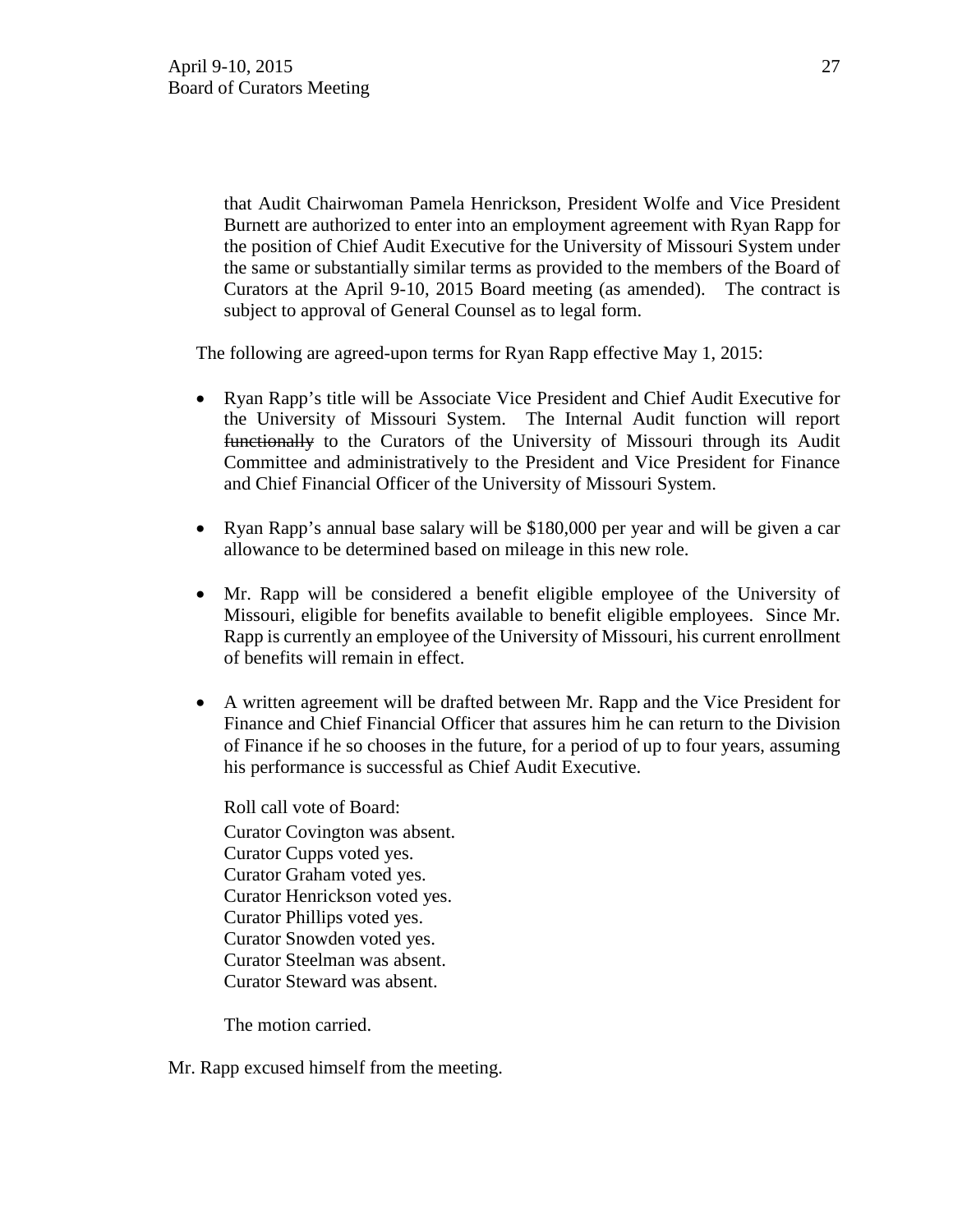Ms. Susan Eickhoff and Jacqueline Dippel with KPMG joined the meeting.

# Performance Review – Independent Auditors

Discussion with the Board and independent auditors. No action taken by the Board.

## **General Business**

<sup>260</sup>Property Lease, UMKC – this item was completed on completed on April 22, 2015. See excerpt of minutes at the end of this document.

The Board of Curators meeting recessed at 5:40 p.m.

# **Reception and Dinner for the Board of Curators, President and General Officers (By Invitation)**

6:30 – 8:30 P.M. Thursday, April 9, 2015 Hosted by: Chancellor Cheryl B. Schrader and Mr. Jeffrey L. Schrader Location: Hasselman Alumni House, Missouri University of Science and Technology campus, Rolla, Missouri Program: Four Signature Areas with Emphasis on Advanced Materials for Sustainable Infrastructure Presenters: Robert Marley, Provost and Executive Vice Chancellor for Academic Affairs and Kamal H. Khayat, P. Engineering, Ph.D., FACI

# **BOARD OF CURATORS MEETING – PUBLIC SESSION**

|                        | Missouri S&T Faculty Senate Breakfast and Presentation with the Board of Curators |
|------------------------|-----------------------------------------------------------------------------------|
| $8:00 - 8:45$ A.M.     |                                                                                   |
| Friday, April 10, 2015 |                                                                                   |
| Presenter:             | Richard Brow, Rachel Connell, Taylor Davis, Erica Ronchetto, Mary                 |
|                        | Reidmeyer and David Westenberg                                                    |
| Location:              | St. Pat's Ballroom C, Havener Center                                              |

A meeting of the University of Missouri Board of Curators reconvened in public session at 9:00 A.M., on Friday, April 10, 2015, in St. Pat's Ballroom A&B of the Havener Center on the Missouri University of Science and Technology campus, Rolla, Missouri, pursuant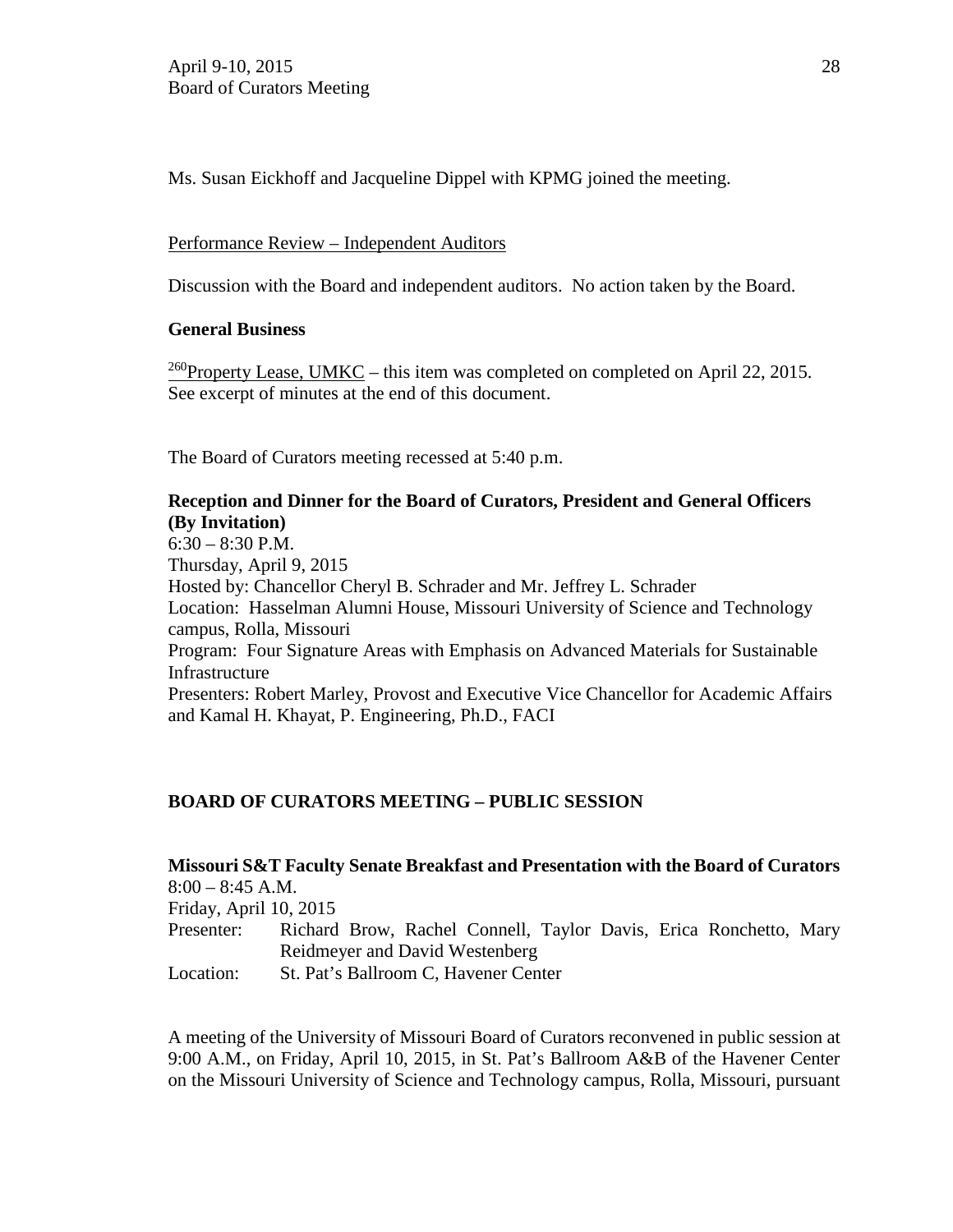to public notice given of said meeting. Curator Donald L. Cupps, Chairman of the Board of Curators, presided over the meeting.

#### Present

The Honorable Donald L. Cupps The Honorable Maurice B. Graham The Honorable Pamela Q. Henrickson The Honorable John R. Phillips The Honorable Phillip H. Snowden The Honorable David L. Steelman

The Honorable Ann K. Covington and David L. Steward were absent for the meeting.

#### Also Present

Mr. Timothy M. Wolfe, President Mr. Stephen J. Owens, General Counsel Ms. Cindy Harmon, Secretary of the Board of Curators Miss Tracy H. Mulderig, Student Representative to the Board of Curators Dr. Gary K. Allen, Vice President for Information Technology Dr. Brian D. Burnett, Vice President for Finance Dr. Henry "Hank" Foley, Executive Vice President of Academic Affairs Dr. Thomas F. George, Chancellor for University of Missouri-St. Louis Mr. Stephen C. Knorr, Vice President for University Relations Mr. Leo E. Morton, Chancellor for University of Missouri-Kansas City Dr. Betsy Rodriguez, Vice President for Human Resources Dr. Cheryl B. Schrader, Chancellor for Missouri University of Science and Technology Ms. Zora Z. Mulligan, Chief of Staff, UM System Mr. John Fougere, Chief Communications Officer, UM System Media representatives

#### **General Business**

Board Chairman's Report (slides on file)

A representative from each campus; Kim McNeley from UMKC, Jim Spain from MU, Jeff Cawlfield from Missouri S&T and Beth Eckelkamp from UMSL joined Steve Graham, Associate Vice President with the UM System for a panel discussion regarding campus advising.

Missouri University of Science and Technology Strategic Plan Highlights – Chancellor Schrader (slides and handout on file)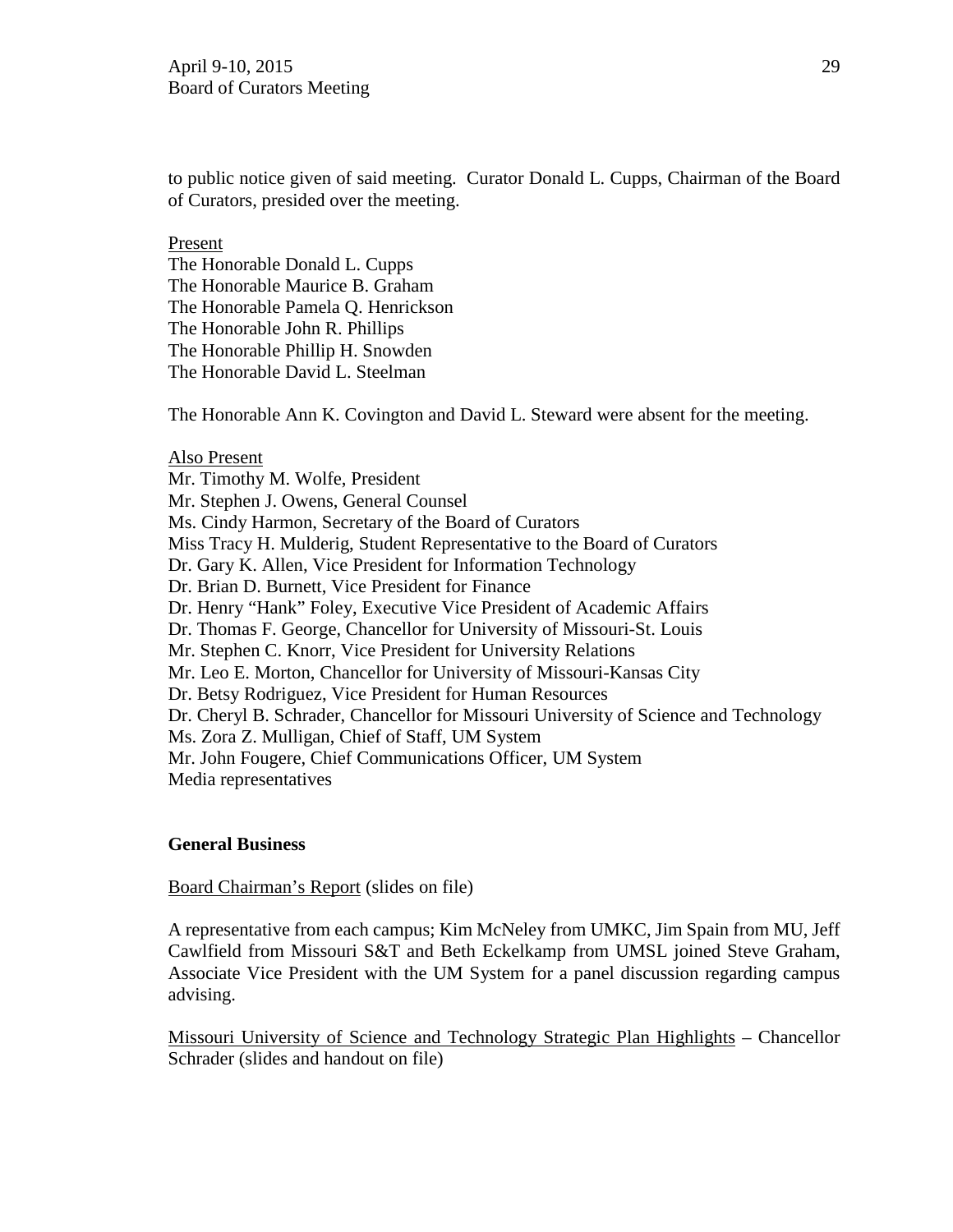University of Missouri System President's Report – presented by President Wolfe (slides on file)

The President continued his presentation of moving the University of Missouri System from good to great.

# **Consent Agenda**

Item number ten was pulled from the agenda by Chairman Cupps.

It was endorsed by President Wolfe, moved by Curator Steelman and seconded by

Curator Graham, that the following items be approved by consent agenda:

# **CONSENT AGENDA**

- 1. Minutes, February 5-6, 2015 Board of Curators Meeting
- 2. Minutes, March 9, 2015 Special Board of Curators Meeting
- 3. Degrees, Spring Semester 2015 for all campuses
- 4. Transition Assistance Program Extension, UM
- *5.* Security Resolution, 2015
- 6. Amendment, Collected Rules and Regulations 300.040, Faculty Bylaws of the University of Missouri St Louis
- 7. Amendment, Collected Rules and Regulations 470.010, University of Missouri St Louis Clinical Psychology Faculty Professional Practice Plan
- 8. Naming Opportunity, Engineering Building West, MU
- 9. Amendment, Collected Rules and Regulations 170.020, University Press
- 10. Amendment, Collected Rules and Regulations 320.090, Emeritus **Designation**
- 11. Amendment, Collected Rules and Regulations 300.020, Faculty Bylaws of the University of Missouri Kansas City
- 1. Minutes, February 5-6, 2015 Board of Curators Meeting as provided to the curators for review and approval.
- 2. Minutes, March 9, 2015 Special Board of Curators Meeting as provided to the curators for review and approval.
- 3. Degrees, Spring Semester 2015 for all campuses –

That the action of the President of the University of Missouri System in awarding degrees and certificates to candidates recommended by the various faculties and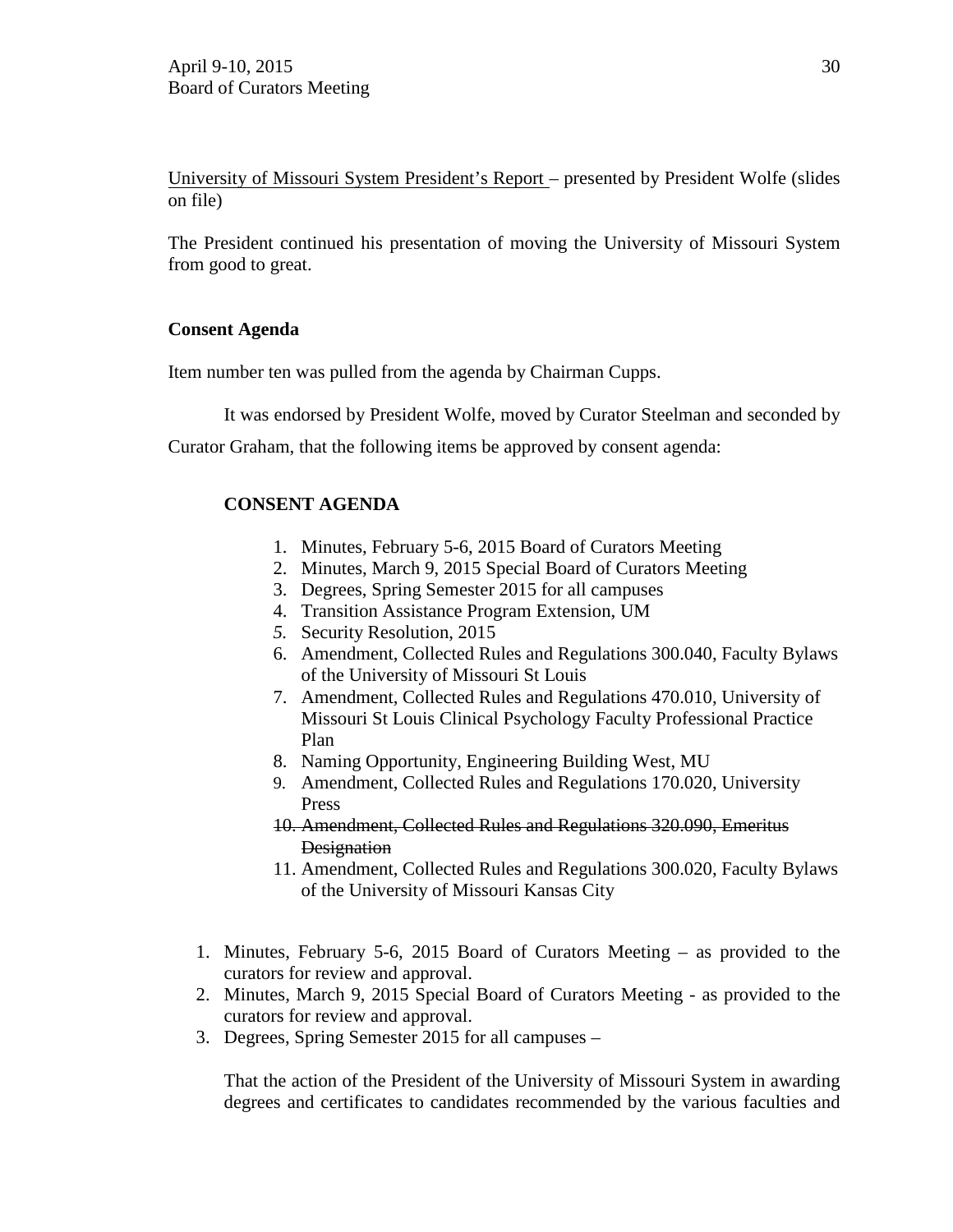committees of the four University of Missouri System campuses who fulfill the requirements for such degrees and certificates at the end of the Spring Semester 2015, shall be approved, and that the lists of said students who have been awarded degrees and certificates be included in the records of the meeting.

4. Transition Assistance Program Extension, UM –

That the Transition Assistance Program for Administrative, Service & Support Employees be extended through June 30, 2016. This program, originally approved by the Board of Curators in February 2009, was effective March 1, 2009 and was to remain in place until June 30, 2010. Due to the continued budget situation, the Board has granted annual extensions of the program through June 30, 2011, June 30, 2012, June 30, 2013, June 30, 2014 and June 30, 2015. With continued fiscal constraints, it is proposed that the attached program be extended through June 30, 2016.

5. Security Resolution, 2015

#### Resolution

The Curators of the University of Missouri agree that the following individuals occupying the designated offices shall constitute a Security Executive Committee with full authority and responsibility for the negotiation, execution and administration of Department of Defense, or User Agency classified contracts as described in DoD 5520.22-M, "National Industrial Security Program":

President, University of Missouri System, Timothy M. Wolfe Chancellor, University of Missouri, R. Bowen Loftin, Ph.D. Executive Vice President for Academic Affairs, Henry C. Foley, Ph.D. Facility Security Officer, University of Missouri System and University of Missouri, Leon M. Hoffsette

The members of this Security Executive Committee have been processed for a personnel security clearance for access to classified information to the level of the facility security clearance granted to this institution, as provided for under the aforementioned security program.

Once Provost, University of Missouri, Garnett S. Stokes, Ph.D., completes all the requirements for a Department of Defense Top Secret personnel security clearance, she too will become a full voting member of the Security Executive Committee.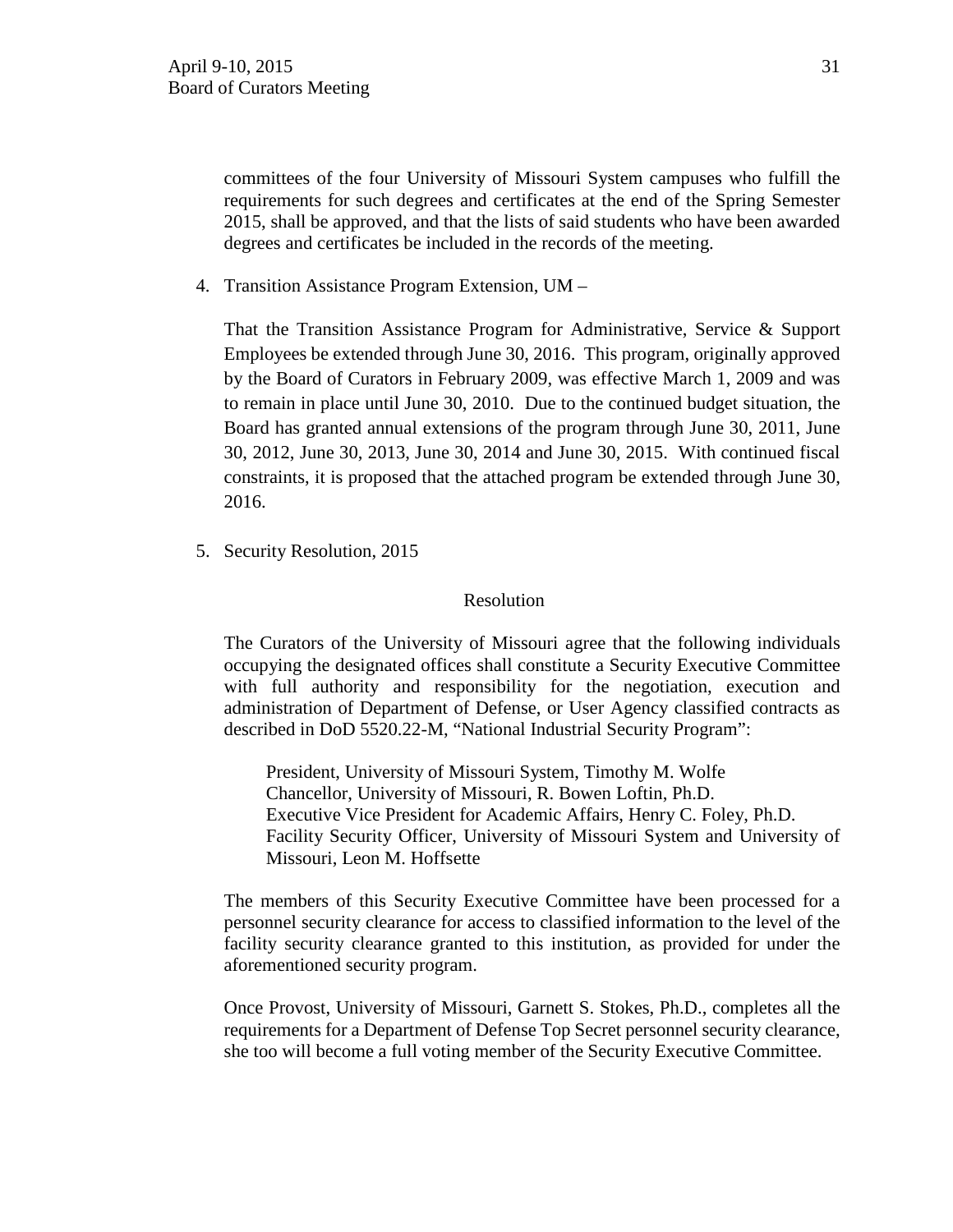The said Security Executive Committee is hereby delegated all of the Board's duties and responsibilities pertaining to the protection of classified information under classified contracts of the Department of Defense or User Agencies awarded to the Curators of the University of Missouri.

The following officers and members of the University of Missouri Board of Curators shall not be required, shall not have, and can be effectively excluded from access to all classified information in the possession of the Curators of the University of Missouri, and do not occupy positions that would enable them to affect adversely the policies and practices of the Curators of the University of Missouri in the performance of classified contracts for the Department of Defense, other government agencies or cleared companies awarded to the Curators of the University of Missouri, and need not be processed for a personnel security clearance:

All eight members of the Board of Curators:

 Ann K. Covington [Donald L. Cupps](http://www.umsystem.edu/curators/members/cuppsd)  Maurice B. Graham Pamela Q. Henrickson John R. Phillips Phillip H. Snowden David L. Steelman [David L. Steward](http://www.umsystem.edu/curators/members/stewardd)

General Counsel Stephen J. Owens

Vice President for Finance and CFO, Brian D. Burnett Vice President for Information Technology, Gary K. Allen, DVM, Ph.D. Vice President for Human Resources, Elizabeth A. Rodriguez, Ph.D. Vice President for University Relations, Stephen C. Knorr Chancellor, University of Missouri-Kansas City, Leo E. Morton Chancellor, University of Missouri-St. Louis, Thomas F. George, Ph.D. Chancellor, Missouri University of Science and Technology, Cheryl B. Schrader, Ph.D. Chief of Staff, Zora Z. Mulligan

6. Amendment, Collected Rules and Regulations 300.040, Faculty Bylaws of the University of Missouri-St. Louis

**Collected Rules and Regulations Faculty Bylaws and Tenure Regulations Chapter 300: Faculty Bylaws**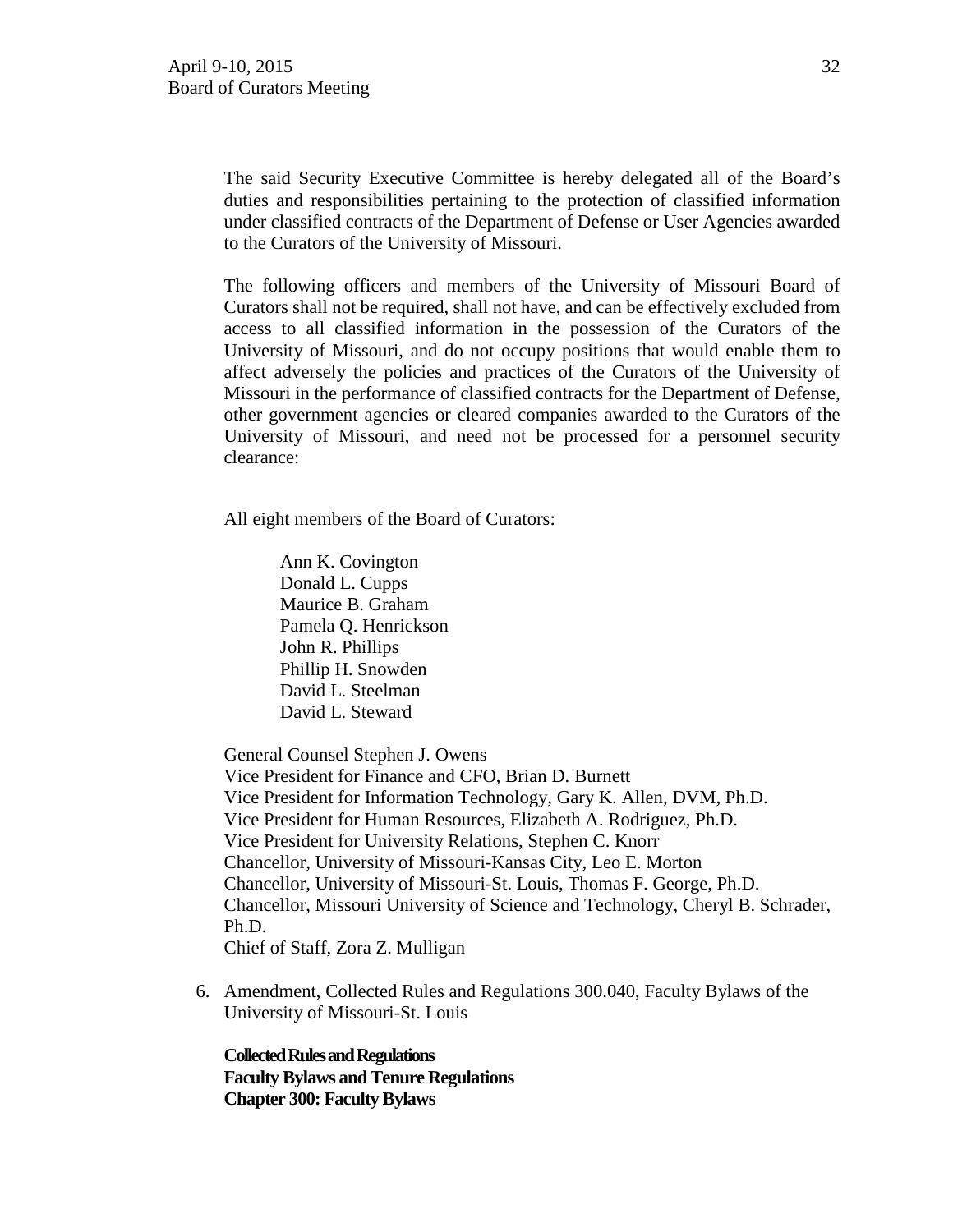300.040 Faculty Bylaws of the University of Missouri-St. Louis

Bd. Min 3-19-71; Amended 10-12-73, 2-18-77, 12-15-78, 6-18-82, 2-11-83, 6-24- 83, 5-4-84, 5-3-85, 7-29-88, 3-10-89, 6-22-90; 5-3-91; Revised 1-29-92; 5-8-92, 5-6-93; 3-29-94; 3-24-95; 4-25-96; 5-29-97; 10-16-98; Amended 5-27-99; Bd. Min 3-23-00; Revised 9-28-01, 12-01-05. Amended Bd. Min. 12-15-06; 06-06-08, 12-10-10; 11-21-13; 4-10-15.

- A. **FACULTY**
	- 1. **Membership** The Faculty of the University of Missouri-St. Louis shall consist of the President, the Chancellor, all persons with regular full-time academic appointments, and others elected by the Faculty. Elected members so designated by the Faculty shall be nonvoting members of the Faculty.
	- 2. **Functions** The Faculty of the University of Missouri-St. Louis, together with appropriate administrative officers, shall bear responsibility for recommending and implementing educational policy, particularly in areas of curriculum, degree requirements, methods of instruction, research, requirements for admission, student affairs, and faculty status. The Faculty may make recommendations to the Chancellor concerning general policy matters affecting the University. Where appropriate, the Faculty may delegate its responsibility to separate schools, colleges, or such other parallel units as may be created from time to time, to the Faculty Senate, and the University Assembly within the University of Missouri-St. Louis.
	- 3. **Meetings** The Faculty of the University of Missouri-St. Louis shall meet at least twice each year and at such additional times as the President, Chancellor, or the Faculty itself may determine. Upon written request of twenty-five members of the Faculty, the Chancellor shall call a meeting within two weeks.
		- a. The President, or in the President's absence, the Chancellor, or in the Chancellor's absence, a member of the Faculty designated by the Chancellor shall preside at each faculty meeting.
		- b. A quorum shall consist of ten percent of the voting members of the Faculty.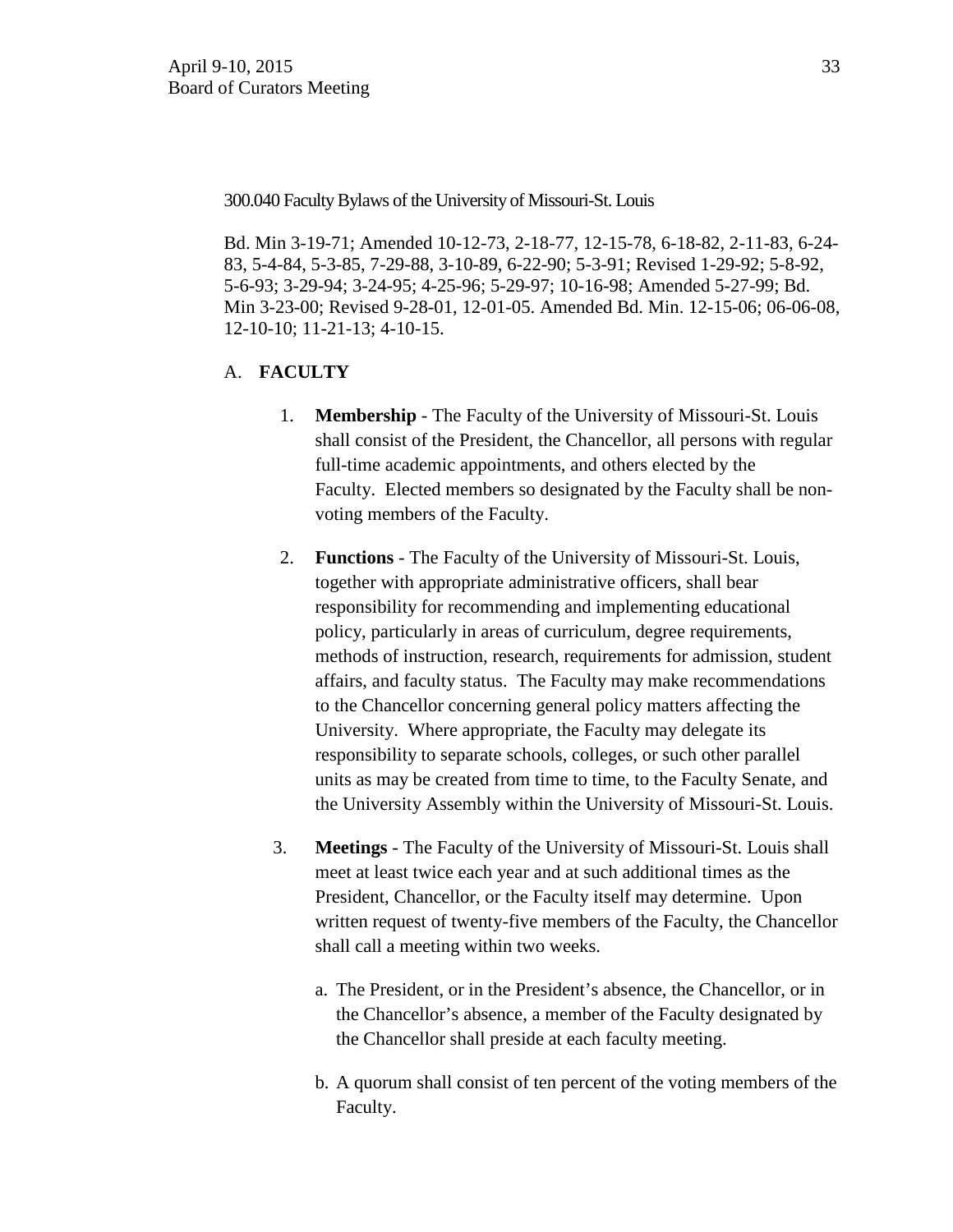- c. Proceedings in Faculty meetings shall be in accordance with the rules set forth in the most recent edition of Robert's Rules of Order except where otherwise provided for in these Bylaws or the regulations of the University of Missouri-St. Louis.
- d. The Chancellor shall appoint each year a Secretary of the Faculty who shall keep an official record of the proceedings of each meeting and shall transmit copies of the minutes to each member of the Faculty. A copy of the official minutes shall be kept on file in the offices of the Registrar and the Vice Chancellor for Academic Affairs and shall be available to each member of the Faculty.
- 4. **The Intercampus Faculty Council** Three campus representatives will serve on the Intercampus Faculty Council. Two of the three shall be elected by the University of Missouri-St. Louis Faculty to serve three-year staggered terms so that no more than one of the two elected members will be replaced or reelected in any year. The Senate Chairperson shall serve as the third member of the Intercampus Faculty Council.

# 5. **Campus Standing Committees** -

- a. **Grievance Resolution Panel (GRP)** The Panel shall perform the responsibilities prescribed by the Collected Rules and Regulations of the University of Missouri (370.010.C.1), "Academic Grievance Procedure." The role of the GRP is to address grievances brought by faculty members. The panel should consist of a senior administrator appointed by the Chancellor and two tenured faculty members, and two alternate faculty members. The faculty members will be chosen by the Faculty Senate after consultation with the Chancellor or the Chancellor's designee. Members shall serve two-year staggered renewable terms.
- b. **Degree Revocation Committee**  In accordance with 220.025, this committee shall have jurisdiction to consider any case in which revocation of a degree, diploma and/or certificate is proposed. The Committee shall be called the Campus Degree Revocation Committee. Four (4) members of the Campus Degree Revocation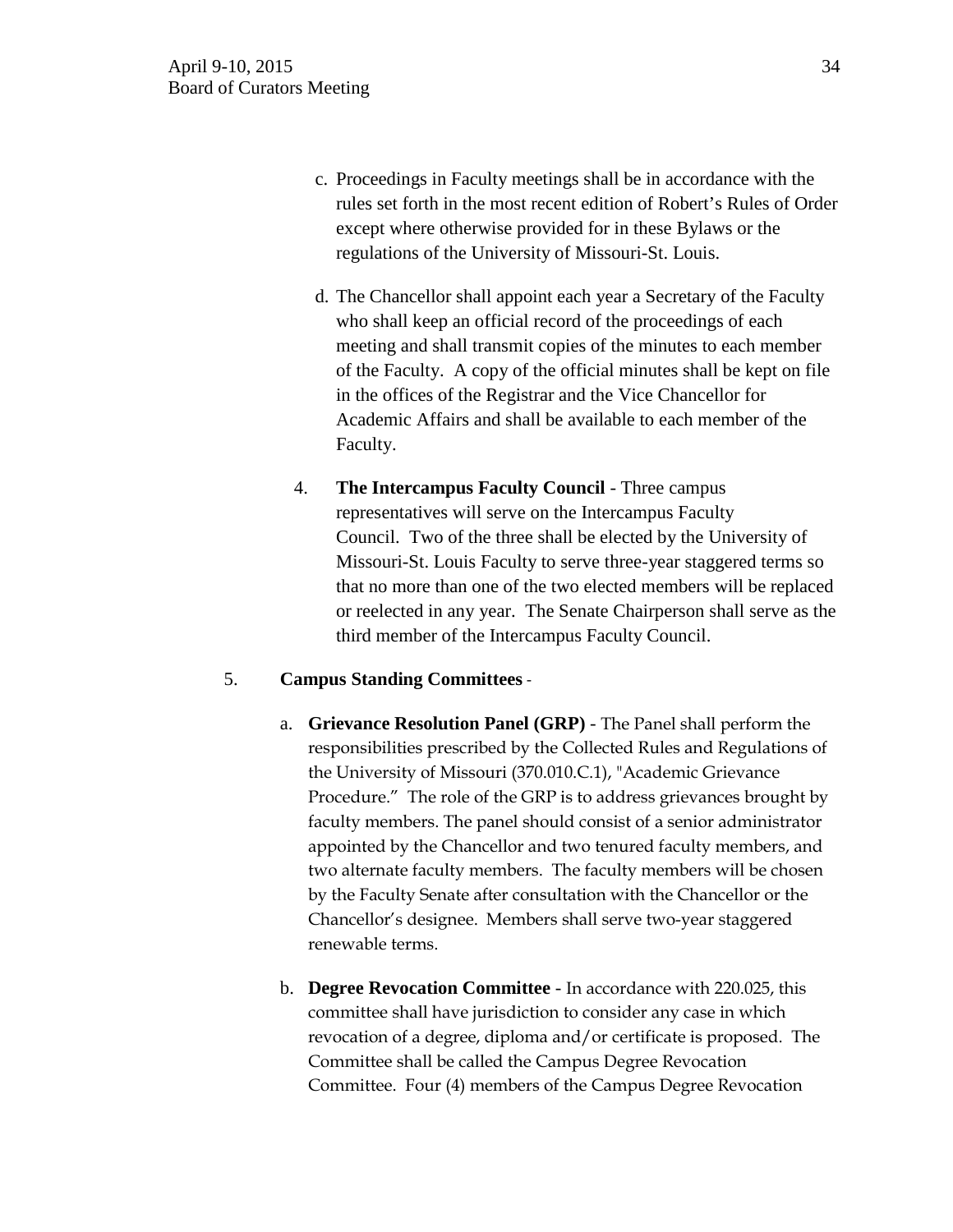Committee and an alternate to serve in the event one of the four (4) members cannot serve, shall be appointed annually by the Chancellor after consultation with the Faculty Council or Faculty Senate. Each of the members of the Committee and the alternate shall be a faculty member on continuous appointment at the rank of Professor or Associate Professor. In the event that the Chancellor approves the initiation of the procedures for revocation of a degree, diploma and/or certificate, the Chancellor shall appoint a fifth member of the Campus Degree Revocation Committee, who shall also be a faculty member at one of the campuses of the University of Missouri System on continuous appointment at the rank of Associate Professor or Professor and who shall be from the same discipline or a related discipline as the department faculty who recommended the award of the degree, diploma and/or certificate, but who shall not be a faculty member in such department. The Campus Degree Revocation Committee shall elect a Chair from among its five (5) members.

# B. **STUDENT BODY**

- 1. **Membership** The student body of the University of Missouri-St. Louis shall consist of all persons who are officially enrolled as regular full-time or part-time students in the University of Missouri-St. Louis.
- 2. **Functions** The student body shall have the responsibility to participate in the recommending and implementing of educational policy, particularly in the areas of academic and student affairs. The student body may, through its official representatives, make recommendation to the Vice Provost for Student Affairs or the Chancellor concerning general policy matters affecting the University of Missouri-St. Louis.

# C. **FACULTY SENATE OF THE UNIVERSITY OF MISSOURI-ST. LOUIS** (Hereinafter referred to as Senate)

1. **Functions** - It shall be the responsibility of the Senate to exercise those functions of the Faculty (see Section 300.040 A.2) not reserved by the Faculty as a body or specifically delegated to the University Assembly (Section 300.040 D).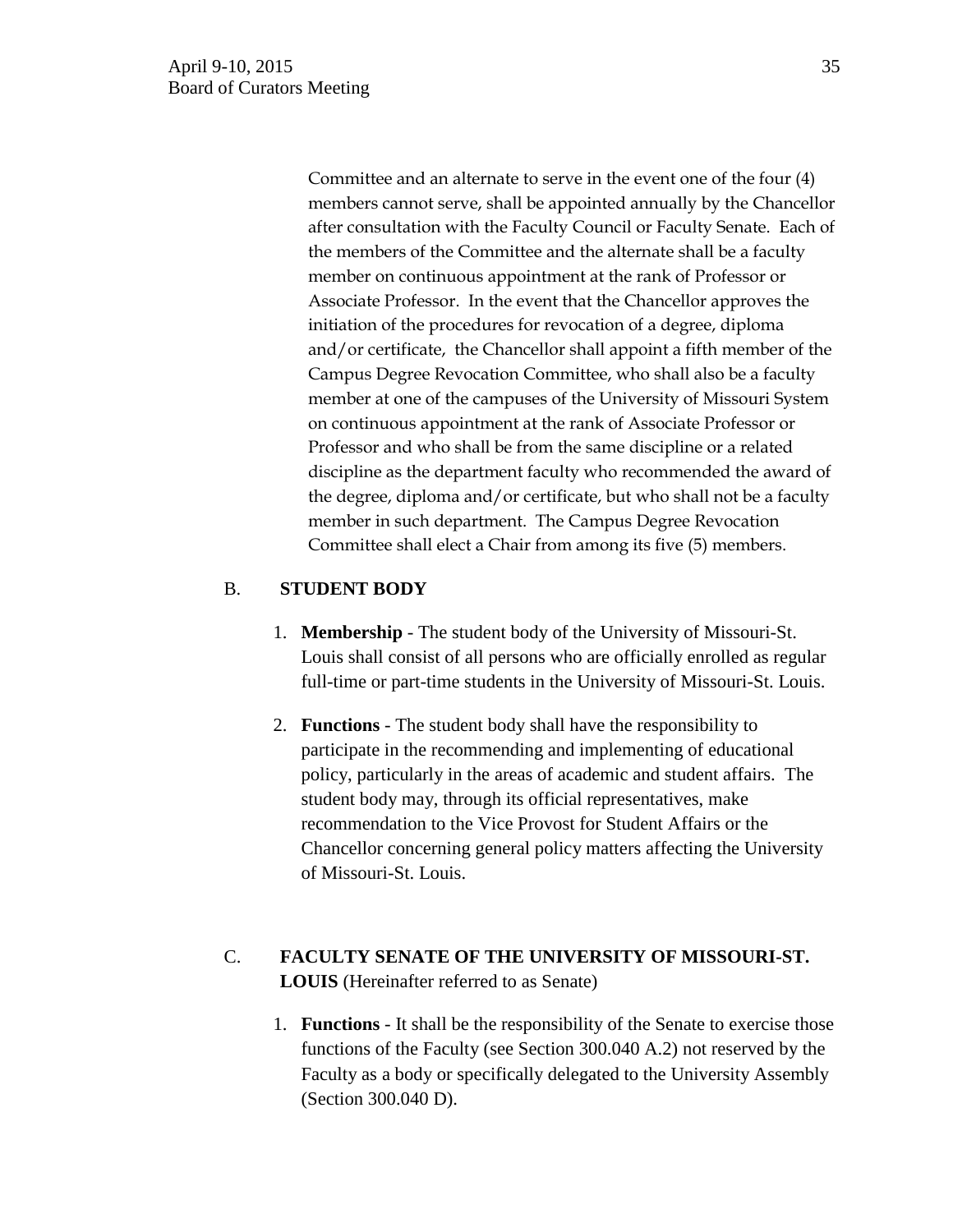2. **Committees of the Senate** - In their deliberations the committees shall, when appropriate, consult with the Chancellor or other administrative officers; with representatives of the separate schools, colleges, and other parallel units which may be created from time to time; with departments and concerned faculty; and with students and student organizations. Committee recommendations shall be made to the Senate or to the appropriate administrative officer.

The Senate shall establish the following standing committees:

- a. **Committee on Committees** The Committee on Committees shall be responsible for nominating for election all faculty members of the committees of the Senate and the University Assembly. The chair of the Committee shall be a faculty Senator.
- b. **Steering Committee of the Faculty Senate and University Assembly** (hereinafter referred to as the Steering Committee) - The Steering Committee shall consist of the Senate Chairperson, who shall serve as Chairperson of the Steering Committee, the Chancellor, the Secretary of the Senate, and three elected Senators. Chairs of Senate and Assembly Committees will be asked to attend Steering Committee meetings when their committees have items for the agenda of the next Senate or Assembly meeting. It shall be the responsibility of the Steering Committee:
	- (1) To call regular and special meetings of the Senate and Assembly and to prepare the agenda prior to each meeting.
- (2) To coordinate the work and activities of the Senate and Assembly and of Senate and Assembly committees.
- (3) To meet regularly and frequently with the Chancellor to discuss matters of policy concerning the University of Missouri-St. Louis.
- (4) As an agency of the Senate and Assembly, to maintain avenues of communication with the Faculty and student body of the University of Missouri-St. Louis, with campus administrative officers and the governing board of the University.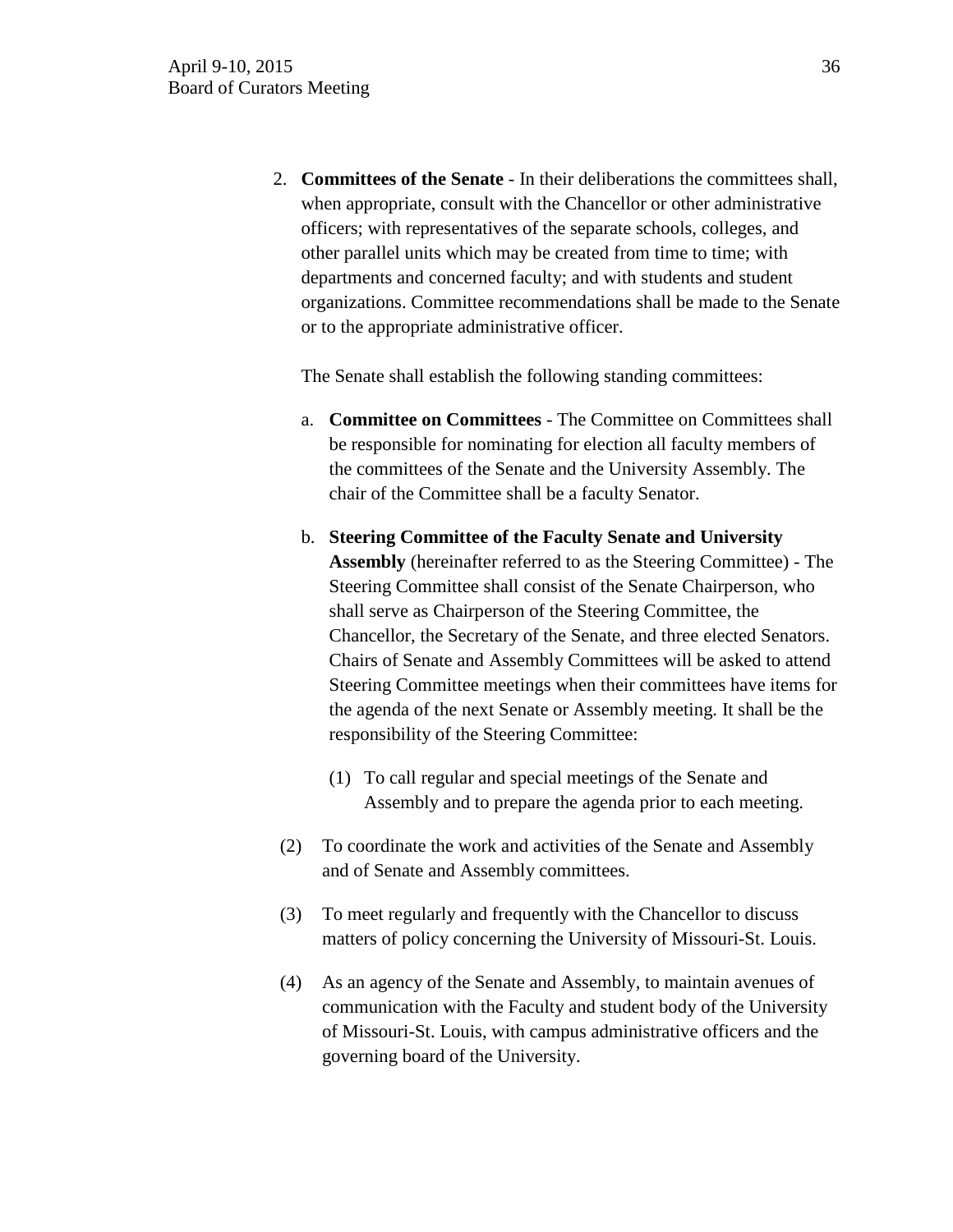- (5) To establish all guidelines for elections for membership in the Senate and Assembly and to supervise said elections.
- c. **Committee on Curriculum and Instruction** The Committee shall have general responsibility for recommending to the Senate policies and procedures in the area of curriculum and instruction. It shall also recommend policies regarding graduation requirements, special honors programs, and academic publications such as catalogs and schedules of courses.
	- (1) The Committee also shall regularly recommend to the Senate the calendar of the University. It shall recommend policies relating to schedules of classes and final examination schedules. Departures from calendars and examination schedules will be recommended by this Committee.
	- (2) New degrees and degree programs proposed by the separate schools, colleges, and such other parallel units as may be created from time to time, shall be submitted by the appropriate dean or equivalent to the Committee for recommendation to the Senate.
	- (3) Curricular additions and changes will be sent by the appropriate dean or equivalent to the Committee to be examined for overlap and duplication. In the absence of overlap and/or duplication, such proposals will be reported to the Senate.
	- d. **Committee on Appointments, Tenure, and Promotion** The Committee shall consist of full professors holding a tenure appointment. There shall be one member on the Committee elected from each of the following units: Humanities, Natural Sciences/Mathematics, Social Sciences, Fine Arts & Communication, Business Administration, Education, Nursing, Optometry, and such parallel units as may be created from time to time. There shall also be two members elected at large from the campus. The Committee shall elect a chairperson from among its members.
		- (1) Initial academic appointments to the University of Missouri-St. Louis recommended as tenure appointments shall be submitted by the Department or Division concerned through the Dean or equivalent of the appropriate school, college, or other parallel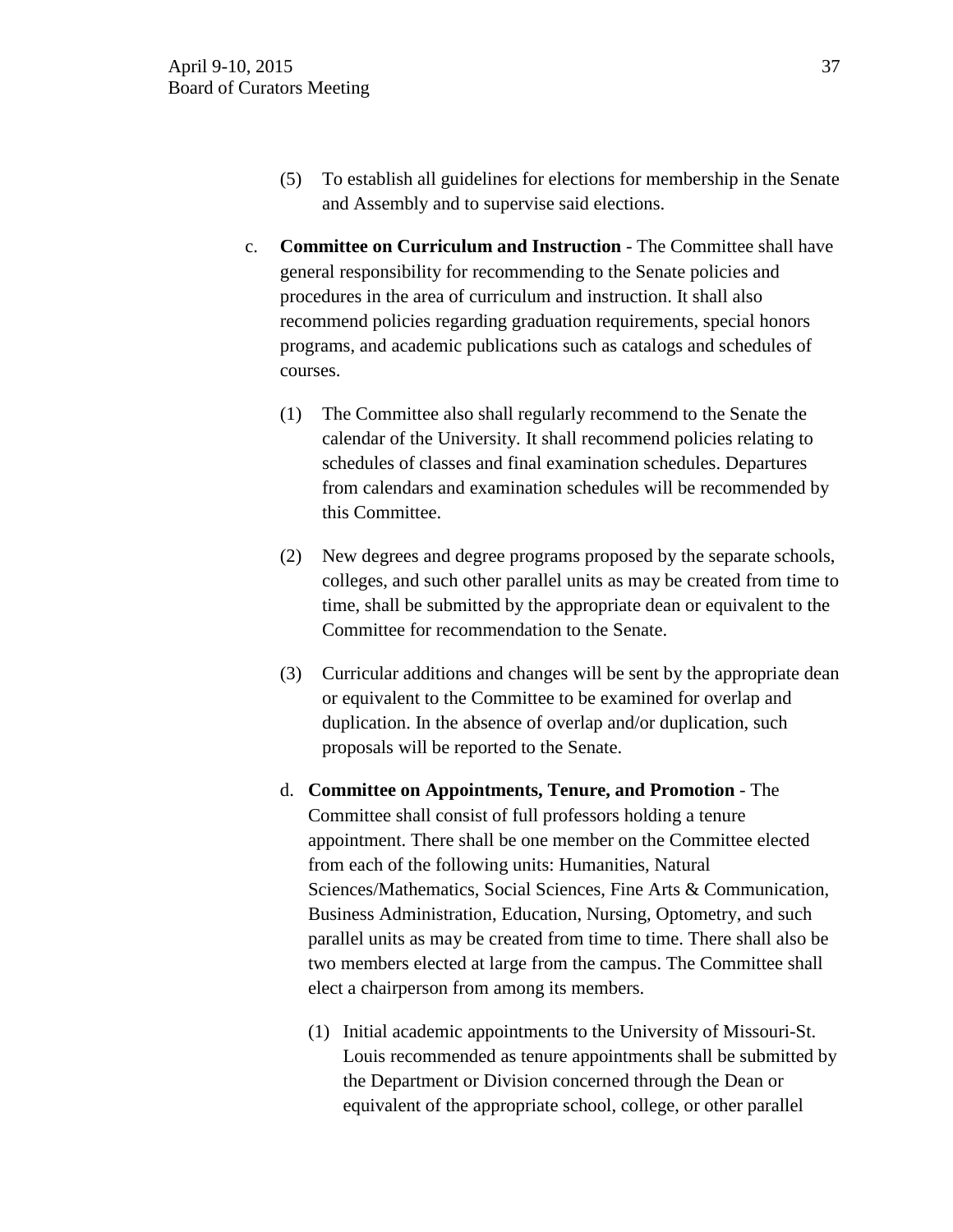unit. The Dean or equivalent shall forward the Department's or Division's recommendations with the Dean's or equivalent's own recommendations for approval or disapproval. After consideration, the Committee on Appointments, Tenure, and Promotion shall submit its recommendations to the Chancellor.

- (2) Tenure recommendations for Faculty holding term appointments, and recommendations for promotion above the rank of assistant professor, shall be made in accordance with the procedure outlined above.
- (3) It shall be the responsibility of this Committee together with the appropriate administrative officers, to establish, develop, and maintain in all areas of the University the highest standards of faculty quality.
- e. **Committee on Promotion of Non-Tenure Track Faculty** The Committee shall consist of eligible faculty holding the rank of Teaching Professor, Clinical Professor, Extension Professor, or Research Professor and at least one full professor. There shall be one member on the Committee elected from each of the following units: Humanities, Natural Sciences/Mathematics, Social Sciences, Fine Arts & Communication, Business Administration, Education, Nursing, Optometry, and such parallel units as may be created from time to time. There shall also be two faculty members elected at large from the campus. The Committee shall elect a chairperson from among its members.
	- (1) The Dean or equivalent shall forward the Department's or Division's recommendations with the Dean's (or equivalent) own recommendation for approval or disapproval of promotion to the Committee. After consideration, the Committee shall submit its recommendation to the Chancellor.
	- (2) Promotion recommendations will be made in accordance with procedures determined by the Committee, consistent with the *Collected Rules and Regulations of the University of Missouri*.
	- (3) The committee shall use standards created by the academic units and shall not create additional campus-wide standards.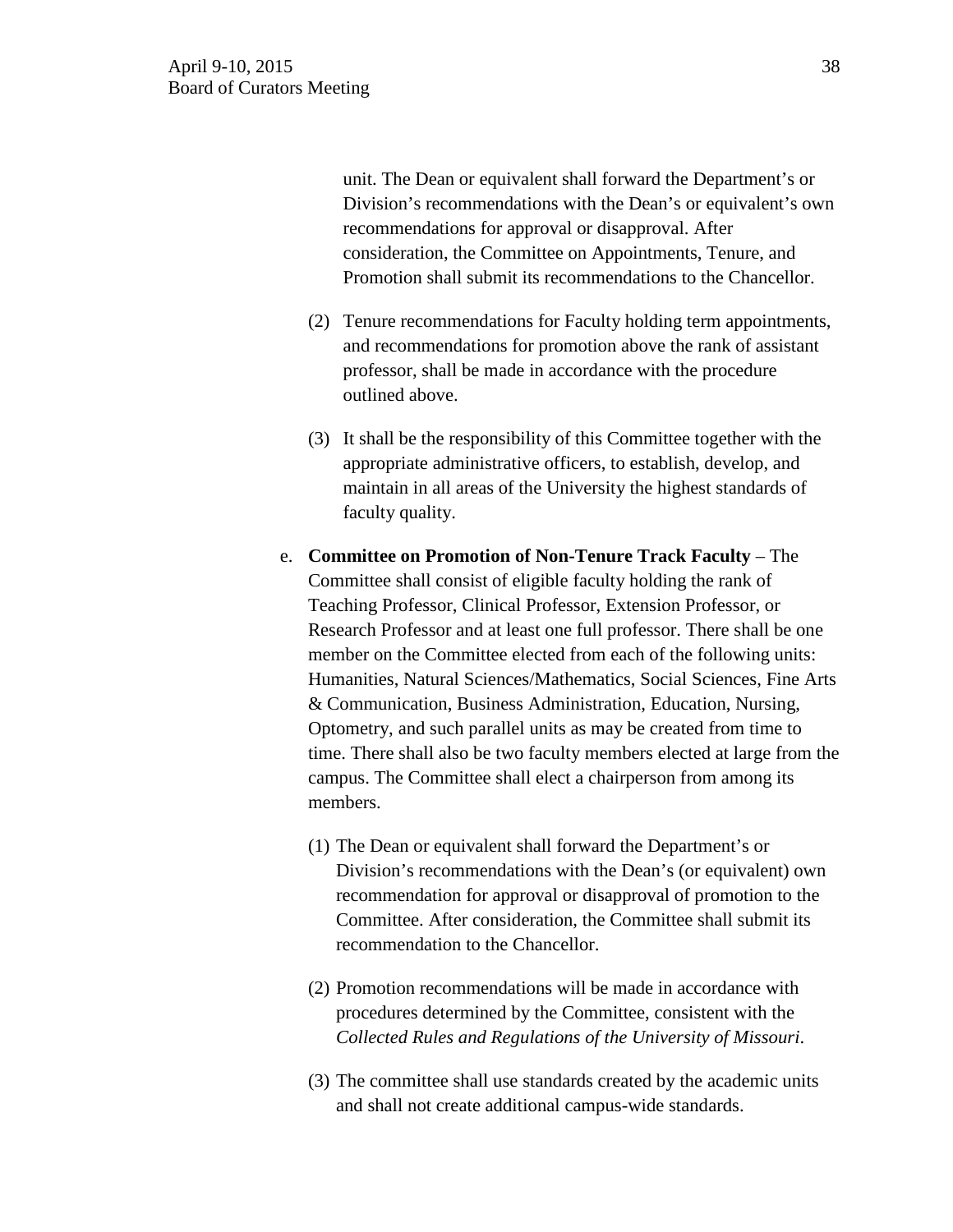- (4) It shall be the responsibility of this Committee, together with the appropriate administrative officers, to establish, develop, and maintain in all areas of the University the highest standards of faculty quality.
- f. **Committee on Research** The Committee shall consist of two panels, one meeting in the fall semester and the other meeting in the spring semester.
	- (1) The Fall and Spring panels shall meet jointly in the fall to elect a committee chairperson, to clarify program objectives, to coordinate deadlines, to set guidelines for research proposals and awards, and to recommend policy to the senior campus research administrator. The panels shall meet separately to elect their respective panel leaders in the fall. Thereafter, the panels shall meet during their semester of service to advise and make recommendations on:
		- (a) Competitions for internal grant funds, including financial support during the summer and during research leaves, support for research assistants, grants for equipment and supplies, and funds for travel to research locations, and
			- (b) Nominations for campus, University, and external research awards that are available campus-wide.
	- (2) The panels shall also meet jointly after the Spring Panel has completed its work in order to review procedures and develop recommendations for the following year's committee to consider.
	- (3) The committee chairperson shall vote only as a member of the panel to which he/she has been elected.
	- (4) Panel members are ineligible to receive funding and awards under the jurisdiction of the panel on which they serve during the period of their service on the panel. The committee chairperson is ineligible to receive funding and awards under the Committee's jurisdiction during the entire year of his/her service as chairperson.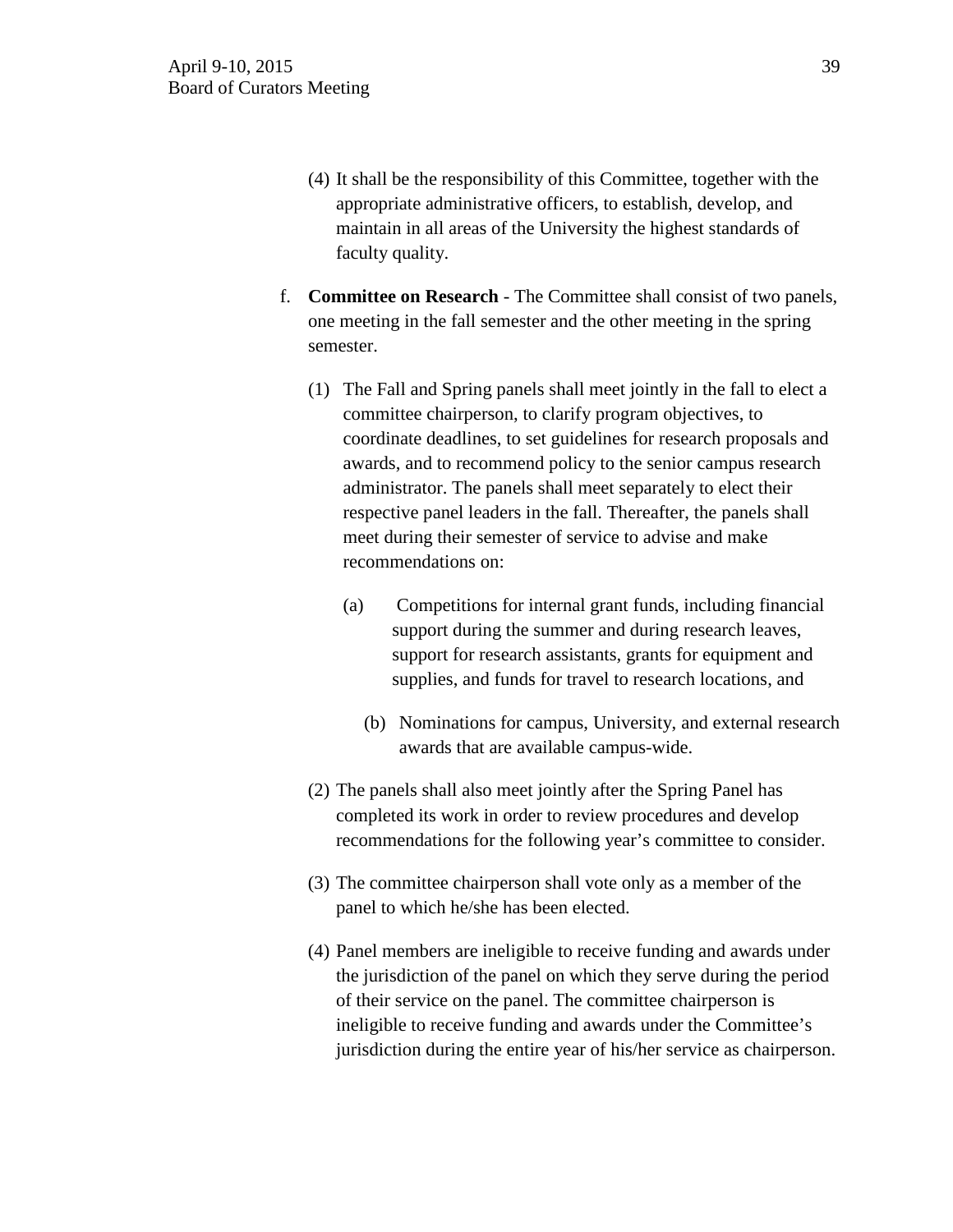- g. **Committee on University Libraries**  The Committee shall advise the Dean of Libraries on policy issues, including budgetary issues; serve as liaison between the libraries and the University community via the Senate; advise the University administration about policies and recommendations adopted by the Senate or the Committee; and consider any matter referred by the Senate, the Dean of Libraries, or any member of the campus community.
- h. **Committee on Faculty Teaching and Service Awards** The Committee shall formulate and publish guidelines for campus-wide teaching and service awards; solicit nominations for these awards as well as University and external teaching and service awards; and recommend candidates to the Chancellor. Members of the Committee are ineligible to receive awards under the Committee's jurisdiction during the entire period of their service on the Committee.
- i. **Committee on the Assessment of Educational Outcomes** The Committee shall have the general responsibility of making recommendations concerning policies in the area of assessment of educational outcomes and related matters. The Committee shall also regularly review and advise on policies and procedures in this area and recommend changes when appropriate.
- j. **Committee on Research Policy**  The Committee on Research Policy shall be responsible for recommending and reviewing policy in the areas of research and research administration and for advising the Vice Provost for Research.
- k. **Academic Advisory Committee** The Committee shall have the general responsibility of making recommendations to the Vice Chancellor for Academic Affairs on academic issues affecting the University, including recommending general policies and procedures governing the evaluation of academic instruction and advisement.
- l. **Committee on Bylaws and Rules for the Faculty Senate and University Assembly** - The Committee shall: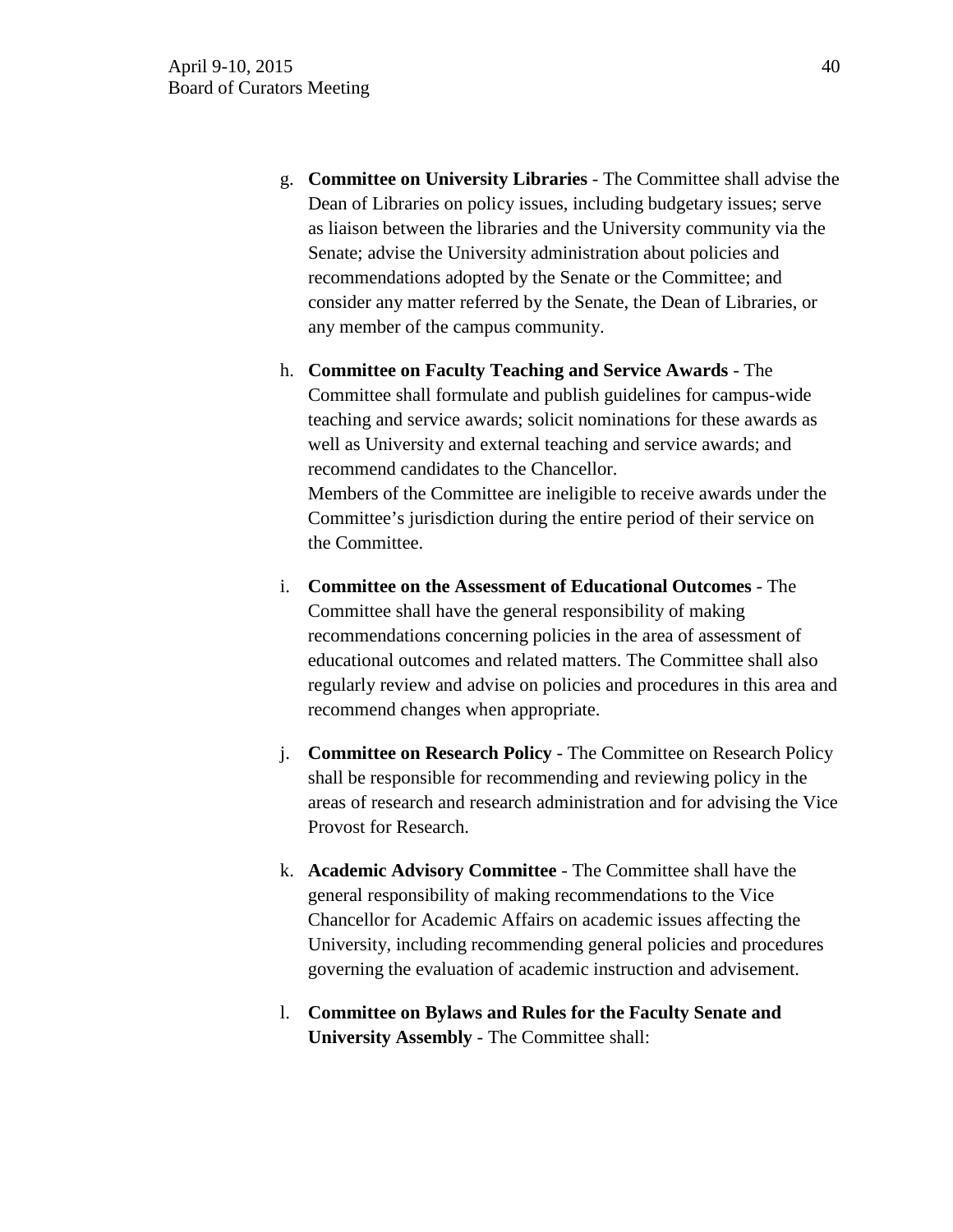- (1) Receive all proposals for Bylaws changes, review proposed Bylaws changes, and initiate the process of Bylaws changes as smoothly and infrequently as possible.
- (2) Recommend interpretation of the Bylaws upon the written request of the Senate Chairperson, and report its conclusions to the Senate.
- (3) Compile and maintain a current set of Senate and Assembly Operating Rules, consider changes in Operating Rules, and report recommendations regarding Operating Rules to the Senate.
- m. **Committee on Research Misconduct** The Committee shall perform the responsibilities prescribed by the Collected Rules and Regulations of the University of Missouri (420.020), "Procedures Governing the Disposition of Charges of Research Dishonesty by Academic Faculty and Staff."
- n. **Committee on Issues of Tenure Removal** The Committee shall conduct hearings in removal cases or in disputed cases involving tenure rights and status as provided for in the Academic Tenure Regulations of the University of Missouri. This committee is that referred to as the Campus Faculty Committee on Tenure in the Academic Tenure Regulations.

Grievances by faculty members shall be handled through the Academic Grievances Procedure, expect as specified in Section 300.040 C.4.1.(1).

- o. **Oversight Committee** The Committee shall perform the responsibilities prescribed by the Collected Rules and Regulations of the University of Missouri (370.010.C.11), "Academic Grievance Procedure." The role of the Oversight Committee is to monitor the grievance process as neutral observers and provide feedback on the process to the Faculty Senate, the faculty, and the Provost's and Chancellor's offices.
- p. **Ad hoc Committees** As the need arises, the Senate shall establish or recommend to the Chancellor establishment of ad hoc committees. Ad hoc Senate Committees shall be established through Senate approval of nominees selected by the Senate Committee on Committees or by nomination from the floor of the Senate. The faculty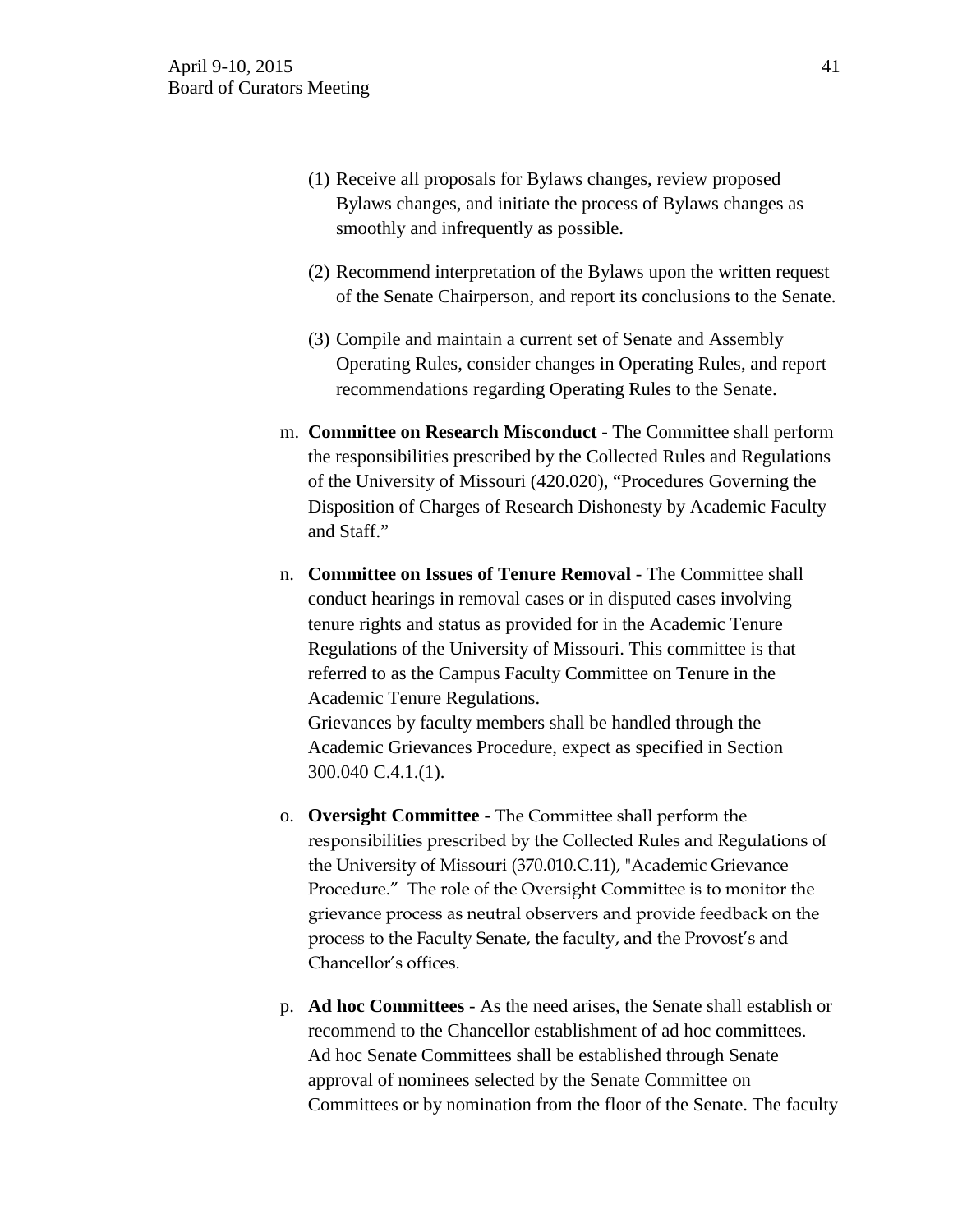composition for each ad hoc committee shall be determined by the Senate.

- q. **University-Wide and Statewide Committees** Reports from University-wide and statewide committees may be presented to the Senate. Whenever possible, representatives of the University of Missouri-St. Louis serving on University-wide and/or statewide committees should advise the Senate Steering Committee if a report to the Senate is necessary.
- D. **UNIVERSITY ASSEMBLY OF THE UNIVERSITY OF MISSOURI-ST. LOUIS** (Hereinafter referred to as Assembly)
	- 1. **Membership** The voting members of the Assembly shall consist of the elected members of the Senate; the President; the Chancellor; the Vice Chancellor for Academic Affairs; the Dean of the Graduate School; the Vice Provost for Student Affairs; the Dean of Continuing Education; student representatives equal in number to one-third of the faculty members of the Assembly; and three staff members, including the President of the Staff Association. Non-voting members shall consist of vice chancellors and vice provosts not already included, deans of all colleges and schools (whether or not their faculties are represented), the Dean of Libraries, and the President of the Student Government Association.
	- 2. **Functions** It shall be the responsibility of the Assembly to exercise those functions of the Faculty (see Section 300.040 A.2) delegated by the Faculty as a body.
	- 3. **Meetings and Officers** The Assembly shall meet regularly every other month during the academic year or in special meetings as called by the Steering Committee of the Senate and the Assembly (hereinafter referred to as the Steering Committee). The Steering Committee shall call a special meeting of the Assembly on request of the Chancellor or of any five members of the Assembly. Proceedings in Assembly meetings shall be in accordance with the rules set forth in the most recent edition of Robert's Rules of Order. A quorum shall consist of a majority of elected representatives.
		- a. The elected officers of the Assembly shall be the same as those for the Senate.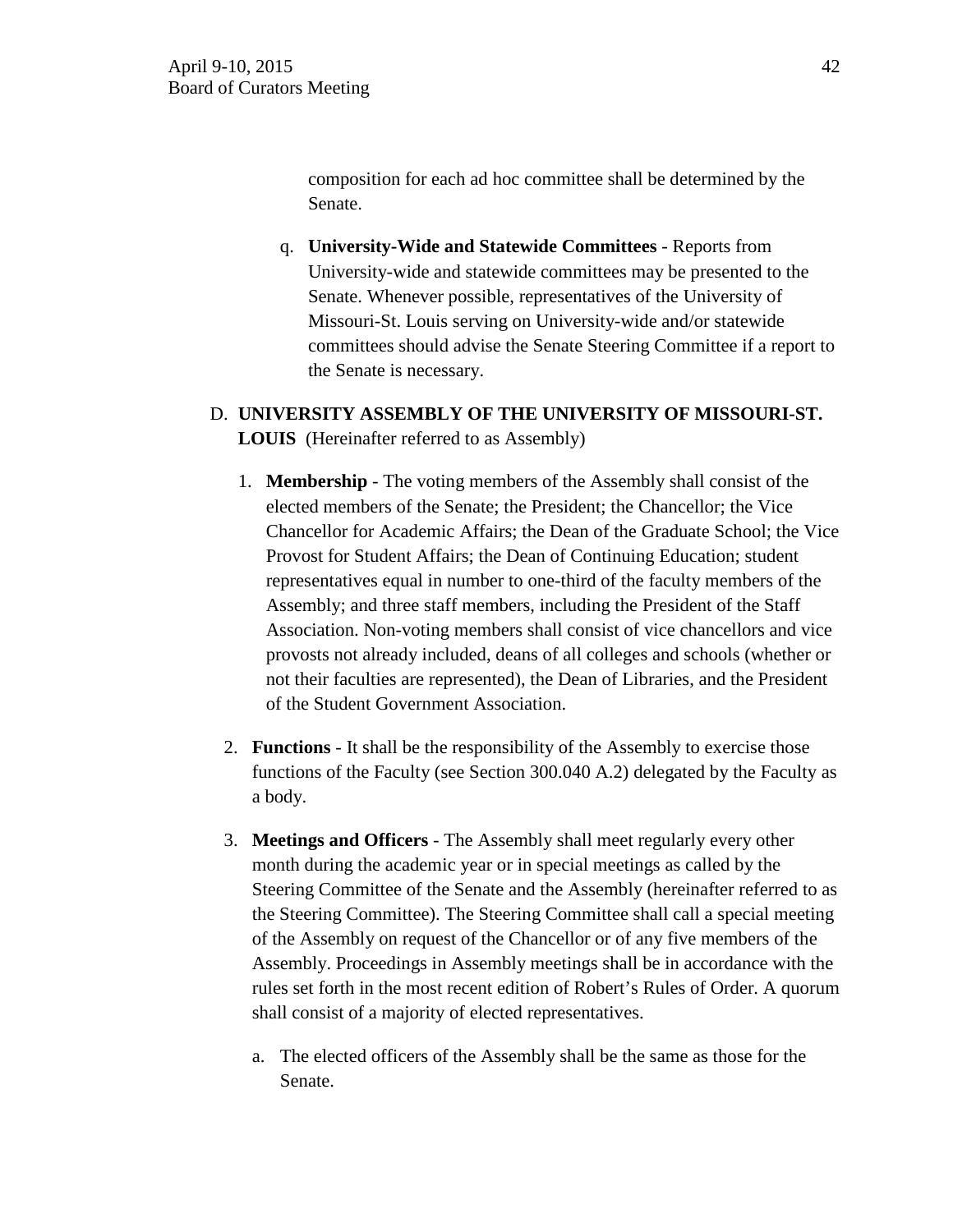- b. The Chairperson, or in the Chairperson's absence a voting member of the Assembly designated by the Chairperson, shall be the presiding officer at each meeting of the Assembly.
- 4. **Committees of the Assembly** All members of the eligible faculty, Administration, and Staff shall be eligible to serve on Assembly committees. Students who satisfy the eligibility requirements for service on the Assembly shall also be eligible to serve on Assembly committees. The standing committees of the Assembly shall be elected each year at the first organizational meeting of the Assembly.

The Assembly shall establish the following standing committees:

- a. **Administrator Evaluation** The Committee shall annually conduct an evaluation of administrators on the UM-St. Louis campus.
- b. **Budget and Planning Committee** The Committee shall examine general budgetary allocations and priorities, shall consider questions relating to the development of the University of Missouri-St. Louis and to the University of Missouri as a whole, and shall make recommendations on development and fiscal matters to the Chancellor. The Committee shall report on its work at each Assembly and each Senate meeting.
- c. **Committee on Recruitment, Admissions, Retention, and Student Financial Aid** - The Committee shall:
	- (1) Monitor processes associated with recruitment, admissions, retention, and student financial aid and facilitate reporting to the Assembly.
	- (2) Recommend policies and procedures to the Assembly, the Dean of Enrollment, the Director of Student Retention Services, and the Director of Student Financial Aid regarding recruitment, admissions, retention, and student financial aid.
	- (3) Facilitate discussion with administrators and students on policies and procedures regarding scholarships, advisement and appeals.
- d. **Committee on Student Affairs** The Committee on Student Affairs shall be responsible for recommending and reviewing policy in the areas of non-academic regulations and student services, and for advising the Vice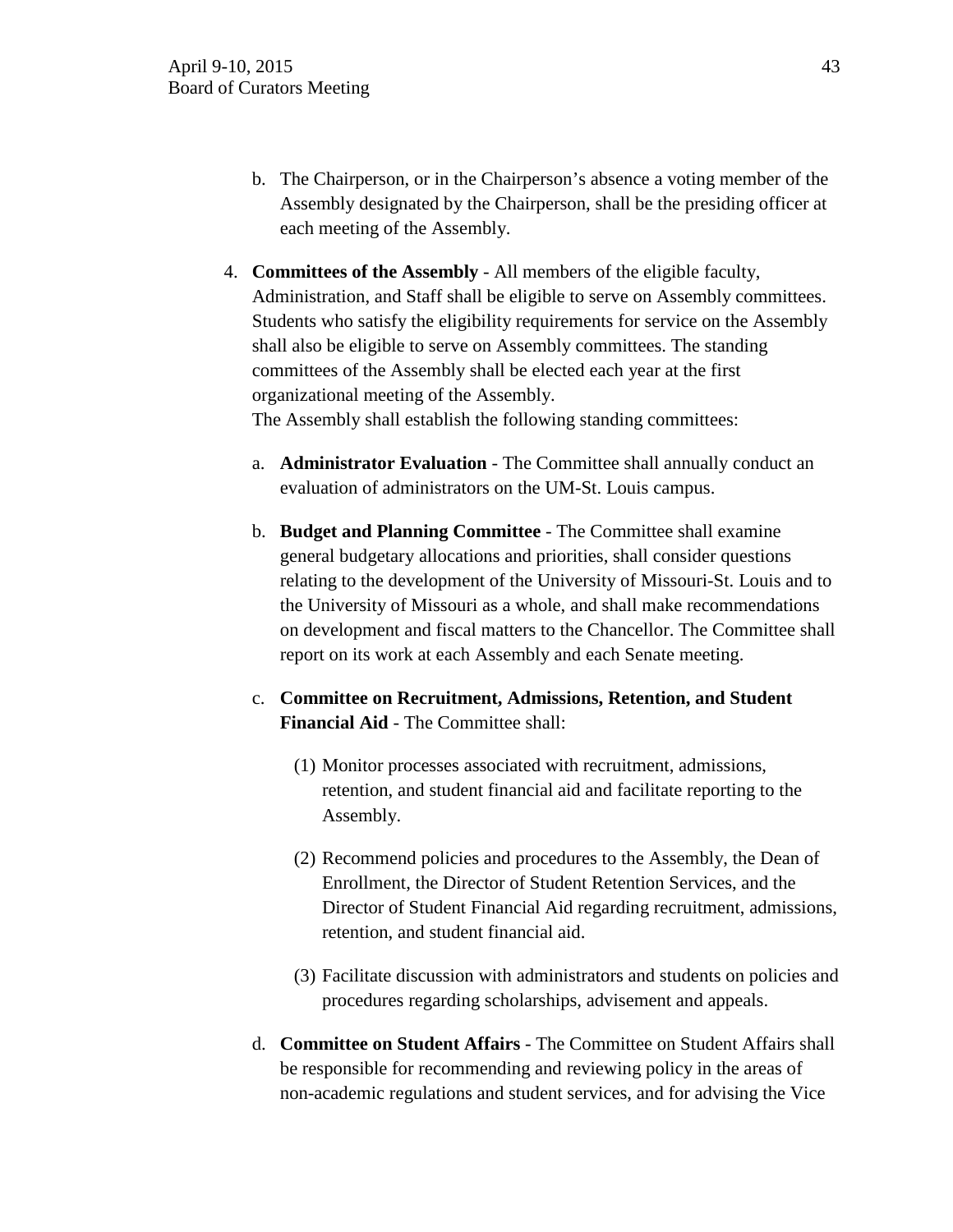Provost for Student Affairs. The responsibilities of the Committee may be exercised by subcommittees established in any of the above areas. Faculty and staff members with administrative responsibilities in these areas shall be members of the subcommittees dealing in those areas. This charge does not contradict nor supersede the explicit charge of any of the other standing committees of the Assembly.

- e. **Committee on Student Publications** The Committee on Student Publications shall be responsible for recommending and reviewing policy concerning student publications which are directly funded by the University. This charge does not contradict nor supersede the explicit charge of any of the other standing committees of the Assembly.
- f. **Committee on Physical Facilities, Space, and General Services** The Committee shall have the general responsibility for recommending to the Assembly policies and procedures in the areas of campus facilities and general services. It shall act in an advisory and fact-finding capacity for the planning of physical facilities, review and report priority matters relating to maintenance, construction, and support services to the Assembly, and review and process complaints and suggestions regarding physical facilities and services.

The Committee shall be responsible for formulating long-range space recommendations including the type and amount of space needed, and priorities. Proposals for a long-term or campus-wide nature will be brought to the Assembly for discussion, debate, and ultimate recommendation to the Chancellor.

Allocation of existing unused space will be recommended to the Chancellor by the Committee and reported to the Assembly.

- g. **Committee on Information Technology** The Committee shall be responsible for general policy issues regarding campus information technology.
- h. **Ad hoc Committees** As the need arises, the Assembly shall establish or recommend to the Chancellor establishment of ad hoc committees. Ad hoc Assembly committees shall be established through Assembly approval of nominees selected by the Senate/Assembly Committee on Committees or by nomination from the floor of the Assembly. The composition for each ad hoc committee shall be determined by the University Assembly.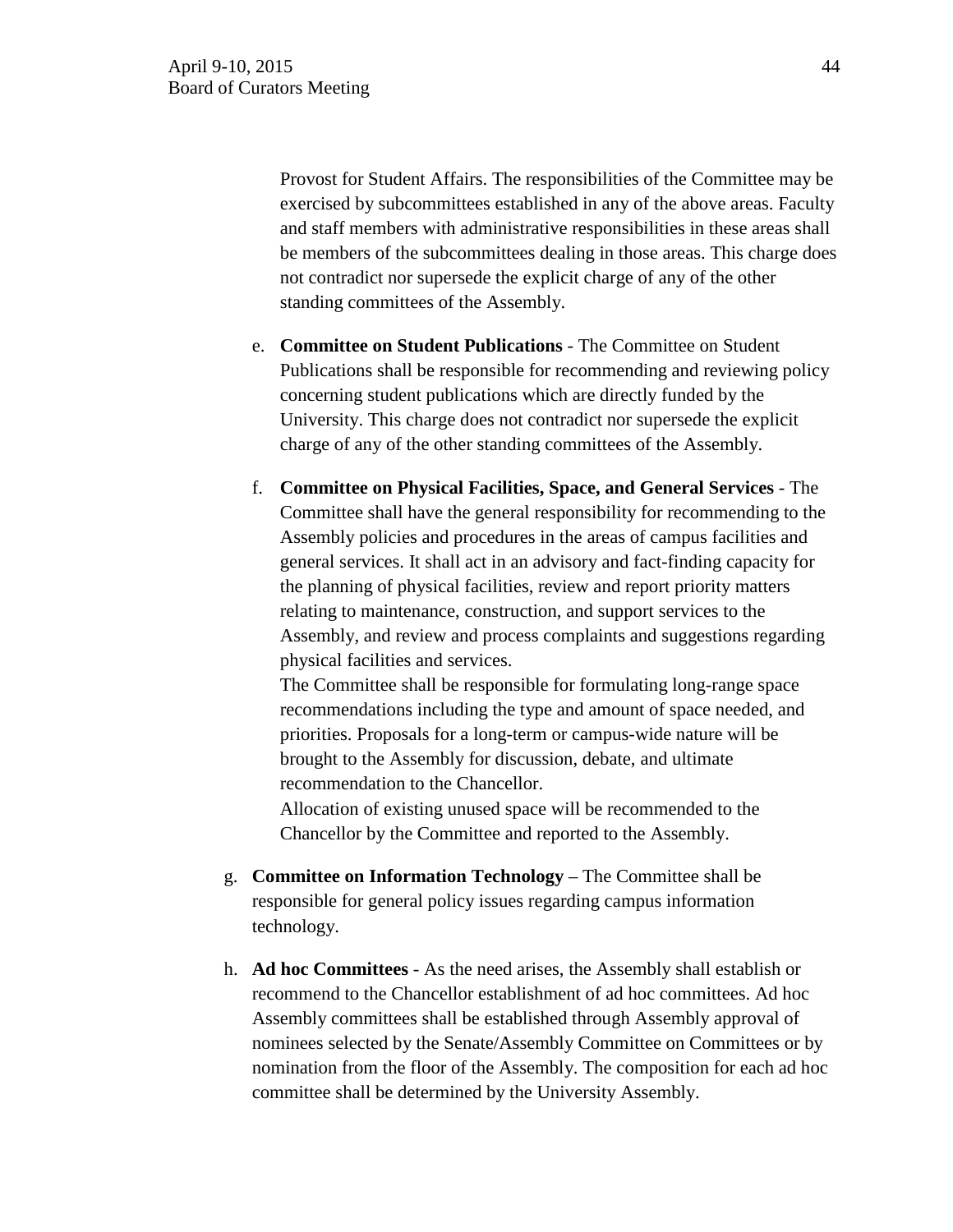## E. **AMENDMENTS**

- 1. Proposed changes to these Bylaws shall be submitted to, or initiated by, the Bylaws and Rules Committee, which will follow the relevant procedures outlined above (C.4.j) and then provide them in written form to the Senate or Assembly as appropriate. The appropriate body shall then recommend passage or rejection of the proposed amendment(s) by majority vote. Upon passage of an amendment by the Senate or Assembly, the Chancellor shall submit the proposed change in writing to the Faculty of the University of Missouri-St. Louis. Ballots shall be mailed individually to all persons eligible to vote. Bylaw changes recommended by the Senate or Assembly shall be adopted by a majority of votes cast by the Faculty. Any amendments or modifications shall be presented by the Chancellor through the President to the Board for its approval before becoming effective.
- 2. Senate Operating Rules may be amended by majority vote of the Senate.
- 3. Assembly Operating Rules may be amended by majority vote of the Assembly.
- 7. Amendment, Collected Rules and Regulations 470.010, University of Missouri St. Louis Clinical Psychology Faculty Professional Practice Plan

**Collected Rules and Regulations** 

**Medical and Dental Schools and Services Chapter 470.010: UMSL Clinical Psychology Faculty Professional Plan 470.010 UMSL Clinical Psychology Faculty Professional Practice Plan** 

Bd. Min. 12-18-87; 4-10-15.

The Clinical Area Faculty of the Department of Psychology, University of Missouri-St. Louis recognizes the right of full time members of its faculty, within the limits herein set out and to the extent consistent with the proper discharge of their primary duties, to engage in the professional practice of psychology, to utilize in such practice the facilities of the University, to charge fees for their services in such practice, and to share in such fees as hereinafter provided.

# A. **Purposes of the Plan**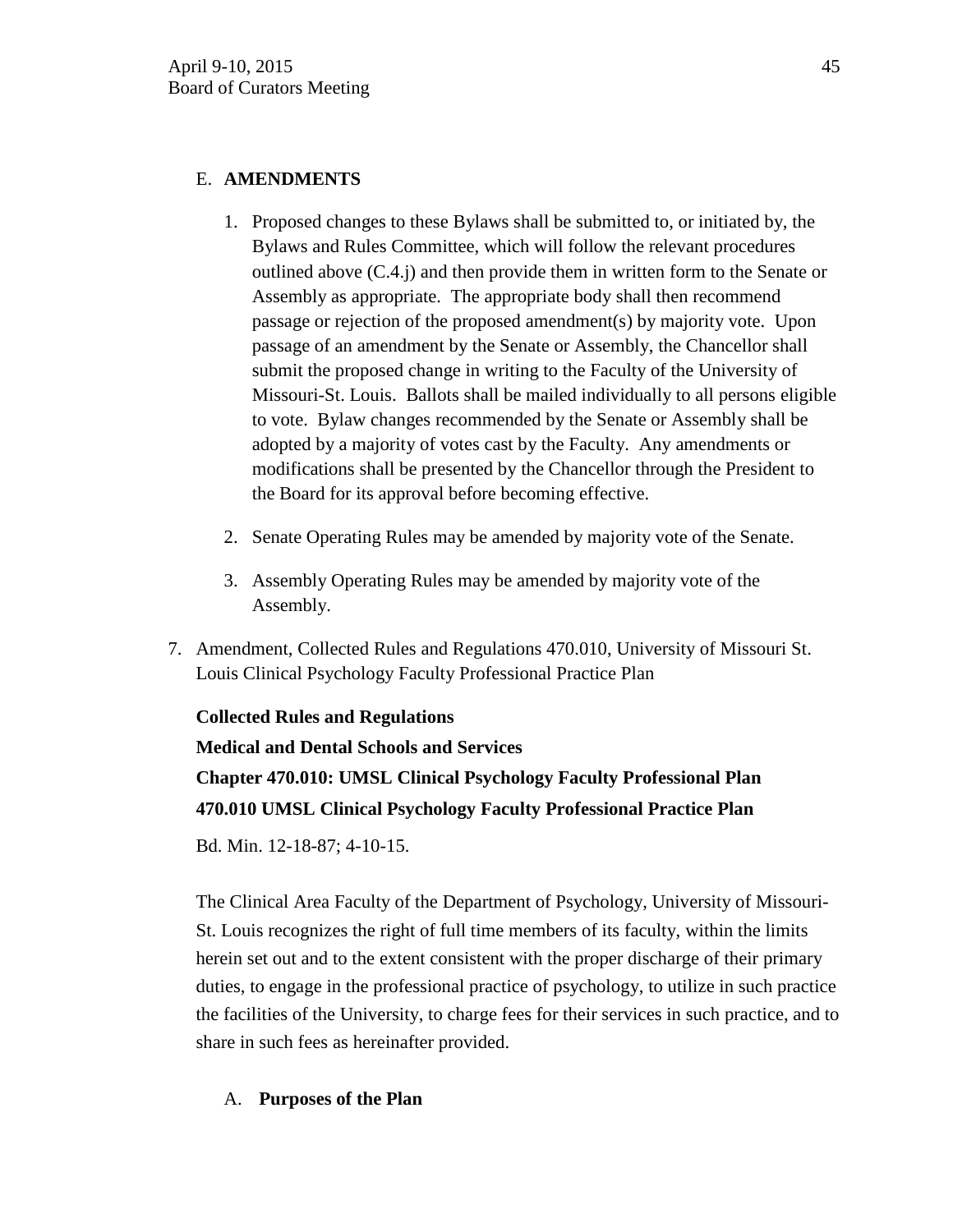- 1. To recognize that high quality patient care is related to faculty participation in teaching and research. Furthermore high quality clinical teaching and maintenance of clinical skills is dependent upon the faculty being engaged in the direct delivery of psychological services.
- 2. To provide a place for the referral of patients who may require the special services or talents of the variety of specialists found at the Department of Psychology.
- 3. To provide a model for studying methods in the delivery of psychological services.
- 4. To provide a teaching tool whereby clinical psychology students may observe psychological treatment provided by faculty role models.
- 5. To provide a mechanism to support the operations of the Community Psychological Service, the primary clinical training mechanism of the doctoral program in clinical psychology.
- 6. To inhibit the loss of highly qualified faculty to other academic institutions and private practice because of differences in compensation.
- 7. To establish and maintain a set of policies for the management of professional fee income which is sufficiently flexible to respond to the needs of all participating individuals.
- 8. To establish an agreed upon methodology of professional fee generation, distribution and utilization to accomplish the above purposes.

## B. **Participants**

1. This plan as outlined is available to all clinical psychologists who are full time faculty of the University of Missouri-St. Louis, who as part of their professional fees for patient care related services which is assigned to the University. Eligible faculty are those who have a full-time, tenure track or non-tenure track appointment at the University and are members of the Psychology Department. All participants will be limited by the stipulation that they may devote no more than one day total per week during the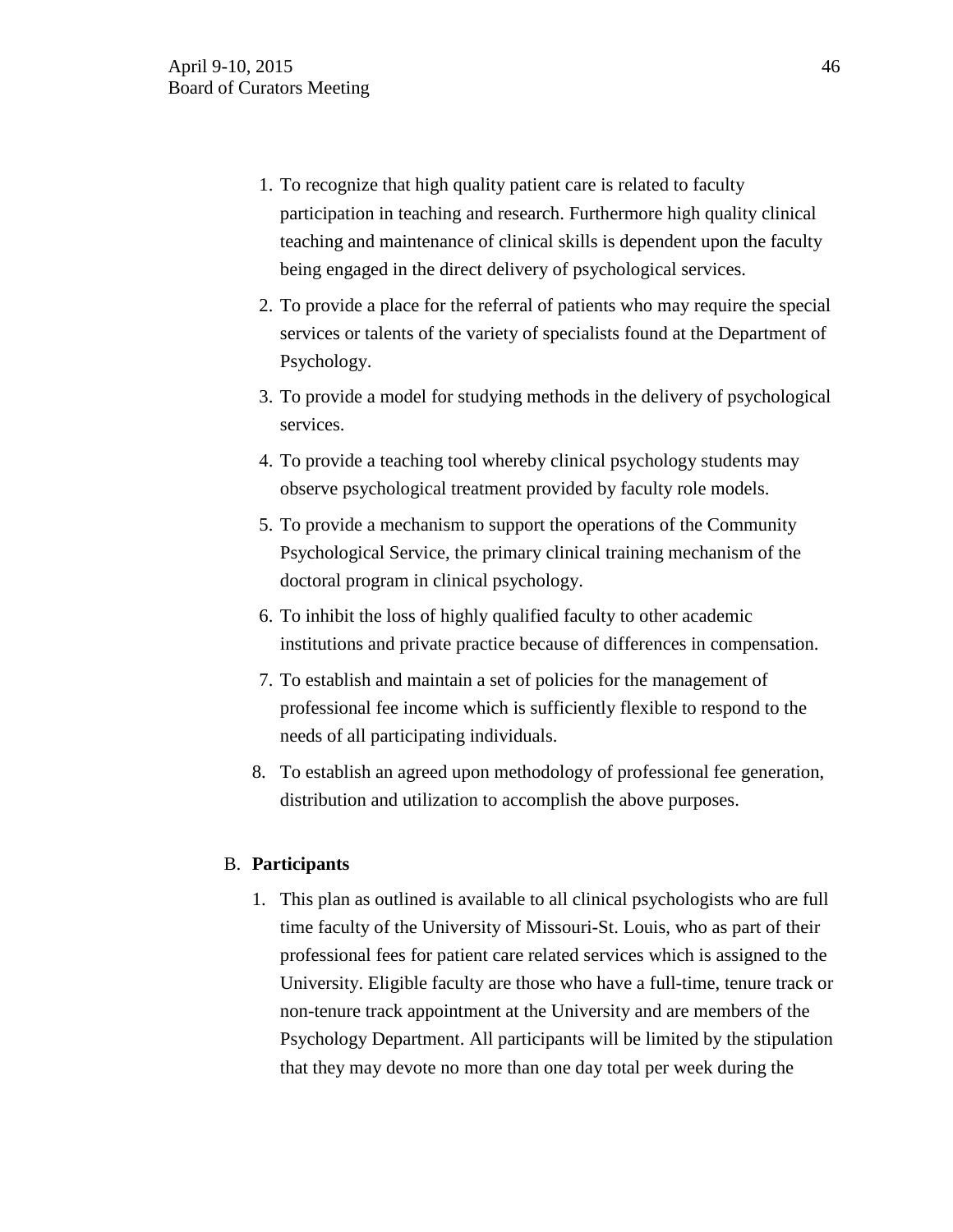academic year to the Practice Plan or to other clinical or consulting activities outside the University.

- 2. For each participant, a written agreement shall be executed annually and filed in the office of the Dean. Each agreement shall contain a statement that the participant will abide by all provisions of the plan.
- 3. Termination of full-time employment with the Department of Psychology of the University of Missouri-St. Louis automatically terminates participation in the practice plan.
- 4. Each participant will be governed by the following:
	- a. The laws governing the practice of psychology in the State of Missouri.
	- b. The general rules of the University of Missouri.
	- c. The Code of Ethics of the American Psychological Association.
	- d. The rules and regulations as set forth in this plan.
	- e. During the academic year, each participating faculty member may treat a maximum of 5 clients per week and may not devote more than 8 hours to the practice in any given week. This limitation shall hold during the summer months as well, if the faculty member has a summer appointment at the University. The weekly time involvement of participants will be reviewed quarterly by the participating faculty and chairperson of the Psychology Department, and appropriate recommendations made to each participant.
	- f. No clients will be assigned to participating faculty until student caseloads are filled. Then client assignments will be made on a rotating basis.
	- g. Except as noted in e. and f. above, participants will be allowed to see clients of their own choosing or clients who have selected them.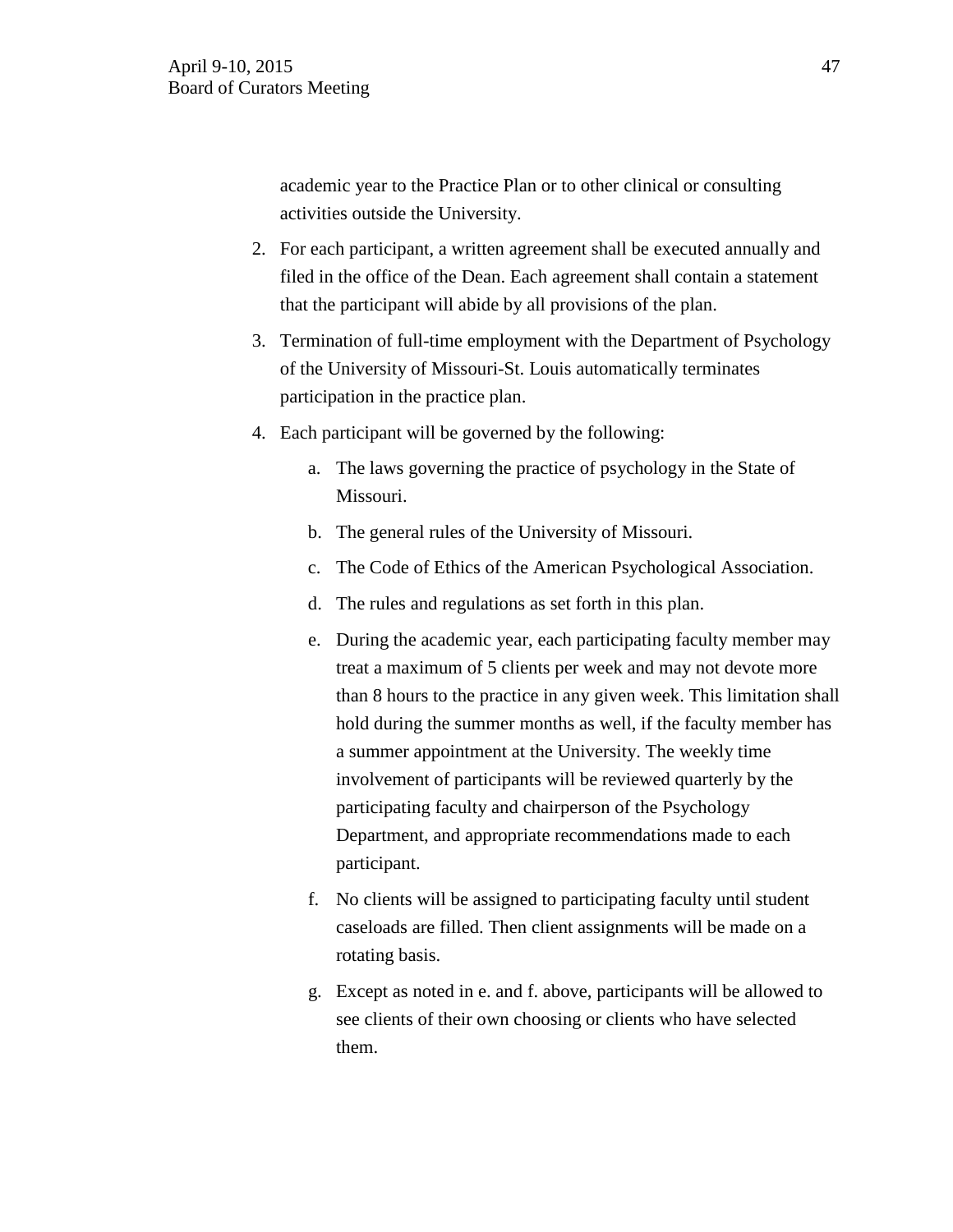- h. Participants will arrange for the timely notification of cancellation of clients as necessary. In all of items e.-g. the participants recognize the need for continuity of care and will make appropriate arrangements for the coverage of their clients during absence from the practice.
- i. The Psychologist/Client relationship will always be respected.
- j. All records shall remain in the Community Psychological Service unless otherwise specified by the client.

## C. **Income**

- 1. All professional fee for service income derived from faculty client care in the Community Psychological Service shall be plan income.
- 2. Income to participants not related to client car shall not be plan income.
- 3. All service fees generated by clinical psychology students shall not be plan income.

## D. **Cost of the Operation of the Plan**

- 1. The costs of operation of the plan will be funded by applying an approved deduction rate (percent) to gross collections of plan income. The deduction rate for the costs of operation of the plan will be deducted from gross collections prior to any monies being available for other purposes. The costs of operation of the plan may include expenditures for the following items and activities.
	- Billing and collections costs.
	- Professional liability insurance.
	- Support personnel, services and supplies.
	- Administration costs.

Annually on the date established by the Dean the director of the Community Psychological Service will report to the administration and the Clinical Psychology Faculty Professional Practice Plan Committee (henceforth known as the Plan Committee) the expenditures to date for the costs of operation of the plan. A final accounting report will be issued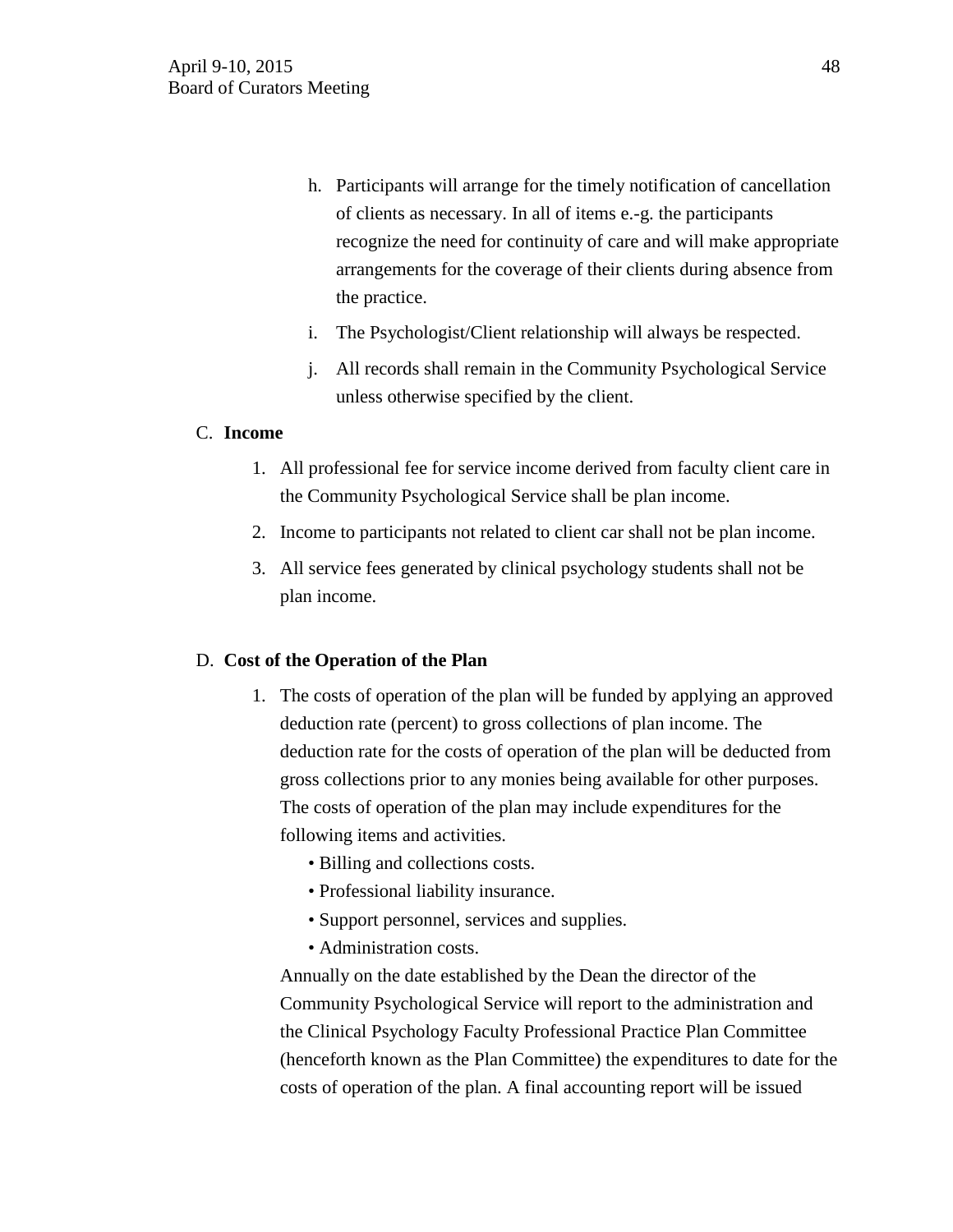after the close of the accounting period.

An annual budget will be submitted for the costs of operation of the plan. Based on the budget that is submitted the Plan Committee shall recommend a deduction rate to be proposed for the period covered by the budget. The proposed deduction rate and budget for the next fiscal year must be approved by the University.

From time to time good accounting practice and effective fiscal management may well indicate a need to revise, expand, contract or otherwise modify the accounting system relative to the plan. Nothing in this plan shall be interpreted as preventing such accounting revision, expansion, modification or contraction so long as they adhere to commonly accepted accounting practices and University policy.

- 2. **Cost of Operation Funds** -- The cost of operation funds shall include that portion of the deduction rate to cover billing and collection, support personnel, service, supplies and administrative personnel. These costs also include a portion of the gross collections that is donated to the Psychology Department in support of its instructional and research missions. The percentage of Plan income donated to the Psychology Department will be decide each year by mutual agreement of the Dean of Arts and Sciences, the Psychology Department Chairperson, and the Practice Plan Committee.
- 3. **Professional Liability Insurance Funds** -- The professional liability insurance funds shall include that portion of the deduction rate to cover the expenditure for professional liability insurance.
- E. **Salary Contract -- Base Salary -** A participant's base salary shall be measured in part by plan income and in part by funds derived outside the plan. Recommendation of the individual faculty member's base salary contract from all sources including plan income shall be made by the Dean and the chairperson of the Department of Psychology, with this determination becoming part of the recommended College of Arts & Science budget. The portion of the faculty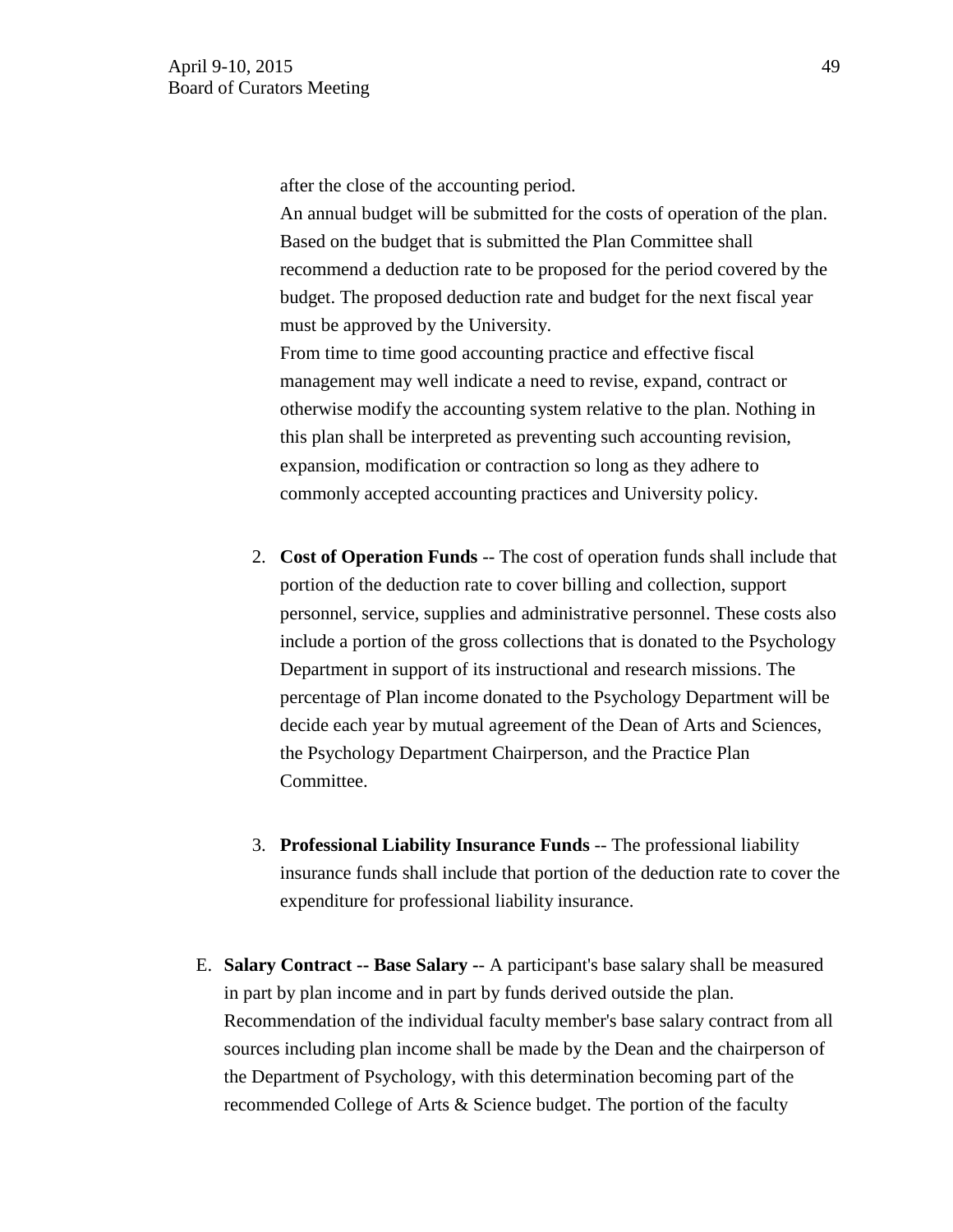member's base salary measured by the plan income shall preferably reflect the extent of his/her efforts in client care. The salary contract will be negotiated in the same manner as other College of Arts and Sciences faculty contracts. Base salary derived from the Plan shall be specifically excluded from the calculation of sabbatical and research leave records. The portion of base salary measured by plan income is payable only to the extent of plan income, and any deficiency in plan income shall cause a proportionate reduction in that portion of base salary except as provided for in the following section.

The faculty contract year for the purposes of the plan will be the faculty contract year of the University of Missouri-St. Louis. Faculty members who commence employment subsequent to the beginning of the faculty contract year may be a participant for the remainder of the year.

### F. **Allocation of Net Plan Income and Incentive Income Definitions**

- 1. **For the purposes of this section, the following definitions apply:** 
	- a. Net plan income attributable to a participant shall be the difference between the plan income assigned to the University by the participant and the costs of operation of the plan.
	- b. Incentive income attributable to a participant shall be the net plan income attributable to a participant reduced by the portion of the participant's base salary measured by plan income.
- 2. **Individual Participant** -- In addition to base salary a participant may receive incentive salary in the amount of (and not exceeding) incentive income attributable to the participant.
- 3. **Clinical Psychology Faculty Practice Plan Account** -- An account shall be established in which plan income shall be deposited and from which plan expenses shall be paid. Within this account the following subaccounts shall be established.

Participant's Account:

An account shall be established for each participant which shall be credited with the participant's portion of the plan income as determined by the Practice Plan base salary contract and the incentive income attributable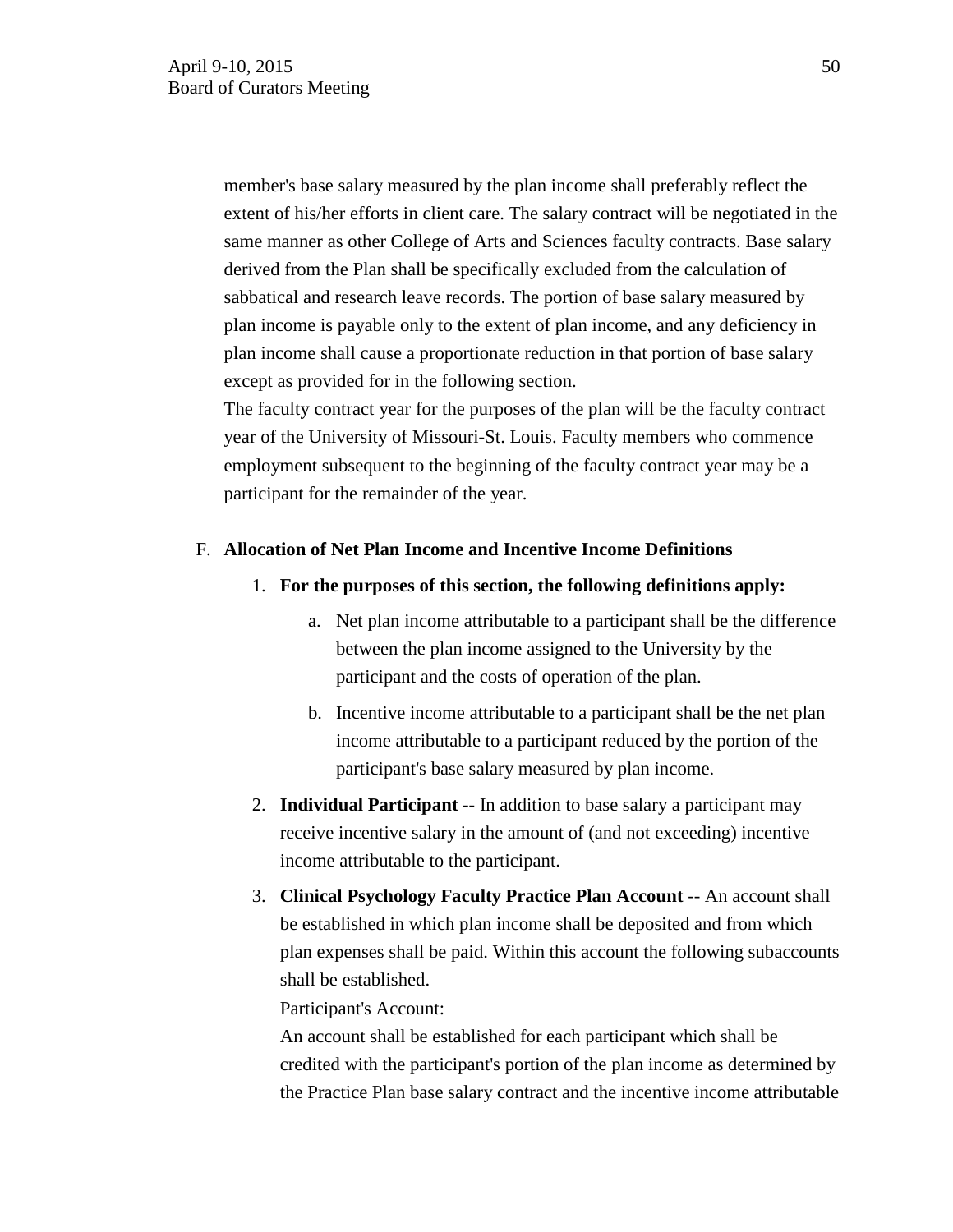to the participant. All expenditures or transfers from this account will conform with the participant's plan contract provisions.

G. **Administration of the Plan** -- The plan is administered according to the provisions of this document by a committee composed of the participating faculty and chaired by the director of the Community Psychological Service, who will also serve as financial manager of the plan.

In the event, that the director is unable to complete the term of office, the Plan Committee will elect one of its members to complete the term of office.

- 1. Functions of the Plan Committee:
	- a. Review the functioning of the Plan to assure it is meeting the objectives of the Plan.
	- b. Annually review the operating costs of the Plan and the appropriateness of expenditures. It shall make any appropriate recommendations for changes in the operation of the Plan to the Dean.
	- c. Develop and recommend such detailed policies and procedures as necessary to assure the effective implementation and operation of the Plan.
	- d. Recommend the budget for the costs of operation of the plan including the amount of the Deduction Rate.
	- e. Review and recommend fee schedules of the participants.
	- f. Review and recommend changes in the incentive income distributing schedule.
	- g. Discharge such other duties necessary to the efficient operation of the plan.
- H. **Revision of the Plan** -- The Plan Committee shall take all recommendations for revision of the Plan to the Plan participants. The Chairperson of the Committee shall call a meeting of all participants of the Plan for the purpose of voting on the proposed revisions of the Plan. In the event a quorum i snot present the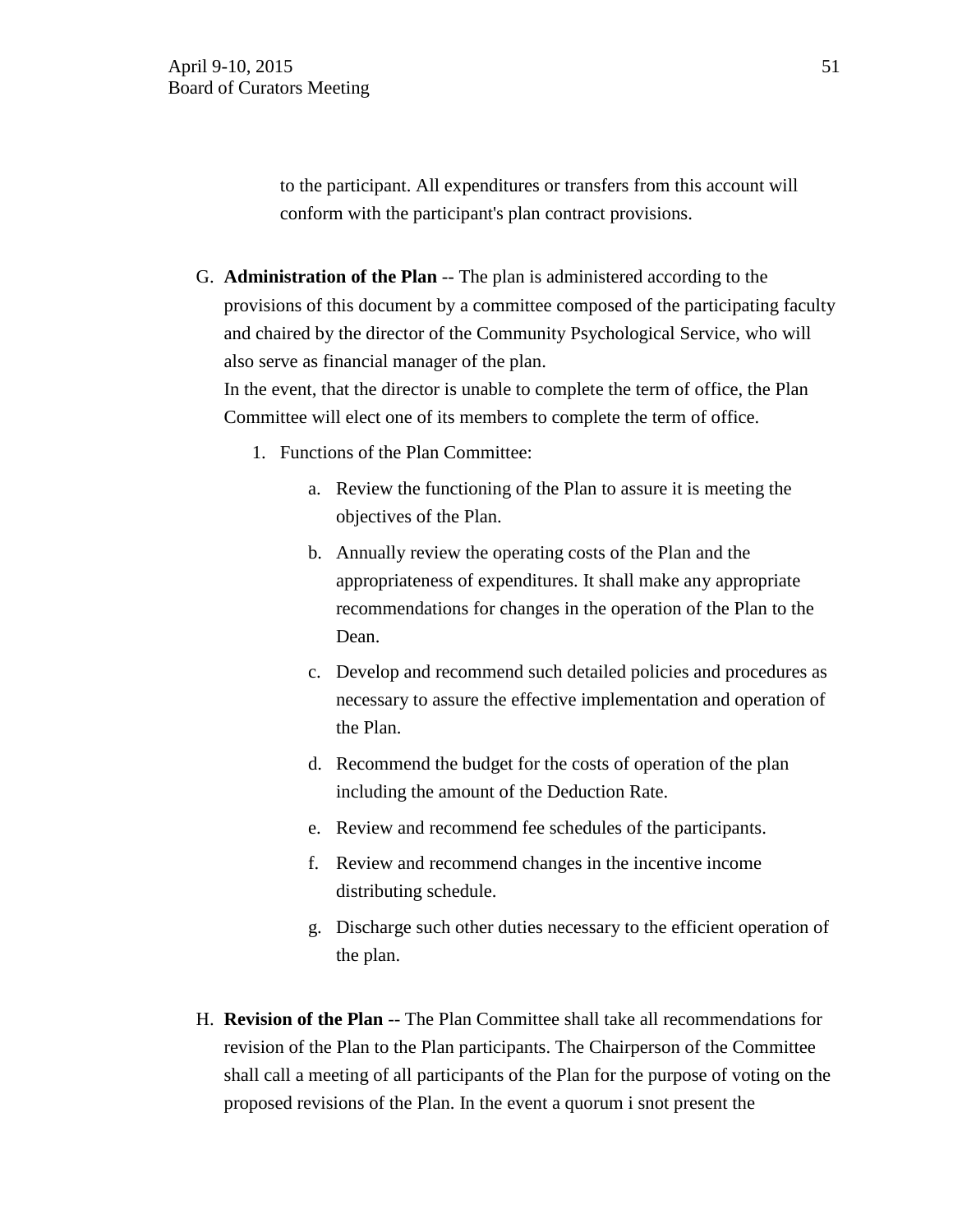Chairperson shall reschedule the meeting to a definite date and hour, but not more than ten days hence, and written notices of such meeting shall be given to all participants in the Plan; or the Chairperson may at his or her discretion direct that the revision be voted on by mail ballot in which event a ballot shall be sent to each participant in the Plan. Voting for the provisions shall be by secret ballot. If approved the proposed revisions shall be forwarded through the Department Chair, Dean, Chancellor, and President, to the Board of Curators, University of Missouri for their approval.

- I. **Appeal Process for the Individual** -- Any participant perceiving unfair treatment under the provisions of the plan may request a hearing before the Plan Committee. The request must be in writing to the Chairman of the Committee. The Chairman will call a special meeting of the Committee in not less than ten days nor more than thirty days following receipt of the request. The participant and the Committee may be represented by legal counsel at the hearing. A report of the hearing along with recommendations for action will be prepared by the Plan Committee for the Dean of the College. Copies of the report and recommendation will be provided the participant and his/her Department Chairperson. The department chairperson will offer his/her comments directly to the Dean who shall make the final decision.
- J. **Assignment of Fees** -- Each participant shall execute the following assignment annually:

### **Assignment**

In consideration of my employment by The Curators of the University of Missouri and the salary payments described in this Plan, I hereby assign to The Curators of the University of Missouri all fees charged by me for professional services, as defined in the Clinical Psychology Faculty Professional Practice Plan. This assignment shall be an absolute assignment, subject only to the conditions that the fees charged by me shall not be altered, except as provided in the rules and regulations establishing said Plan.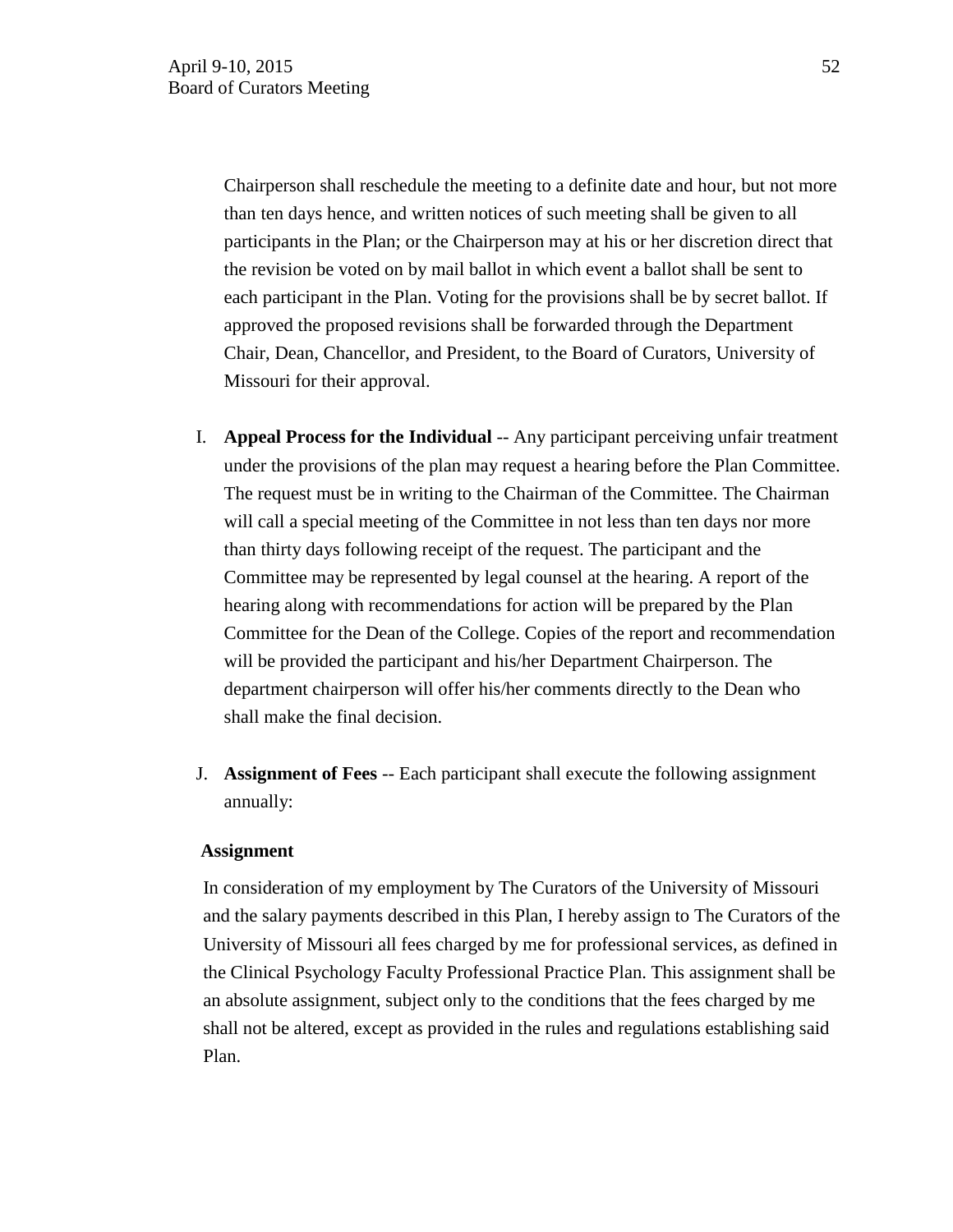I further agree that all monies received by me for such fees shall be promptly turned over to the Business Office of the University of Missouri-St. Louis and all checks made payable to me for such fees shall be promptly endorsed and delivered to said Business Office. It is distinctly understood that this assignment applies only to the income specifically identified in the Clinical Psychology Faculty Professional Practice Plan.

In consideration of my being permitted to participate in this plan, I agree to fully cooperate therein and comply with all the rules and regulations relating thereto.

Participant's Signature Date

8. Naming Opportunity, Engineering Building West, MU

That the MU Engineering Building West be named the F. Robert and Patricia Naka Hall after Dr. Fumio Robert and Patricia Naka.

9. Amendment, Collected Rules and Regulations 170.020, University Press

**Collected Rules and Regulations Information Management Chapter 170: Communications**

### **170.020 University Press**

Bd. Min. 5-3-58, p. 12,640; Bd. Min. 10-5-62, p. 21,311; Bd. Min. 1-19-68, p. 33,640; Amended Bd. Min. 3-25-83; Revised 10-1-98; 4-10-15.

### A. **Established**

- 1. **Whereas**, it is deemed necessary to unite the editorial and publication functions now exercised by the University of Missouri Studies and the Missouri Hand Book Series published by the College of Arts and Science and make provision for the publication of such books as the University decides are desirable from the standpoint of the University and the State and to make provision for the handling of these matters under one head.
- 2. **Now, therefore, be it resolved** that there is established effective July 1, 1958, the University of Missouri Press. The Press shall operate under guidelines approved by the Chancellor of the Columbia campus.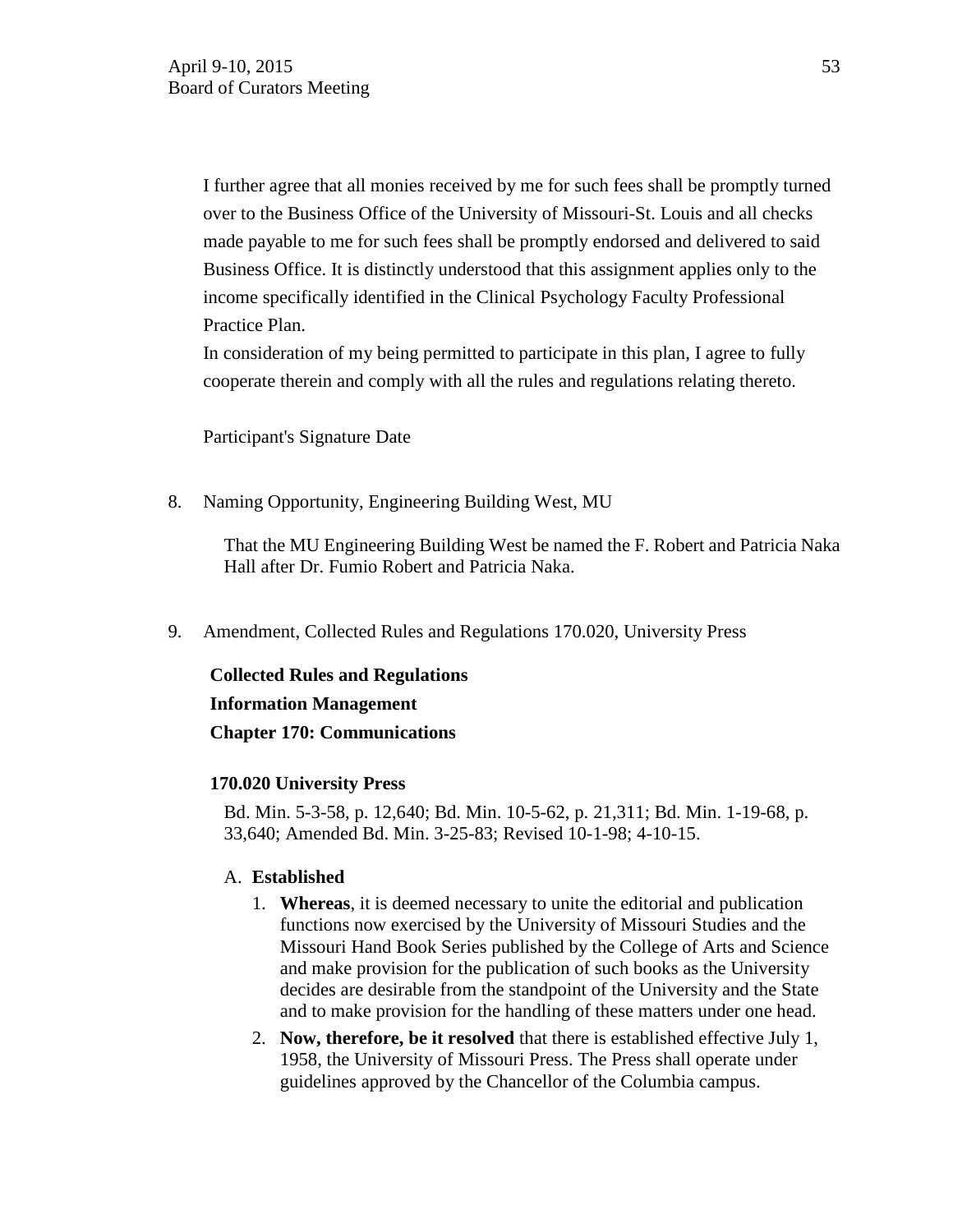3. **An editorial board for the Press will be established**. It should have representation from all UM campuses.

## B. **Curators Publication Award**

- 1. An Award known as the Curators Publication Award shall be offered no more than once a year to a faculty member of the University of Missouri for an outstanding manuscript selected by the Press Committee and published by the University Press.
- 2. The stipend associated with the award will be \$2,500.
- 10. Amendment, Collected Rules and Regulations 320.090, Emeritus Designation this item was removed from the agenda prior to approval.
- 11. Amendment, Collected Rules and Regulations 300.020, Faculty Bylaws of the University of Missouri – Kansas City

## **Collected Rules and Regulations Faculty Bylaws and Tenure Regulations Chapter 300: Faculty Bylaws 300.020 Faculty Bylaws of the University of Missouri-Kansas City**

Bd. Min. 10-12-73; Amended Bd. Min. 11-18-77, 6-27-80, 11-19-82, 12-7-84, 6- 6-08, 10-21-11, 6-14-13; 4-10-15.

- **A. Purpose of the Governing Practices** -- The purpose of these Bylaws is to establish a body which represents the voice of the Faculty and to establish an effective vehicle for the needs and concerns of the Faculty to be presented for discussion and debate. These Bylaws assume that Faculty may participate in academic decision processes. The right of faculties to organize and to carry out the responsibilities and functions delegated to them by the Board is recognized in Section 10.030.D.2.
- **B. Membership** -- The University of Missouri-Kansas City Faculty shall consist of the President of the University, the Chancellor, and all persons on benefits-eligible academic appointments.
	- 1. **Voting Faculty** -- For purposes of campus- and University-wide elections, those individuals eligible to vote shall consist of all persons who hold regular academic appointments, either tenure track or tenured; non-tenure track (NTT) faculty, as defined in Section 340.070E of the Collected Rules and Regulations; including Librarians I, II, III and IV; provided that any of the foregoing must be .75 FTE or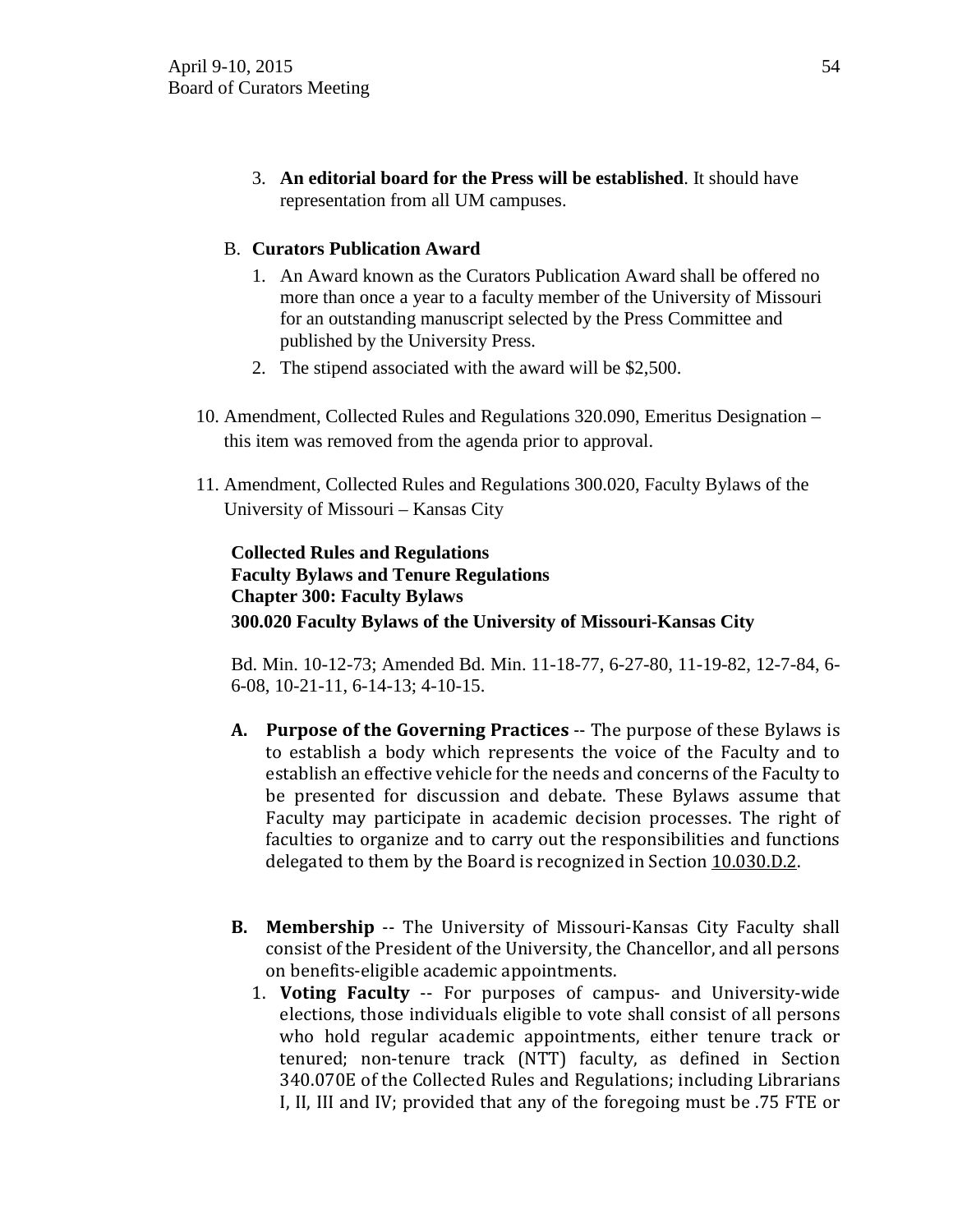greater and must hold an appointment of at least nine (9) months duration. In addition, faculty in any academic unit whose percentage of effort in routinely overseeing and participating in the instructional mission of the University is comparable to the foregoing, but who are not paid directly by UMKC, shall be eligible to vote in campus- and University-wide elections. Criteria utilized by such units in Criteria utilized by such units in determining its faculty whose percentage of effort in routinely overseeing and participating in the instructional mission of the University is comparable to the foregoing must be approved in advance by the Faculty Senate. The foregoing voting eligibility rules are not intended to define the eligibility of faculty to vote in school or college elections and the eligibility to vote in such school or college elections shall be defined by the rules of such school or college. .

- 2. **Power** -- The powers of the voting Faculty of UMKC include authority in all matters pertaining to education, research and service as granted to the Faculty by the Board of Curators. It shall have such other authority as is delegated to it by the President and/or the Chancellor. These powers are vested in the UMKC Senate unless limited by the University's Collected Rules and Regulations.
- 3. **Meetings** -- There shall be at least one general meeting of the voting Faculty per year. The Chairperson of the Faculty Senate shall give notice of and shall preside at such meetings. The Faculty Senate shall report to the voting Faculty at such meetings and shall invite input and advice from the Faculty on issues of concern.
	- a. Additional meetings of the voting Faculty may be called by the Chancellor or the Chairperson of the Senate, or upon the request of 20 percent of the Senate or upon the written request of 10 percent of the voting Faculty.
	- b. Within ten days of the notice of placing of an item on the Senate agenda, upon the request of a majority of the Senate or upon the written request of 10 percent of the voting Faculty, the Chairperson of the Senate shall transfer the item from the Senate agenda to the agenda of a meeting of the voting Faculty for discussion and action by that group.

## **C. Colleges, Schools, Conservatories, Libraries and other units**

- 1. **Definitions** -- A college, school or conservatory (hereinafter colleges, schools, or conservatories will be referred to as schools) is a unit which offers or supervises programs of study leading to baccalaureate or advanced degrees. A unit or combination of units, offering courses which do not lead to a degree, is not a school.
- 2. **Schools** -- Presently existent schools are: College of Arts and Sciences, School of Business and Public Administration, School of Biological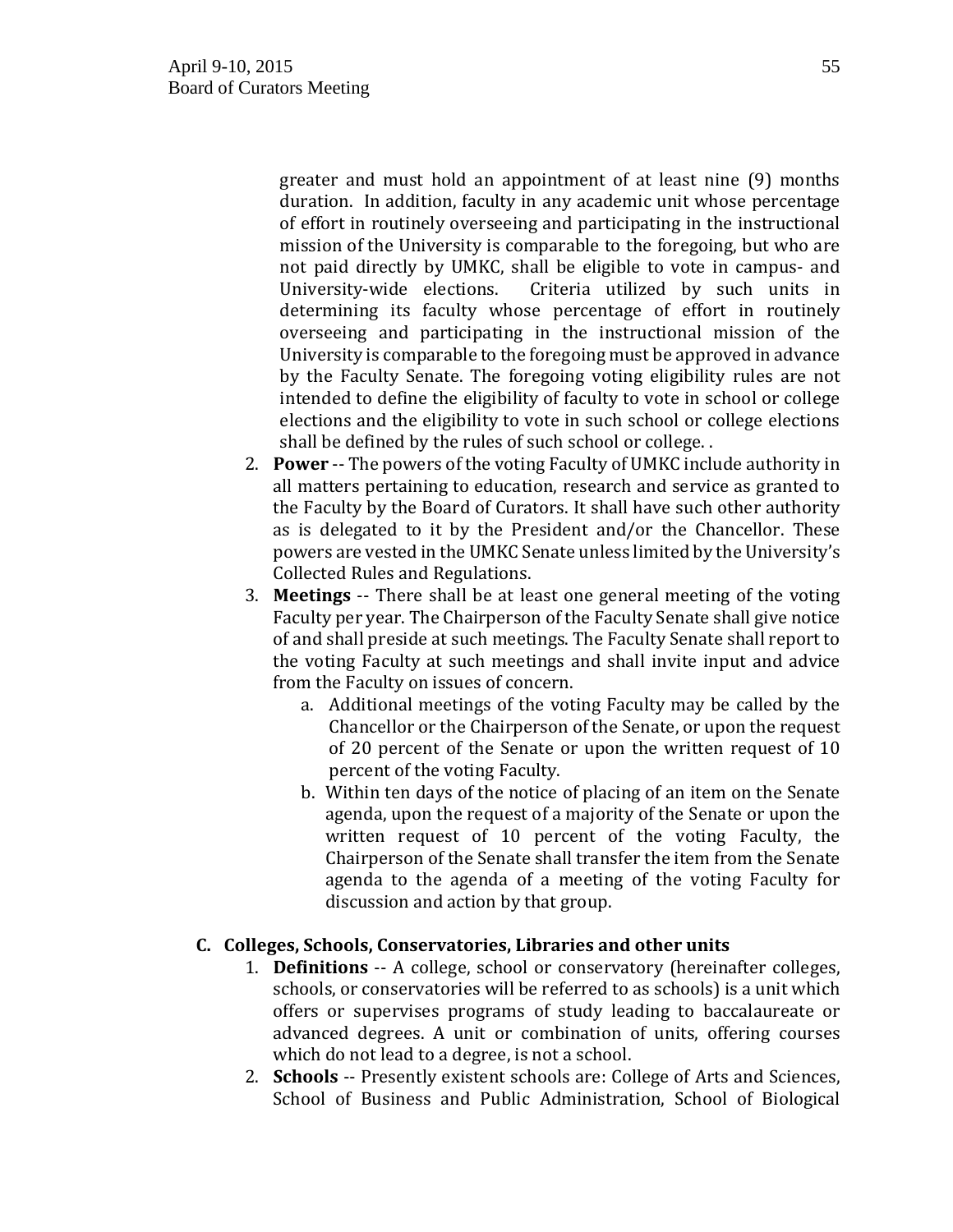Sciences, School of Computing and Engineering, School of Dentistry, School of Education, School of Law, School of Pharmacy, Conservatory of Music and Dance, School of Graduate Studies, School of Medicine, School of Nursing and Health Studies.

3. **Libraries** -- Libraries include: Miller Nichols Library, Leon E. Bloch Law Library, Health Sciences Library, Dental Library.

## **D. Faculties of the Schools**

- 1. **Membership**
	- a. The Faculty shall consist of the President of the University, the Chancellor, the Dean of the School, and all persons with academic appointments who are assigned to the school. The Faculty shall be primarily responsible for the quality of the school's undertakings. Other non-regular, administrative or extension personnel who hold appointments within the school may be added to the voting Faculty of the school as defined by the school's bylaws.
	- b. Faculty whose work is divided between programs of two or more schools (other than the School of Graduate Studies) may participate in deliberations of these schools, but shall be a voting member of only the school in which they hold their primary appointment.
	- c. The Faculty of the School of Graduate Studies consists of UMKC Faculty (Section 300.020.B) who hold graduate or doctoral appointments. Faculty of the School of Graduate Studies may vote and be elected to offices or committees in this school as well as to offices and committees of the school in which they hold their primary appointment.
- 2. **Meetings** -- At least four regular meetings of the Faculty of a School shall be called annually according to the procedures adopted by the school. A special meeting may be called at any time by the Chancellor or by the Dean of the school and must be called if requested by onefourth of the membership of the Faculty or as otherwise provided by the Bylaws of the school. Written notification of any meeting of a Faculty shall be mailed at least three days prior to the meeting to all members of the Faculty except in the case of an emergency meeting in which case any action taken becomes an item for reconsideration on the agenda at the next regularly scheduled meeting of that Faculty. Each Faculty shall determine its own definition of a quorum of its membership and decide upon a procedure which enables the membership of that particular Faculty to carry out its business in a responsible as well as efficacious manner. Copies of the minutes of each meeting shall be supplied to each Faculty member of the school and to the Chancellor.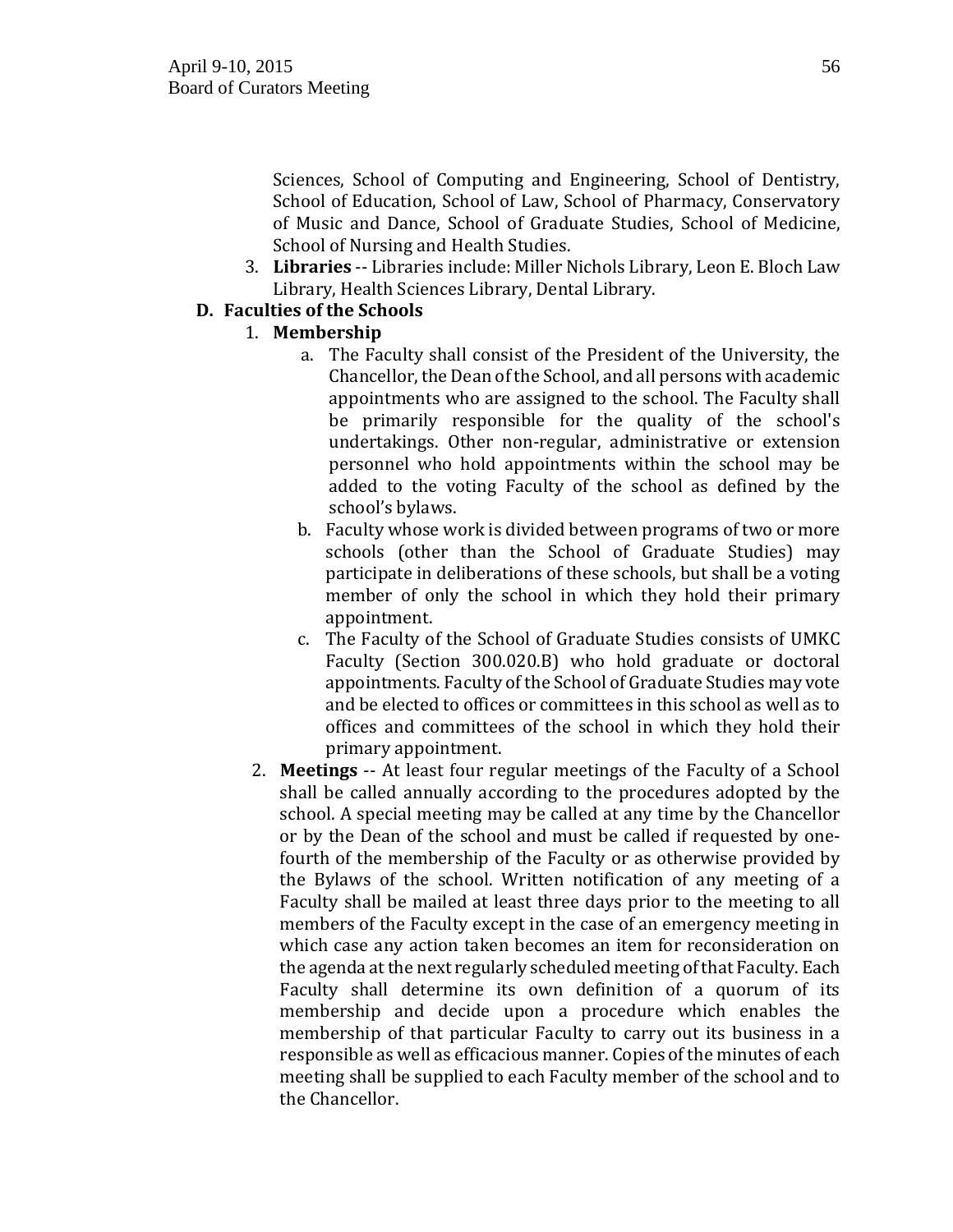- 3. **Powers** -- The Faculty of a school shall establish procedures and policies governing the work of the school.
	- a. **Bylaws** -- Each school shall have a written set of Bylaws prepared in such a manner as is determined by the Faculty of that school. These Bylaws shall implement the provisions of this section of the UMKC Bylaws. A copy of these Bylaws and any subsequent amendment thereto shall be filed with the Chancellor and the Secretary of the Senate. The Bylaws shall not contain any provisions inconsistent with the UMKC Bylaws.
	- b. **Curriculum and Degrees** -- The Faculty of a school and/or department, together with the appropriate administrative officers, shall be responsible for recommending all academic courses and programs and for recommending candidates for degrees.

(1) The Faculty of each school, through its dean, shall file with the registrar a copy of its admission and retention standards, its degree requirements, and individual course additions and deletions. The registrar shall distribute copies of such standards, requirements and course additions and deletions to the Chancellor and the deans of the other schools.

c. **Selection and Retention of Academic Faculty** -- The Faculty of each school and/or department or other teaching unit shall establish criteria and specify procedures to be followed, as a general policy, in recommending the selection, retention and promotion of members of the Faculty.

(1) As a general policy all academic staff appointments to a School Faculty shall be made after the Dean of the school has received a written recommendation from an appropriate department committee or equivalent teaching unit. The Dean shall forward the recommendation of the committee with his/her own recommendation to the Chancellor.

(2) Recommendations for promotion and/or tenure, and to reappoint or not to reappoint, shall be made by the Dean of the school after receiving a written recommendation from an appropriate department committee or equivalent teaching unit. The Dean shall forward the recommendation of the committee with his/her own recommendation to the Chancellor.

d. **Selection of Deans** -- As a general policy, recommendations for the selection of deans in any school shall be made by the Chancellor after consultation with an appropriate committee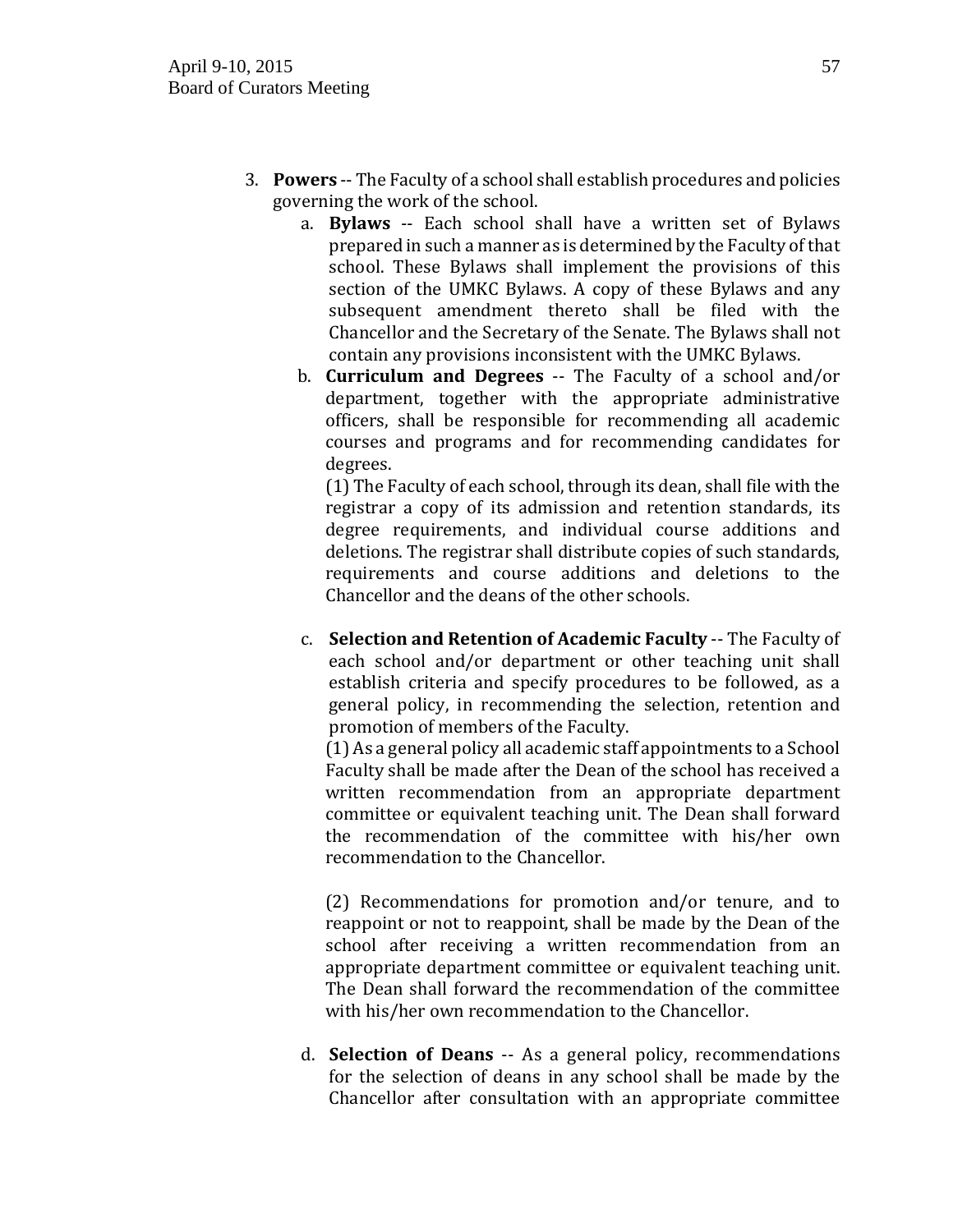which will include members of the Faculty of that school. This consultation procedure shall not abrogate the final responsibility and authority of the Chancellor to recommend a dean's appointment or replacement.

- e. **Selection of Department Chairs, School Division Chairs and Directors** -- As a general policy, the Dean shall recommend appointment or replacement of a department Chairperson, school division Chairperson or Director only after consultation with the Faculty of the department, subdivision or sub-unit concerned. This consultation procedure shall not abrogate the final responsibility and authority of the Dean to recommend the appointment or replacement of a department Chairperson, school division Chairperson, or Director.
- f. **Evaluation of Academic and Professional Administrators** -- The voting Faculty of each school shall participate in the regular evaluation of their academic and professional administrators. (1) A School Faculty, by formal action at a regular meeting, or through its elected School Executive Committee or such other elected committee as is designated by the school in its Bylaws, may report on matters of common concern through the Executive Committee of the Senate, or directly to the Chancellor, and through him to the President of the University and the Board of Curators, and may make recommendations pertaining to any feature of the functioning of UMKC or the University.
- g. **Budget Committee** -- Each school shall have an elected budget committee composed of representative Faculty. The Budget Committee shall receive from the Dean in timely fashion all information regarding the budget process; shall share that information with the Faculty of the school, and shall advise the Dean regarding objectives and funding priorities as well as necessary allocations to achieve those objectives.

## **E. The UMKC Faculty Senate**

1. **Composition of the Senate** -- The Senate shall consist of two elected Faculty representatives from the School of Business and Public Administration, the School of Biological Sciences, the School of Computing and Engineering, the School of Dentistry, the School of Education, the School of Law, the Conservatory of Music and Dance, the School of Pharmacy, School of Nursing and Health Studies, School of Medicine and the Library. The College of Arts and Sciences shall have one representative from each of its three divisions plus one additional member selected by the college. The Chairperson of the Steering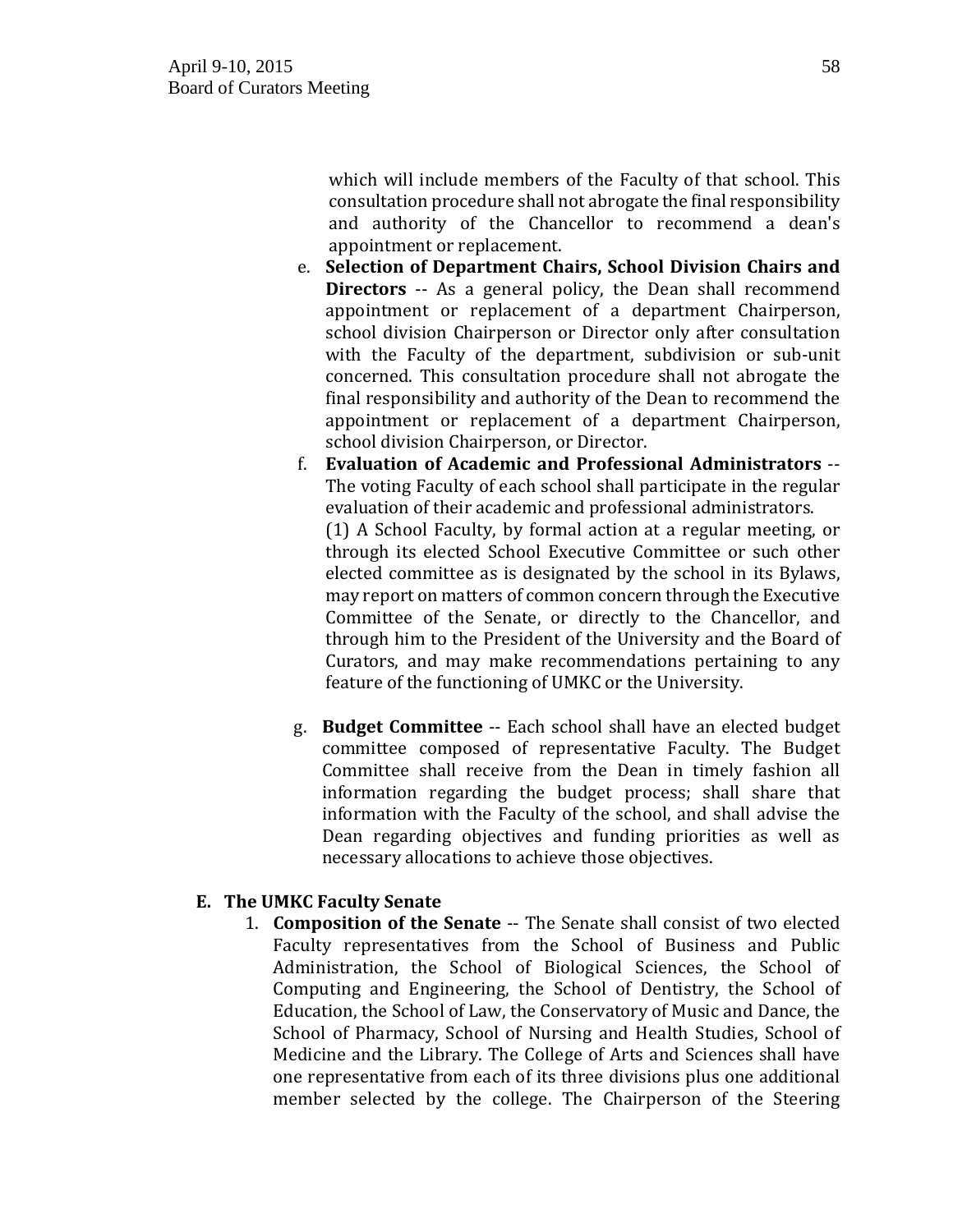Committee of A & S shall be a member of the Senate by virtue of his/her office. The Senate may elect to accept as non-voting members representatives of major campus constituencies, such as the Staff Council and the Part-Time Faculty Association.

- a. In order that the Senate maintain close ties with the units, it is recommended that one representative from each unit be the Faculty Chairperson of the unit or member of its executive body.
- b. Those who are eligible to serve as representatives shall be UMKC voting Faculty. Members of the Executive Committee must be voting Faculty.
- c. Elected representatives to the Intercampus Faculty Council, known as IFC, shall be members of the UMKC Faculty Senate for the duration of their terms.
- d. Officers of the Senate shall be members of the Senate for the duration of their terms.

## 2. **Terms of Office and Elections**

- a. Senate members shall be elected early in the winter semester, to take office at the first Senate meeting the following fall.
- b. Senate officers shall serve staggered, three-year terms.
- c. IFC members shall serve three-year terms and shall be Senate members for the duration of their terms on the IFC.
- d. Elected Faculty representatives shall serve two- year terms, except for representatives who serve by virtue of their membership on a unit executive body; they shall serve one-year terms.
- e. Members may succeed themselves without restriction. Officers are limited to two consecutive terms.
- f. Should an elected representative be unable to complete his/her term, that vacancy shall be filled by an election as soon as possible.
- g. Senate members shall be elected by the represented units.
- h. Senate officers and IFC representatives shall be elected by the voting Faculty by secret ballot.
- 3. **Powers** -- The power of the voting Faculty of UMKC, as defined in CRR 300.020.B.2, shall be delegated to the Faculty Senate. The Senate may make recommendations pertaining to any feature of the functioning of the University to the Chancellor, and through the Chancellor to the President and/or the Board of Curators.
	- a. The Senate, in cooperation with the administration, shall provide for Faculty participation in the regular evaluation of those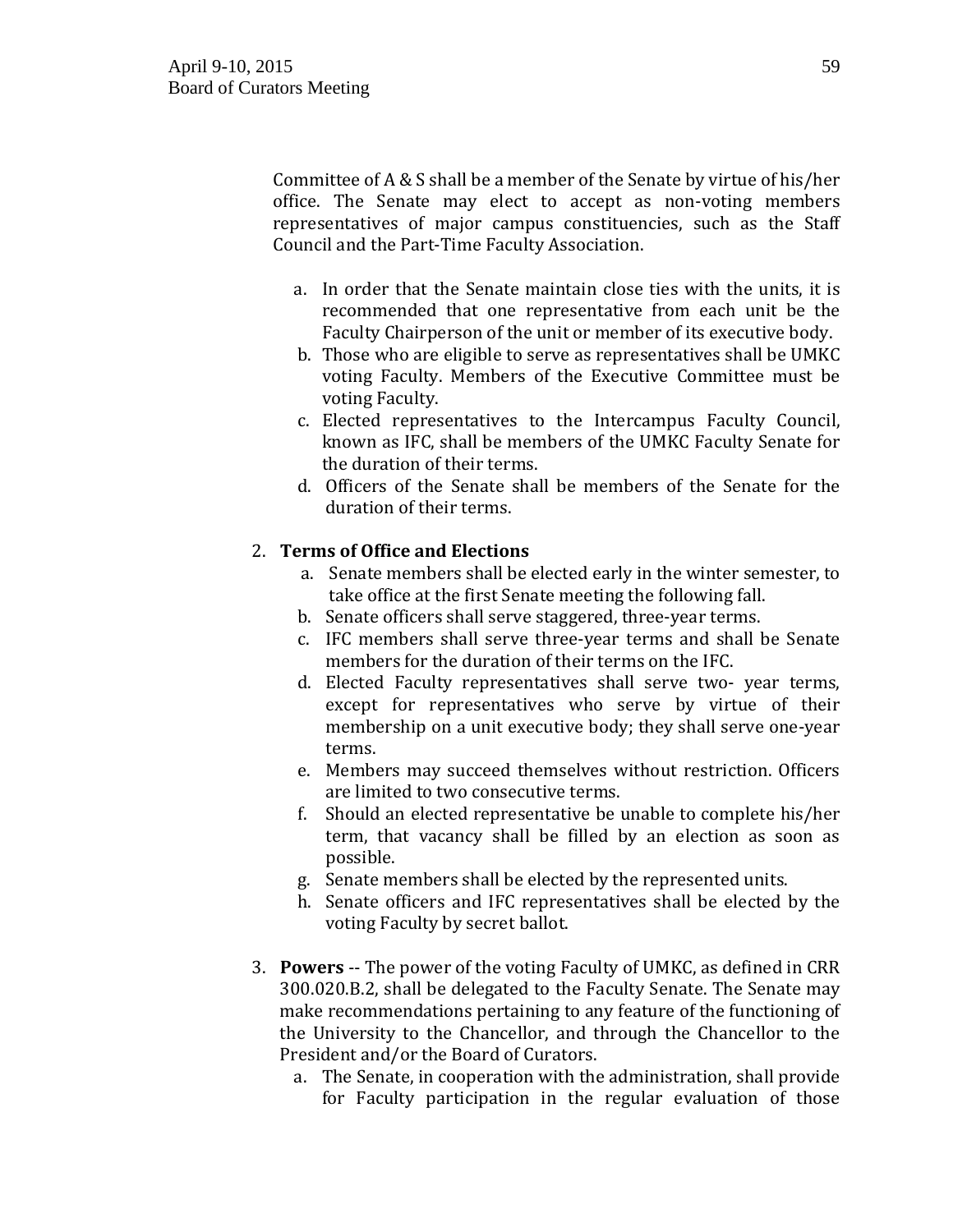campus-wide officers of the administration included in the Academic Tenure Regulations.

- b. The Senate, by formal action at a meeting of the general Faculty, or at a Senate meeting, may report to the Chancellor on matters of common concern, and through the Chancellor or through the Intercampus Faculty Council to the President of the University and the Board of Curators, and may make recommendations pertaining to any feature of the functioning of UMKC or the University.
- c. The Senate shall serve as a liaison between the Faculty and the Chancellor and the campus' administrative officers. The Senate shall serve as a liaison between the Faculty and the Intercampus Faculty Council. The Senate shall serve as a liaison between the Faculty and the Student Government Association and the Intercampus Student Council.

## 4. **Meetings**

- a. The meeting schedule for each semester shall be set by the Chairperson of the Senate; however, additional meetings may be called by the Chairperson, at the request of the Chancellor, or at the request of 20 percent of the Senate or 10 percent of the Voting Faculty.
- b. Any Faculty member may appear before the Senate to express his/her concerns by sending a written request to the Senate Chairperson, who shall thereupon notify the Faculty member of the time and place of the next meeting and invite him/her to attend.
- 5. **Officers of the Faculty Senate** -- Elected officers shall be the Chairperson, Vice Chairperson and Secretary. They shall be elected for three-year terms in a manner consistent with the Bylaws. Upon their election, the Chairperson-elect, Vice Chairperson-elect, Secretary-elect, and IFC-elect, if not already members of the Senate, shall be eligible to participate ex officio in the deliberations of the Senate.
	- a. The Chairperson is the presiding officer of the Senate. It shall be the responsibility of the Chairperson to set the meeting schedule of the Senate and of the general Faculty meetings. The Chairperson shall be responsible for setting the agenda for both the Senate meetings and the general Faculty meetings, and for their distribution to all members of the voting Faculty. The agenda shall be set after consultation with the Senate Executive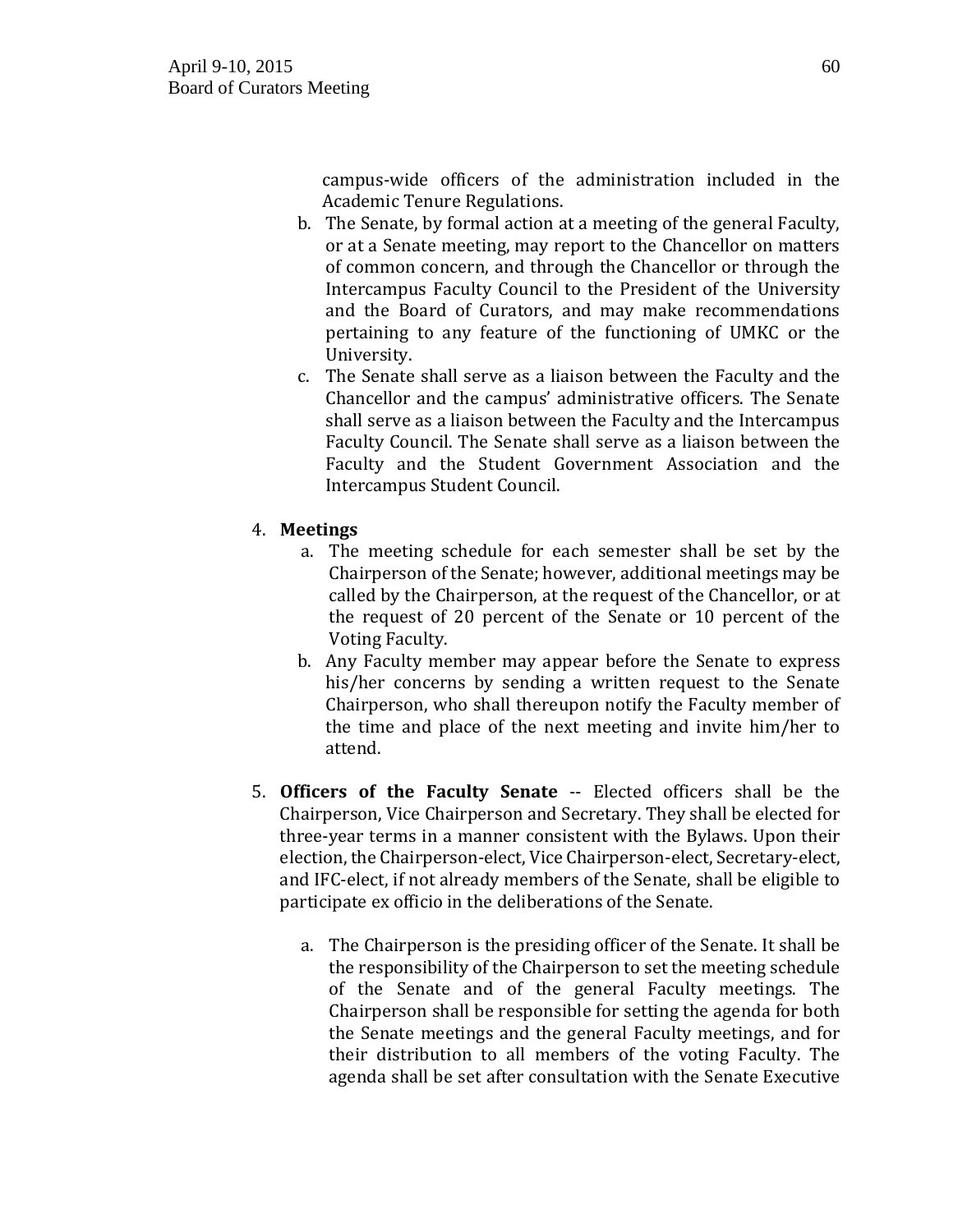Committee. The Chairperson shall serve on the IFC during his/her term in office.

- b. The Vice Chairperson shall preside in the absence of the Chairperson.
- c. The Secretary shall record the minutes of the general Faculty meetings and the Senate meetings and shall distribute them to all Faculty members and shall make them available on-line through the Senate website. The Secretary shall excuse absences of Senate members and shall maintain attendance records.
- d. Should a Chairperson resign, that office will be assumed by the Vice Chairperson for the remainder of the year. Should the resignation occur during the first year of the term, a special election for Chairperson will be held to fill the one-year vacancy.
- e. In the case of vacancies for all other officer positions, a ballot containing the names of the Senate members will be sent to all voting Faculty. The person getting the highest number of votes will assume the office for the duration of the unexpired term. Should that person be unable to serve, the person with the next highest number of votes will assume the office.
- f. In the case of an IFC vacancy, the Senate shall determine at a regular meeting whether to fill the vacancy temporarily or for the duration of the unexpired term. For a temporary replacement, the Senate shall elect a current or prior Senate member to fill the vacancy. For replacements for the unexpired term, nominations will be requested among current or prior Senate members, and a ballot containing the names of nominees will be sent to all voting Faculty. The person getting the highest number of votes will assume the office for the duration of the unexpired term. Should that person be unable to serve, the person with the next highest number of votes in that election will assume the office. In urgent cases, so as to provide full representation at IFC, the Senate Executive Committee may appoint a current Senator to attend IFC meetings until the Senate can address the vacancy at its next regular or special meeting.

## 6. **Committees**

- a. The Senate Executive Committee shall consist of all campus-wide elected members of the Senate.
- b. The Senate may establish standing committees as deemed necessary, in accordance with the Senate Standard Operating Procedures. They will report to the Senate, and through the Senate to the Faculty at regular general Faculty meetings.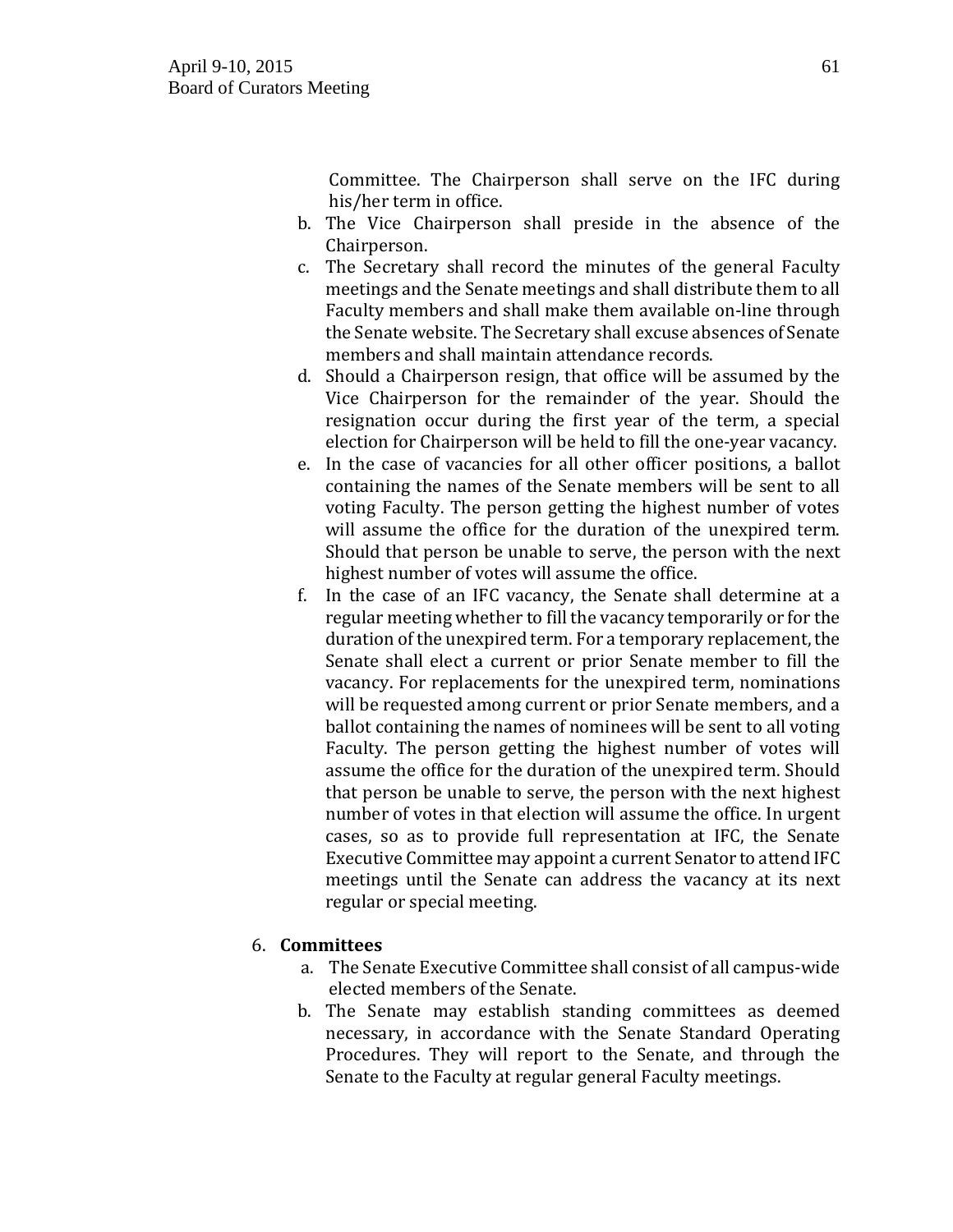- c. The Senate may establish ad hoc committees as deemed necessary. They will report to the Senate, and through the Senate to the Faculty at a regular general Faculty meeting.
- d. When committee nomination requests are received from the campus administration or from the Student Government Association, the Senate will designate nominees if it deems such action to be appropriate, following all applicable Collected Rules and Regulations. The Senate shall report at the next general Faculty meeting all requests and actions taken.
- e. Each committee shall annually submit a written review of its actions which will be forwarded to the Faculty along with the minutes of the Senate's final meeting of the year.

## 7. **Bylaws and Amending Procedures**

- a. These Bylaws are subordinate to all Bylaws, rules, regulations and policies established by the University or adopted by The Curators of the University of Missouri.
- b. Ratification of amendments (1) Amendments must have two readings in the Senate and be passed by secret ballot after the second reading.

(2) Amendments, passed by the Senate, must be circulated together with a mail-in ballot to all voting Faculty two weeks before the general Faculty meeting at which they are to be presented officially.

(3) Amendments must be ratified by a majority vote of mail-in ballots with a receipt deadline of 2 weeks after the general Faculty meeting.

- c. These Bylaws and amendments thereto become effective upon ratification by the Board of Curators.
- d. **Standard Operating Procedures** -- The voting Faculty shall maintain Standard Operating Procedures consistent with these Bylaws.

Roll call vote of the full Board:

Curator Covington was absent. Curator Cupps voted yes. Curator Graham voted yes. Curator Henrickson voted yes. Curator Phillips voted yes.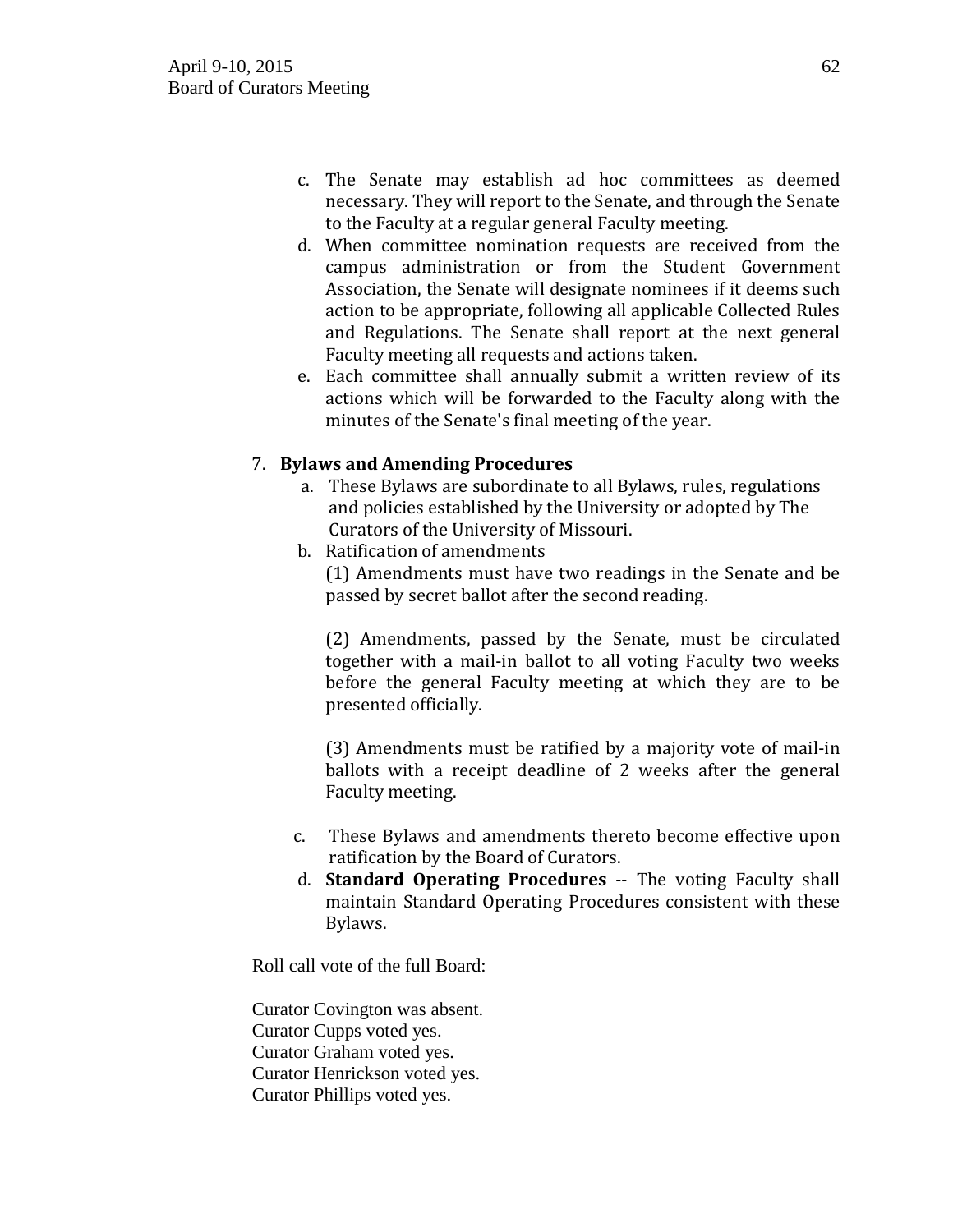Curator Snowden voted yes. Curator Steelman voted yes. Curator Steward was absent.

The motion carried.

## **General Business**

Good and Welfare

Draft June 25-26, 2015 Board of Curators meeting agenda – no discussion (on file)

The public session of the Board meeting recessed at 11:06 A.M. on Friday, April 10, 2015.

## **Executive Session**

A meeting of the University of Missouri Board of Curators was reconvened in executive session at 11:30 A.M., on Friday, April 10, 2015, in the Silver and Gold Room of the Havener Center on the Missouri University of Science and Technology campus, Rolla, Missouri, pursuant to public notice given of said meeting. Curator Donald L. Cupps, Chairman of the Board of Curators, presided over the meeting.

Present The Honorable Donald L. Cupps The Honorable Maurice B. Graham The Honorable Pamela Q. Henrickson

The Honorable John R. Phillips

The Honorable Phillip H. Snowden The Honorable David L. Steelman

The Honorable Ann K. Covington and David L. Steward were absent.

Also Present Mr. Timothy M. Wolfe, President Mr. Stephen J. Owens, General Counsel Ms. Cindy S. Harmon, Secretary of the Board of Curators Miss Tracy Mulderig, Student Representative to the Board of Curators

### **General Business**

Executive Vice President Foley joined the meeting to present recommendations for Curators' Teaching and Curators' Professors.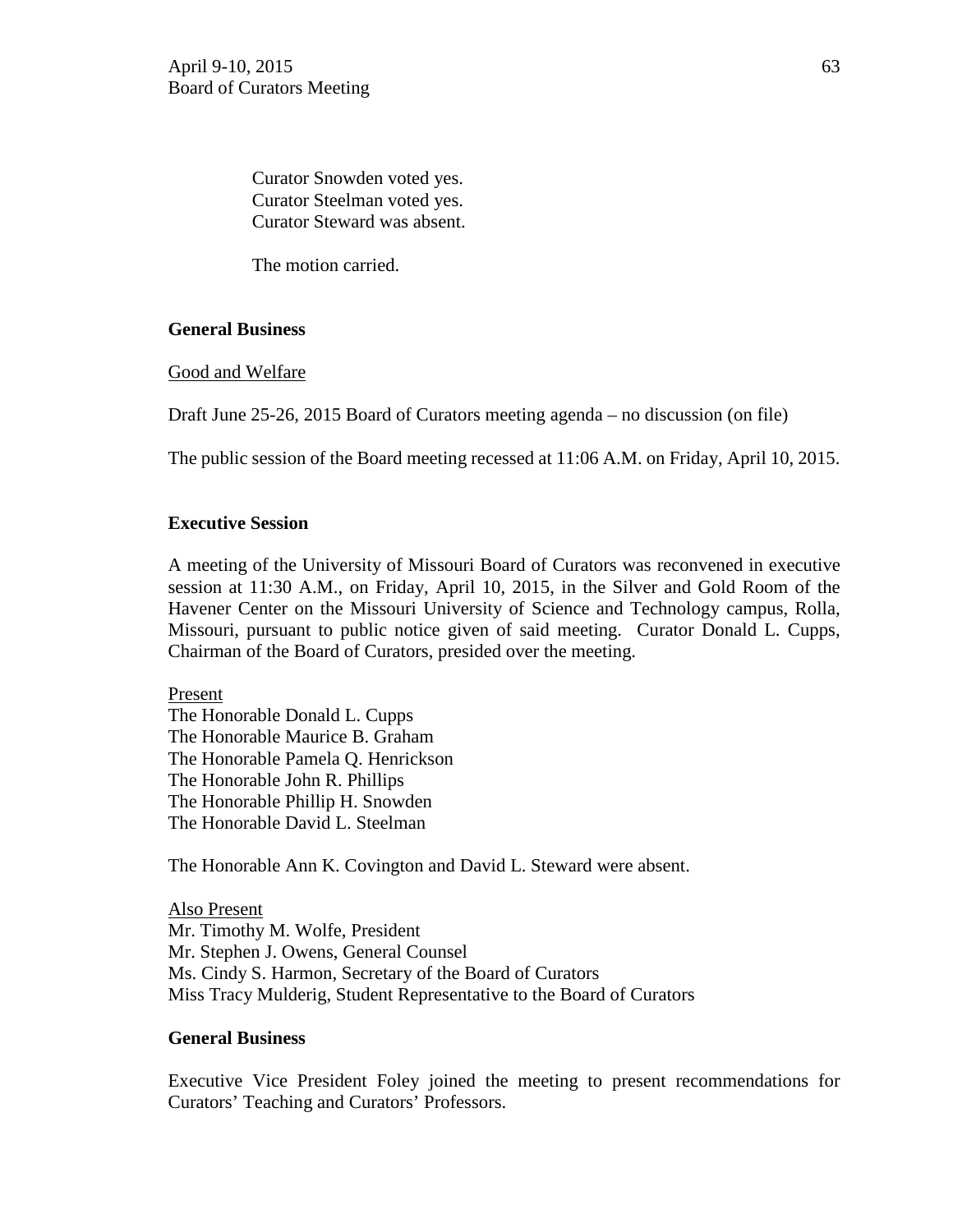Susan K. Feigenbaum, Curators' Teaching Professor, UMSL – (information on file)

It was recommended by Chancellor Thomas F. George, endorsed by President Timothy M. Wolfe, recommended by the Academic, Student and External Affairs Committee, moved by Curator Phillips, and seconded by Curator Graham, that the following action be approved:

that upon the recommendation of Chancellor George, the Provost, and the Executive Vice President for Academic Affairs, it is recommended that Professor Susan feigenbaum be named to the position University of Missouri Curators' Teaching Professor, effective September 1, 2015. Professor Feigenbaum will receive a \$10,000 annual stipend as long as she holds this position. \$5,000 will go to increased compensation (salary and benefits less applicable taxes) with the remaining \$5,000 available for professional expenses associated with her teaching, research, or creative activities. In accordance with Collected Rules and Regulations, 320.070, this appointment is for a period of five years which may be renewed at the discretion of the Chancellor.

Roll call vote of Board:

Curator Covington was absent. Curator Cupps voted yes. Curator Graham voted yes. Curator Henrickson voted yes. Curator Phillips voted yes. Curator Snowden voted yes. Curator Steelman voted yes. Curator Steward was absent.

The motion carried.

## Mark Pope, Curators' Professor, UMSL - (information on file)

It was recommended by Chancellor Thomas F. George, endorsed by President

Timothy M. Wolfe, recommended by the Academic, Student and External Affairs

Committee, moved by Curator Phillips, and seconded by Curator Graham, that the

following action be approved: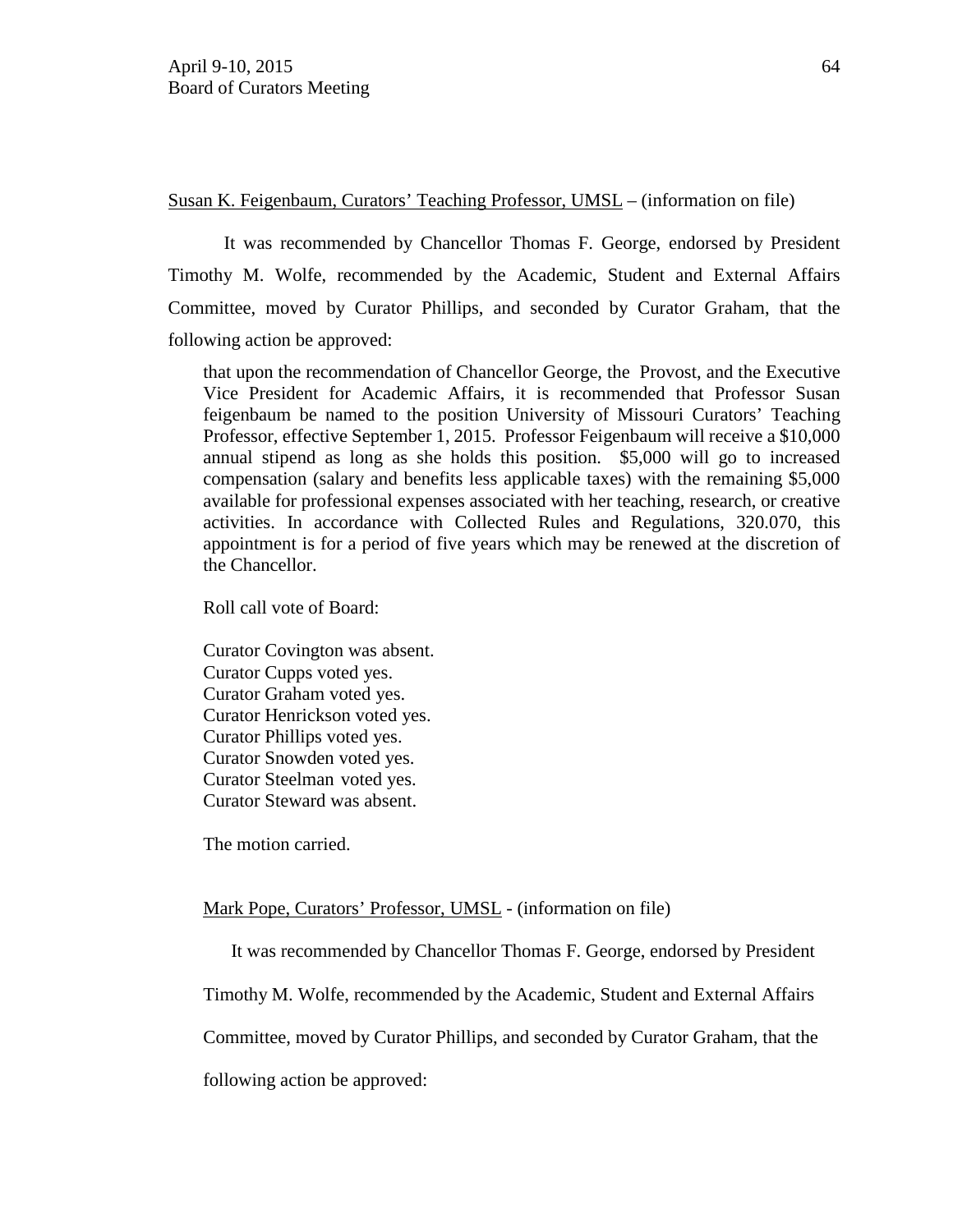that upon the recommendation of Chancellor George, the Provost, and the Executive Vice President for Academic Affairs, it is recommended that Professor Mark Pope be named to the position University of Missouri Curators' Professor, effective September 1, 2015. Professor Pope will receive a \$10,000 annual stipend as long as he holds this position. \$5,000 will go to increased compensation (salary and benefits less applicable taxes) with the remaining \$5,000 available for professional expenses associated with his teaching, research, or creative activities. In accordance with Collected Rules and Regulations, 320.070, this appointment is for a period of five years which may be renewed at the discretion of the Chancellor.

Roll call vote of Board:

Curator Covington was absent. Curator Cupps voted yes. Curator Graham voted yes. Curator Henrickson voted yes. Curator Phillips voted yes. Curator Snowden voted yes. Curator Steelman voted yes. Curator Steward was absent.

The motion carried.

#### Puncky P. Heppner, Curators' Professor Emeritus, MU – information on file

It was recommended by Chancellor R. Bowen Loftin, endorsed by President Timothy

M. Wolfe, recommended by the Academic, Student and External Affairs Committee,

moved by Curator Phillips, and seconded by Curator Graham, that the following action

be approved:

that upon the recommendation of Chancellor R. Bowen Loftin it is recommended that Professor Punkcy Heppner be named to the position University of Missouri Curators' Professor Emeritus, effective September 1, 2015.

Roll call vote of Board:

Curator Covington was absent. Curator Cupps voted yes.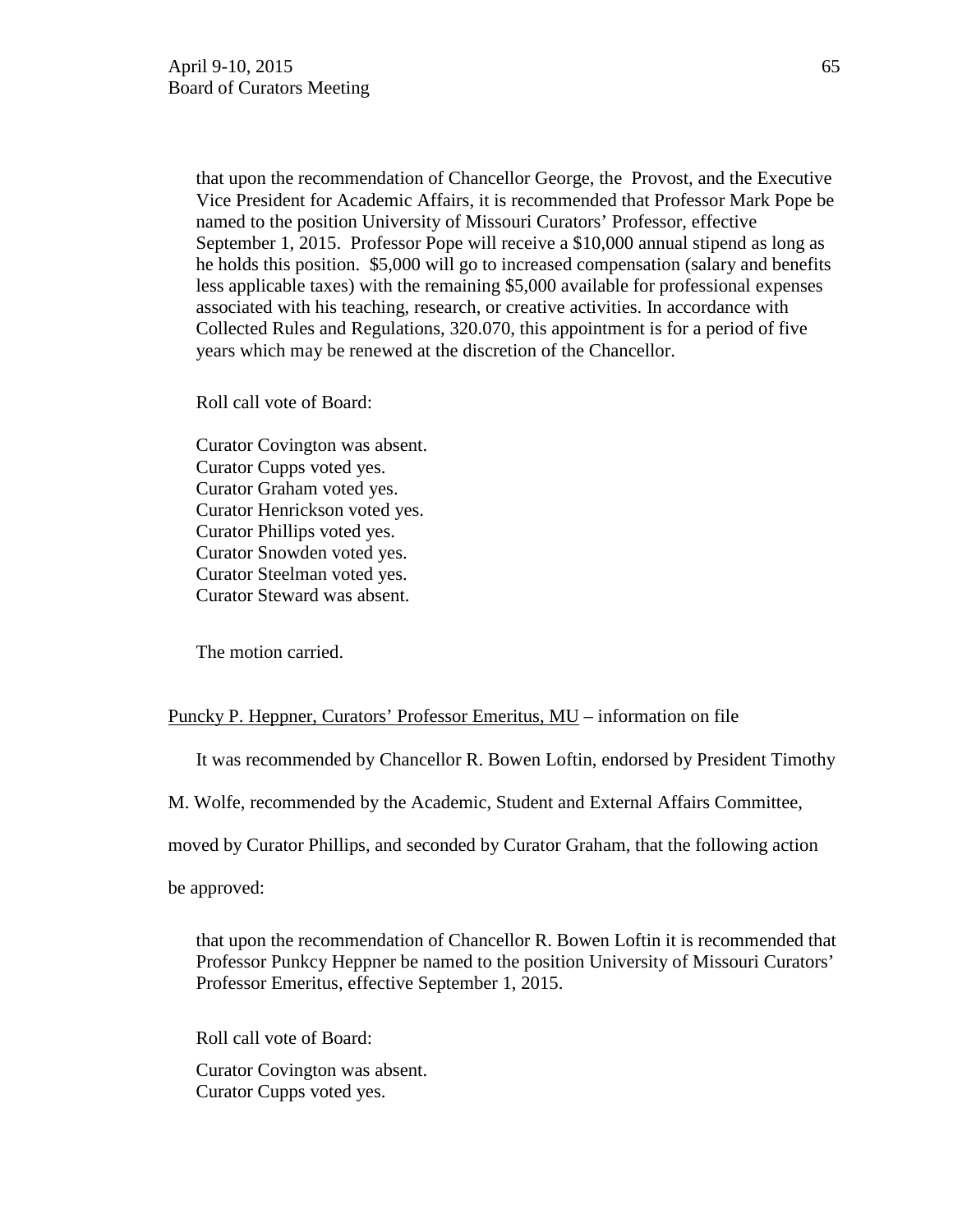Curator Graham voted yes. Curator Henrickson voted yes. Curator Phillips voted yes. Curator Snowden voted yes. Curator Steelman voted yes. Curator Steward was absent.

The motion carried.

#### George P. Smith, Curators' Professor Emeritus, MU – (information on file)

It was recommended by Chancellor R. Bowen Loftin, endorsed by President Timothy

M. Wolfe, recommended by the Academic, Student and External Affairs Committee,

moved by Curator Phillips, and seconded by Curator Graham, that the following action

be approved:

that upon the recommendation of Chancellor R. Bowen Loftin it is recommended that Professor George P. Smith be named to the position University of Missouri Curators' Professor Emeritus, effective September 1, 2015.

Roll call vote of Board:

Curator Covington was absent. Curator Cupps voted yes. Curator Graham voted yes. Curator Henrickson voted yes. Curator Phillips voted yes. Curator Snowden voted yes. Curator Steelman voted yes. Curator Steward was absent.

The motion carried.

John E. Adams, Curators' Teaching Professor Emeritus, MU – (information on file)

It was recommended by Chancellor R. Bowen Loftin, endorsed by President Timothy

M. Wolfe, recommended by the Academic, Student and External Affairs Committee,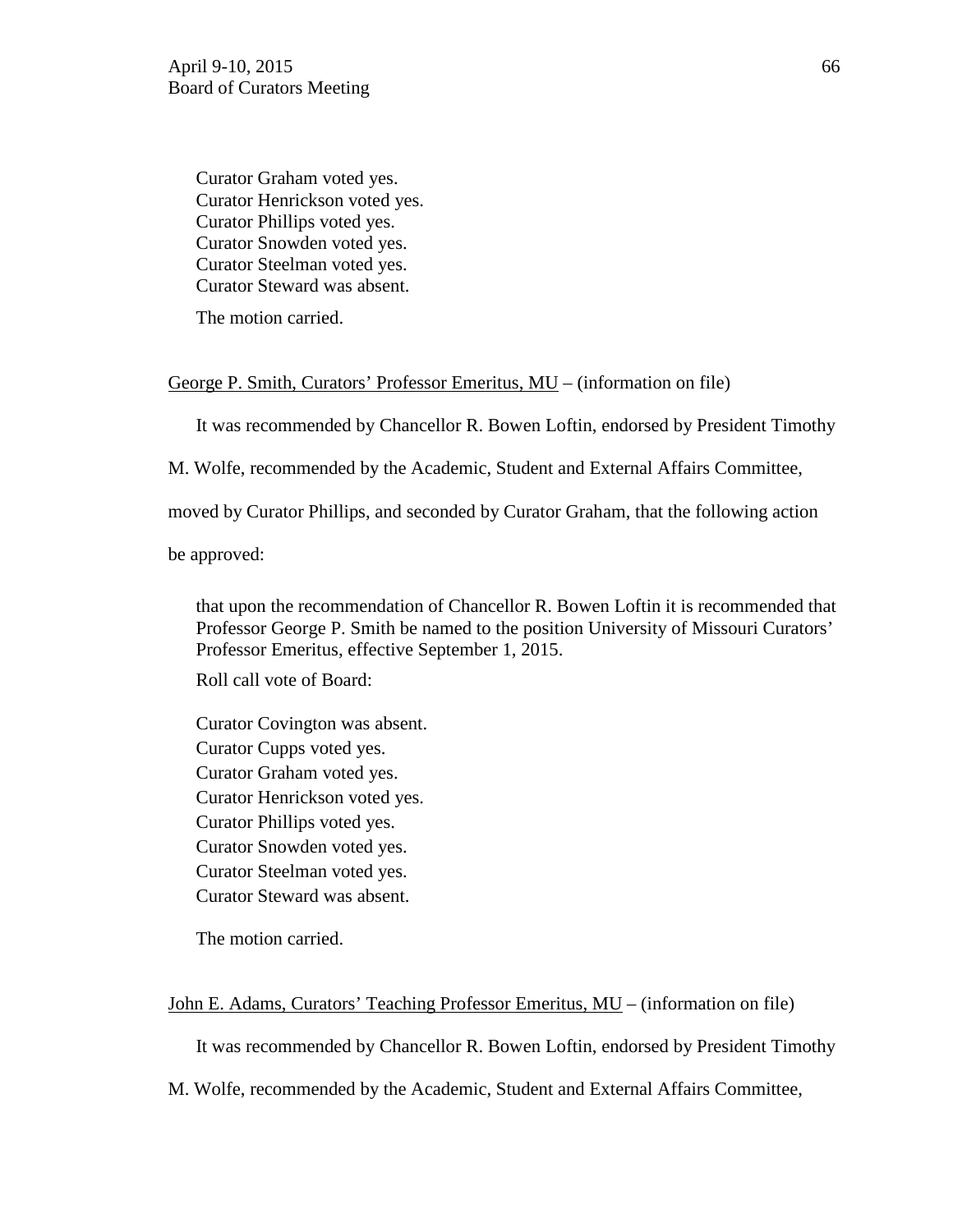moved by Curator Phillips, and seconded by Curator Graham, that the following action

be approved:

that upon the recommendation of Chancellor R. Bowen Loftin it is recommended that Professor John E. Adams be named to the position University of Missouri Curators' Teaching Professor Emeritus, effective September 1, 2015.

Roll call vote of Board:

Curator Covington was absent. Curator Cupps voted yes. Curator Graham voted yes. Curator Henrickson voted yes. Curator Phillips voted yes. Curator Snowden voted yes. Curator Steelman voted yes. Curator Steward was absent.

The motion carried.

### Elaine Lawless, Curators' Teaching Professor Emeritus, MU – (information on file)

It was recommended by Chancellor R. Bowen Loftin, endorsed by President Timothy

M. Wolfe, recommended by the Academic, Student and External Affairs Committee,

moved by Curator Phillips, and seconded by Curator Graham, that the following action

be approved:

that upon the recommendation of Chancellor R. Bowen Loftin it is recommended that Professor Elaine Lawless be named to the position University of Missouri Curators' Teaching Professor Emeritus, effective April 10, 2015.

Roll call vote of Board:

Curator Covington was absent. Curator Cupps voted yes.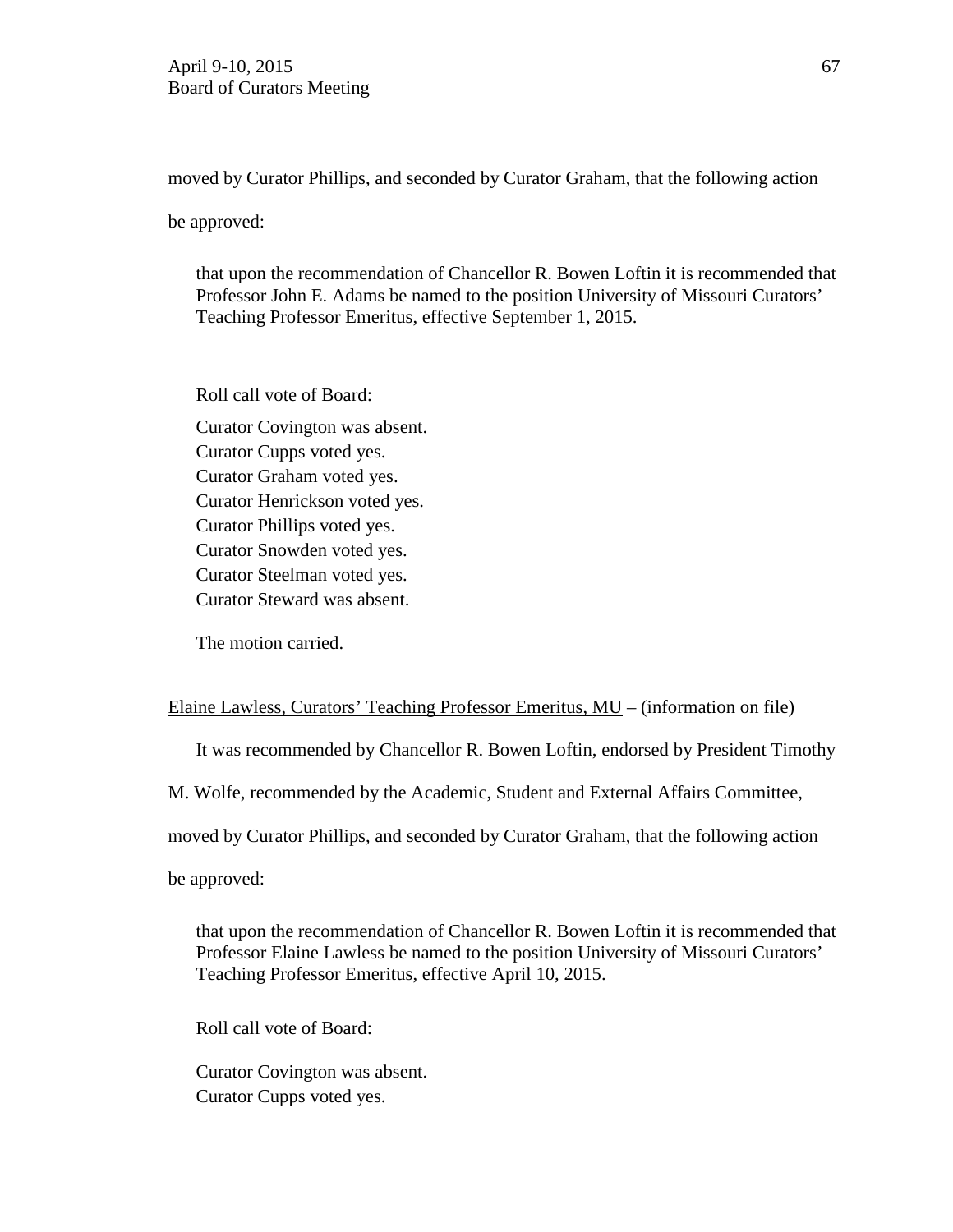Curator Graham voted yes. Curator Henrickson voted yes. Curator Phillips voted yes. Curator Snowden voted yes. Curator Steelman voted yes. Curator Steward was absent.

The motion carried.

### M. Harold Laughlin, Curators' Professor Emeritus, MU – (information on file)

It was recommended by Chancellor R. Bowen Loftin, endorsed by President Timothy

M. Wolfe, recommended by the Academic, Student and External Affairs Committee,

moved by Curator Phillips, and seconded by Curator Graham, that the following action

be approved:

that upon the recommendation of Chancellor R. Bowen Loftin it is recommended that Professor M. Harold Laughlin be named to the position University of Missouri Curators' Professor Emeritus, effective September 1, 2015.

Roll call vote of Board:

Curator Covington was absent. Curator Cupps voted yes. Curator Graham voted yes. Curator Henrickson voted yes. Curator Phillips voted yes. Curator Snowden voted yes. Curator Steelman voted yes. Curator Steward was absent.

The motion carried.

Frederick vom Saal, Curators' Professor Emeritus, MU – (information on file)

It was recommended by Chancellor R. Bowen Loftin, endorsed by President Timothy

M. Wolfe, recommended by the Academic, Student and External Affairs Committee,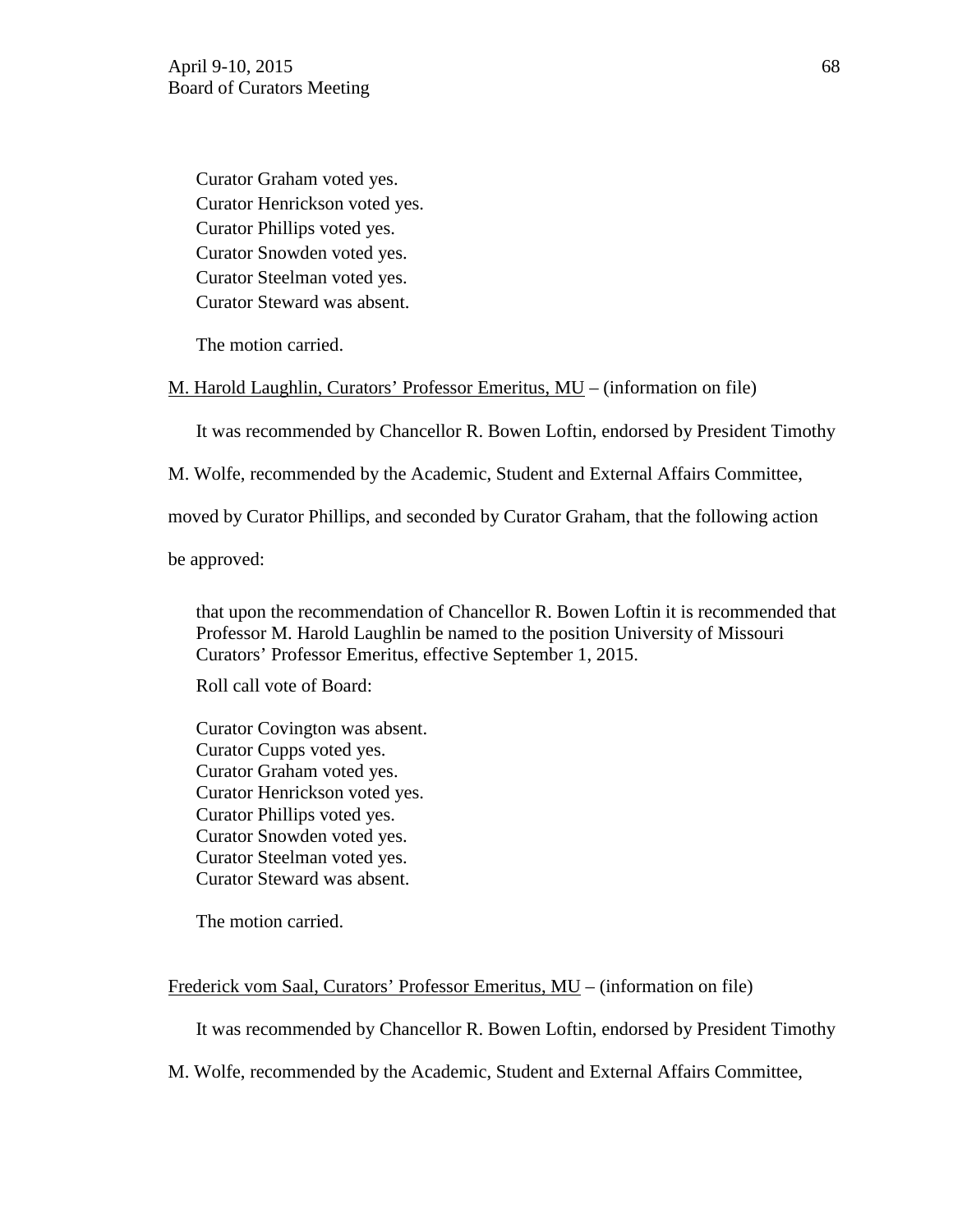moved by Curator Phillips, and seconded by Curator Graham, that the following action

be approved:

that upon the recommendation of Chancellor R. Bowen Loftin it is recommended that Professor Frederick vom Saal be named to the position University of Missouri Curators' Professor Emeritus, effective September 1, 2015.

Roll call vote of Board:

Curator Covington was absent. Curator Cupps voted yes. Curator Graham voted yes. Curator Henrickson voted yes. Curator Phillips voted yes. Curator Snowden voted yes. Curator Steelman voted yes. Curator Steward was absent.

The motion carried.

Norman C. Gysbers, Curators' Professor Emeritus, MU – (information on file)

It was recommended by Chancellor R. Bowen Loftin, endorsed by President Timothy

M. Wolfe, recommended by the Academic, Student and External Affairs Committee,

moved by Curator Phillips, and seconded by Curator Graham, that the following action

be approved:

that upon the recommendation of Chancellor R. Bowen Loftin it is recommended that Professor Norman C. Gysbers be named to the position University of Missouri Curators' Professor Emeritus, effective September 1, 2015.

Roll call vote of Board:

Curator Covington was absent. Curator Cupps voted yes. Curator Graham voted yes. Curator Henrickson voted yes. Curator Phillips voted yes.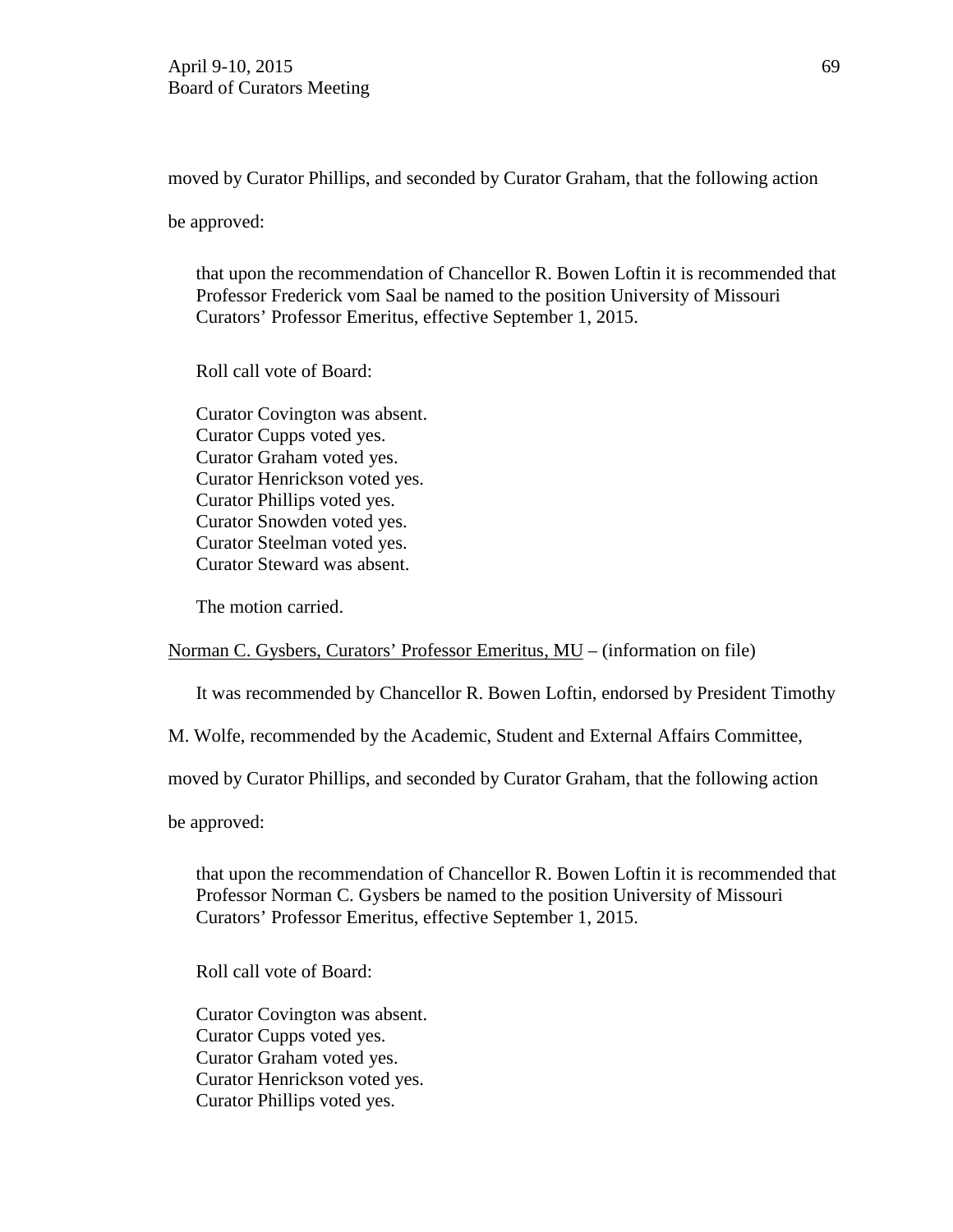Curator Snowden voted yes. Curator Steelman voted yes. Curator Steward was absent.

The motion carried.

## Kerby Miller, Curators' Professor Emeritus, MU – (information on file)

It was recommended by Chancellor R. Bowen Loftin, endorsed by President Timothy

M. Wolfe, recommended by the Academic, Student and External Affairs Committee,

moved by Curator Phillips, and seconded by Curator Graham, that the following action

be approved:

that upon the recommendation of Chancellor R. Bowen Loftin it is recommended that Professor Kerby Miller be named to the position University of Missouri Curators' Professor Emeritus, effective September 1, 2015.

Roll call vote of Board:

Curator Covington was absent. Curator Cupps voted yes. Curator Graham voted yes. Curator Henrickson voted yes. Curator Phillips voted yes. Curator Snowden voted yes. Curator Steelman voted yes. Curator Steward was absent.

The motion carried.

John R. Jones, Curators' Professor Emeritus, MU – (information on file)

It was recommended by Chancellor R. Bowen Loftin, endorsed by President Timothy

M. Wolfe, recommended by the Academic, Student and External Affairs Committee,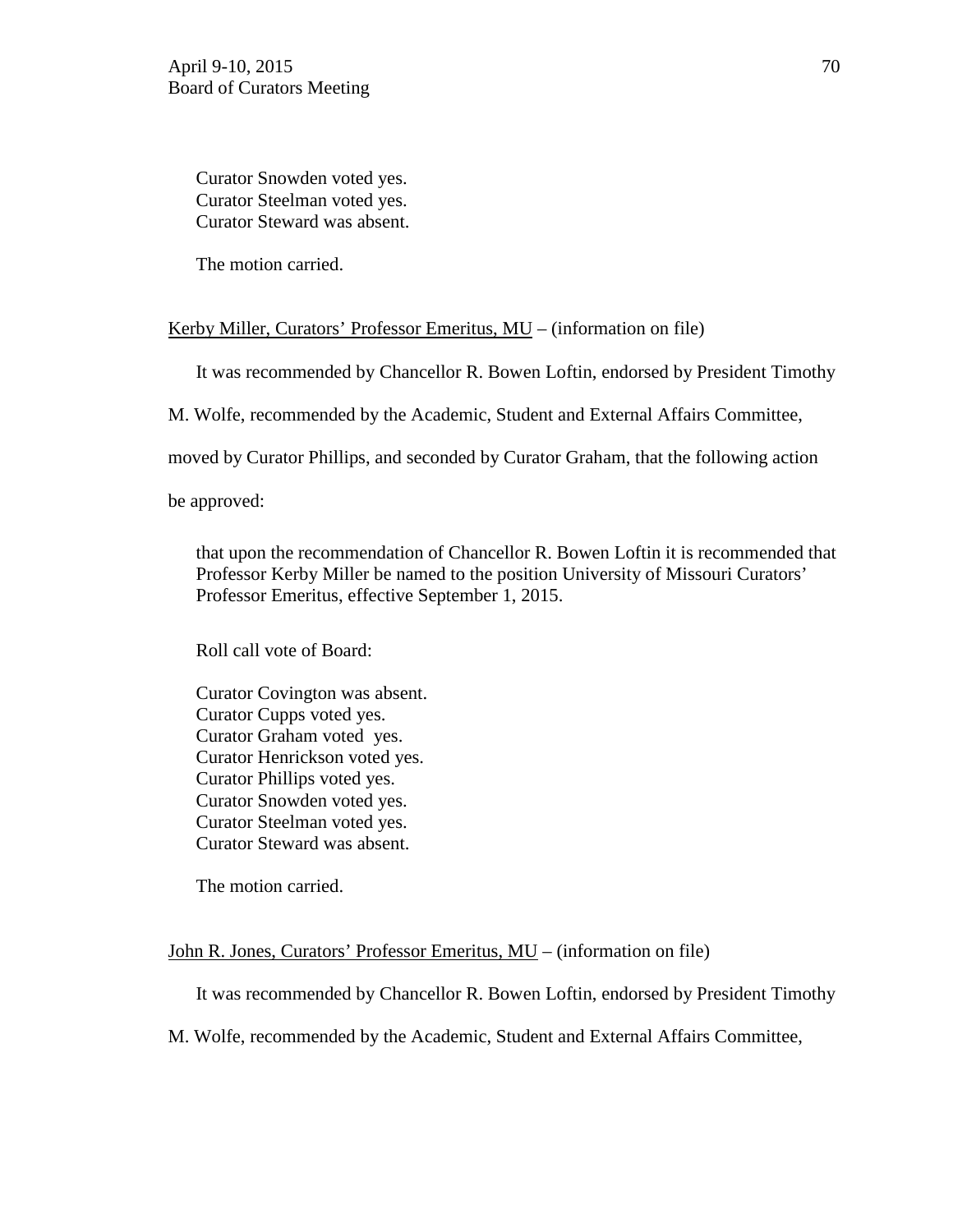moved by Curator Phillips, and seconded by Curator Graham, that the following action

be approved:

that upon the recommendation of Chancellor R. Bowen Loftin it is recommended that Professor John R. Jones be named to the position University of Missouri Curators' Professor Emeritus, effective September 1, 2015.

Roll call vote of Board:

Curator Covington was absent. Curator Cupps voted yes. Curator Graham voted yes. Curator Henrickson voted yes. Curator Phillips voted yes. Curator Snowden voted yes. Curator Steelman voted yes. Curator Steward voted yes.

The motion carried.

### Bina Gupta, Curators' Professor Emeritus, MU – (information on file)

It was recommended by Chancellor R. Bowen Loftin, endorsed by President Timothy

M. Wolfe, recommended by the Academic, Student and External Affairs Committee,

moved by Curator Phillips, and seconded by Curator Graham, that the following action

be approved:

that upon the recommendation of Chancellor R. Bowen Loftin it is recommended that Professor Bina Gupta be named to the position University of Missouri Curators' Professor Emeritus, effective April 10, 2015.

Roll call vote of Board:

Curator Covington was absent. Curator Cupps voted yes. Curator Graham voted yes. Curator Henrickson voted yes.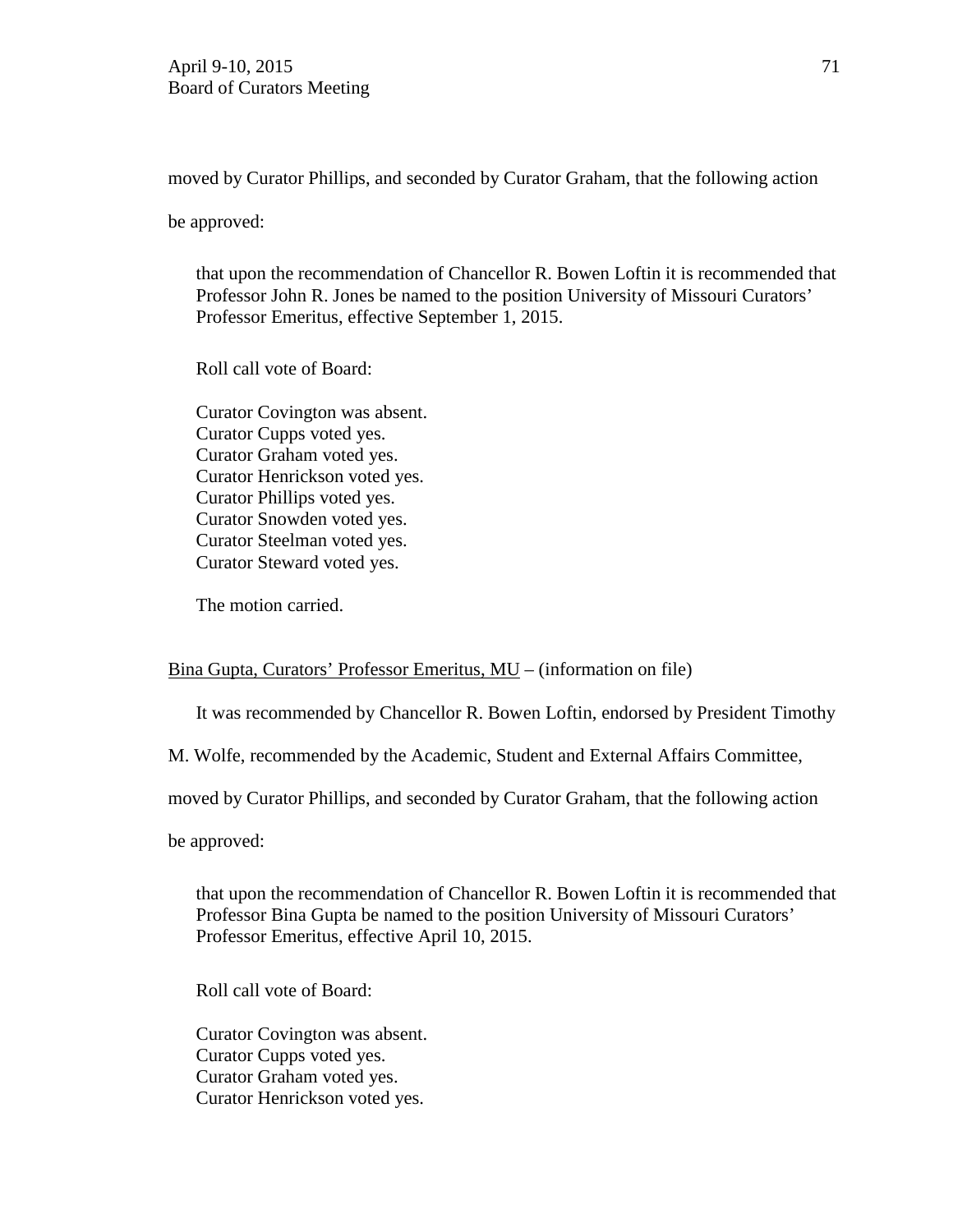Curator Phillips voted yes. Curator Snowden voted yes. Curator Steelman voted yes. Curator Steward was absent.

The motion carried.

### Marilyn Rantz, Curators' Professor Emeritus, MU – (information on file)

It was recommended by Chancellor R. Bowen Loftin, endorsed by President Timothy M. Wolfe, recommended by the Academic, Student and External Affairs Committee, moved by Curator Graham, and seconded by Curator Phillips, that the following action be approved:

that upon the recommendation of Chancellor R. Bowen Loftin it is recommended that Professor Marilyn J. Rantz be named to the position University of Missouri Curators' Professor Emeritus, effective September 1, 2015.

Roll call vote of Board:

Curator Covington was absent. Curator Cupps voted yes. Curator Graham voted yes. Curator Henrickson voted yes. Curator Phillips voted yes. Curator Snowden voted yes. Curator Steelman voted yes. Curator Steward was absent.

The motion carried.

### Nancy Flournoy, Curators' Professor Emeritus, MU – (information on file)

It was recommended by Chancellor R. Bowen Loftin, endorsed by President Timothy

M. Wolfe, recommended by the Academic, Student and External Affairs Committee,

moved by Curator Graham, and seconded by Curator Phillips, that the following action

be approved: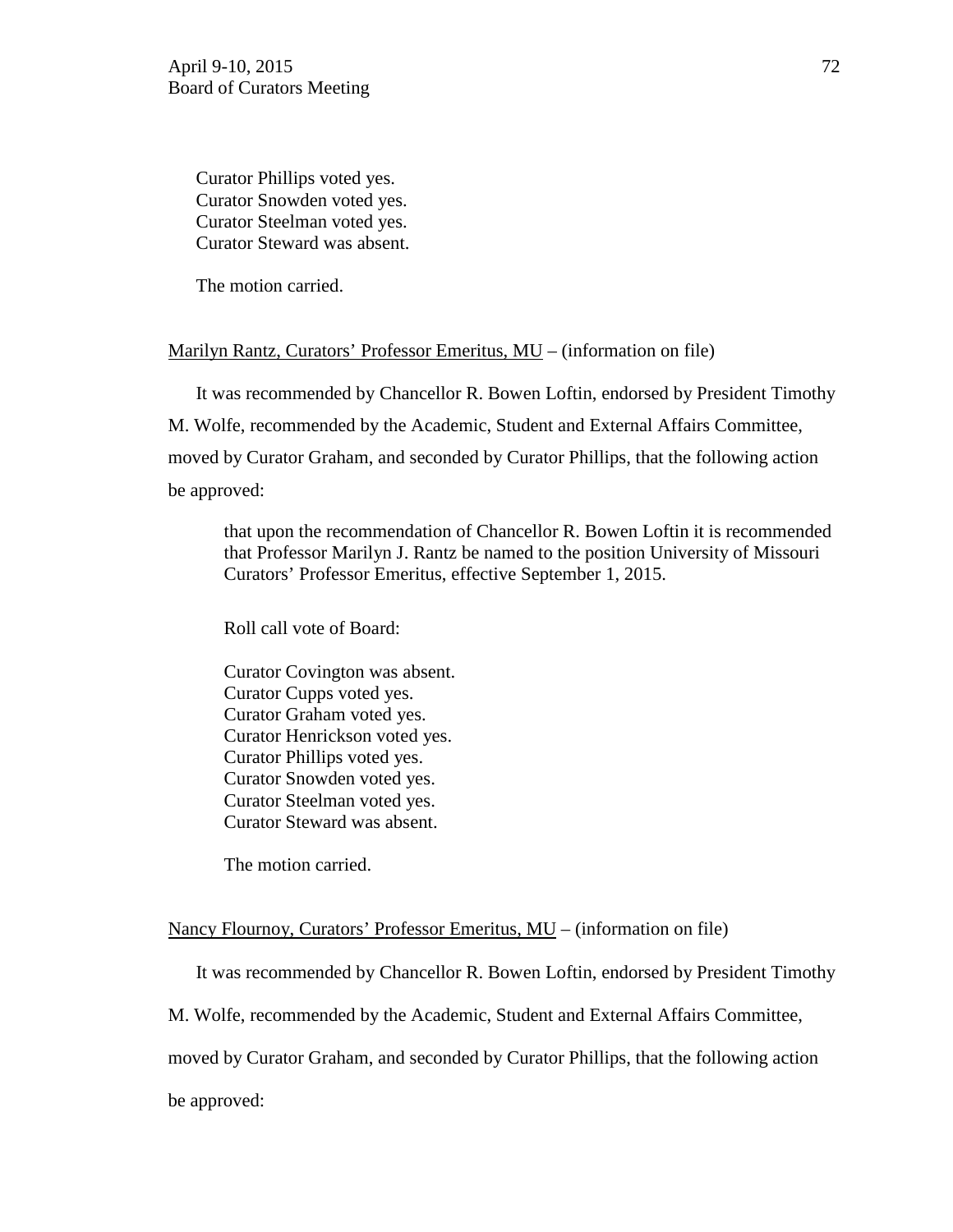that upon the recommendation of Chancellor R. Bowen Loftin it is recommended that Professor Nancy Flournoy be named to the position University of Missouri Curators' Professor Emeritus, effective March 1, 2015.

Roll call vote of Board:

Curator Covington was absent. Curator Cupps voted yes. Curator Graham voted yes. Curator Henrickson voted yes. Curator Phillips voted yes. Curator Snowden voted yes. Curator Steelman voted yes. Curator Steward was absent.

The motion carried.

General Counsel's Report – presented by General Counsel Owens

Litigation Report – presented by General Counsel Owens

There being no other business to come before the Board of Curators, the meeting was adjourned at 2:15 P.M. on Friday, April 10, 2015.

Respectfully submitted,

Cindy S. Harmon Secretary of the Board of Curators University of Missouri System

Approved by the Board of Curators on June 26, 2015.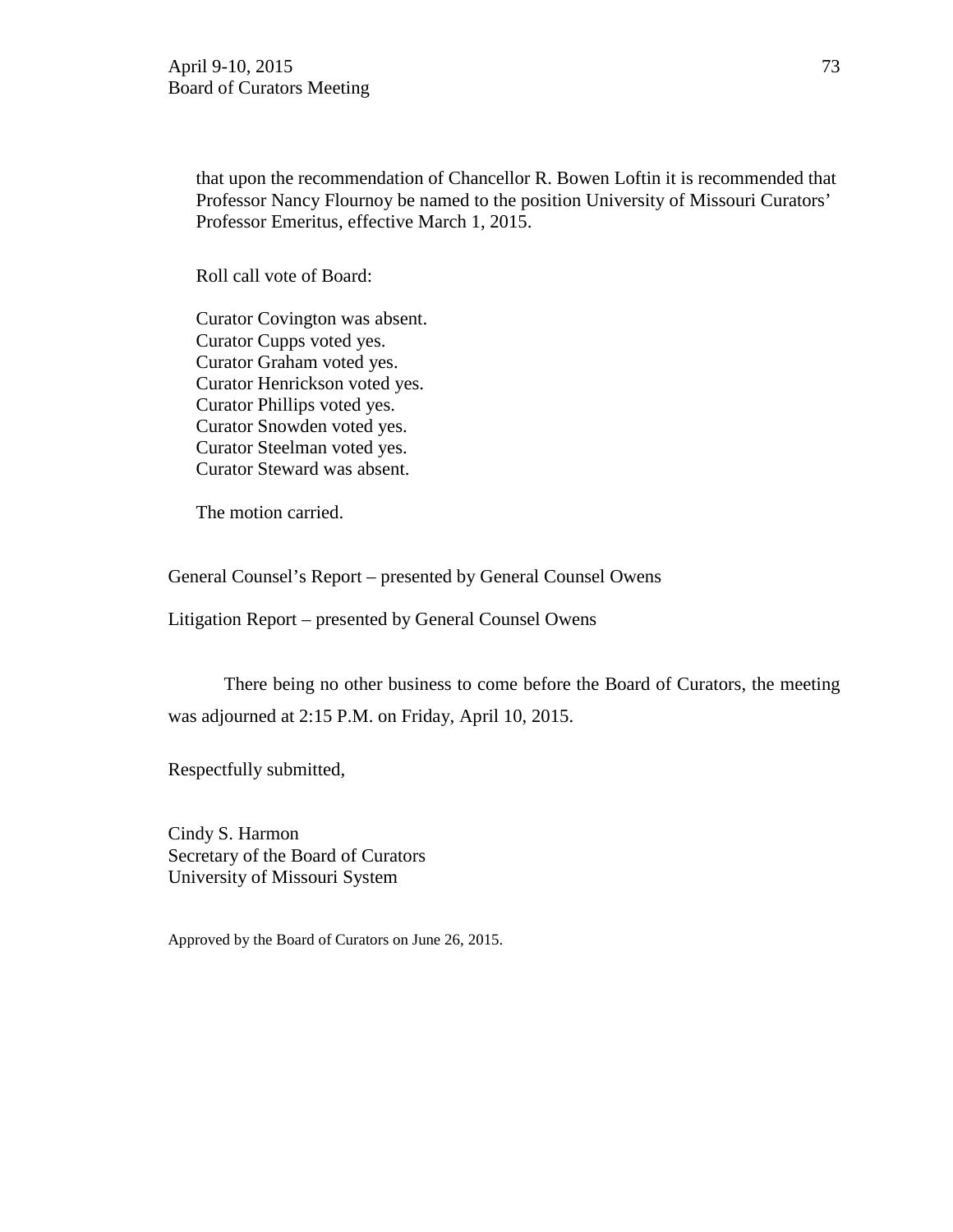# UNIVERSITY OF MISSOURI Columbia . Kansas City . Rolla . St. Louis



## BOARD OF CURATORS

## Minutes of Board of Curators Meeting – Executive Session Rolla, Missouri April 9-10, 2015

#### CONFIDENTIAL EXCERPT OF THE MINUTES OF THE CLOSED MEETING

Silver and Gold Room Havener Center Missouri University of Science and Technology

#### **General Business**

<sup>260</sup> Affiliation Agreement and Property Lease (Kansas City Repertory Theatre, Inc.) 4949 Cherry Street and 4825 Troost Avenue, Kansas City, Missouri, UMKC

It was recommended by Chancellor Morton, endorsed by President Wolfe, moved

by Curator Henrickson and seconded by Curator Phillips, that the following action be

approved:

that the Vice President for Finance be authorized to enter into a 15-year Affiliation Agreement and associated Property Lease of portions of 4949 Cherry Street and 4825 Troost Avenue, Kansas City, Missouri with the Kansas City Repertory Theatre, Inc., (KC Rep), a Missouri not-for-profit corporation, for the University of Missouri-Kansas City.

Roll call vote of Board:

Curator Covington was absent for vote. Curator Cupps voted yes. Curator Graham voted yes. Curator Henrickson voted yes.